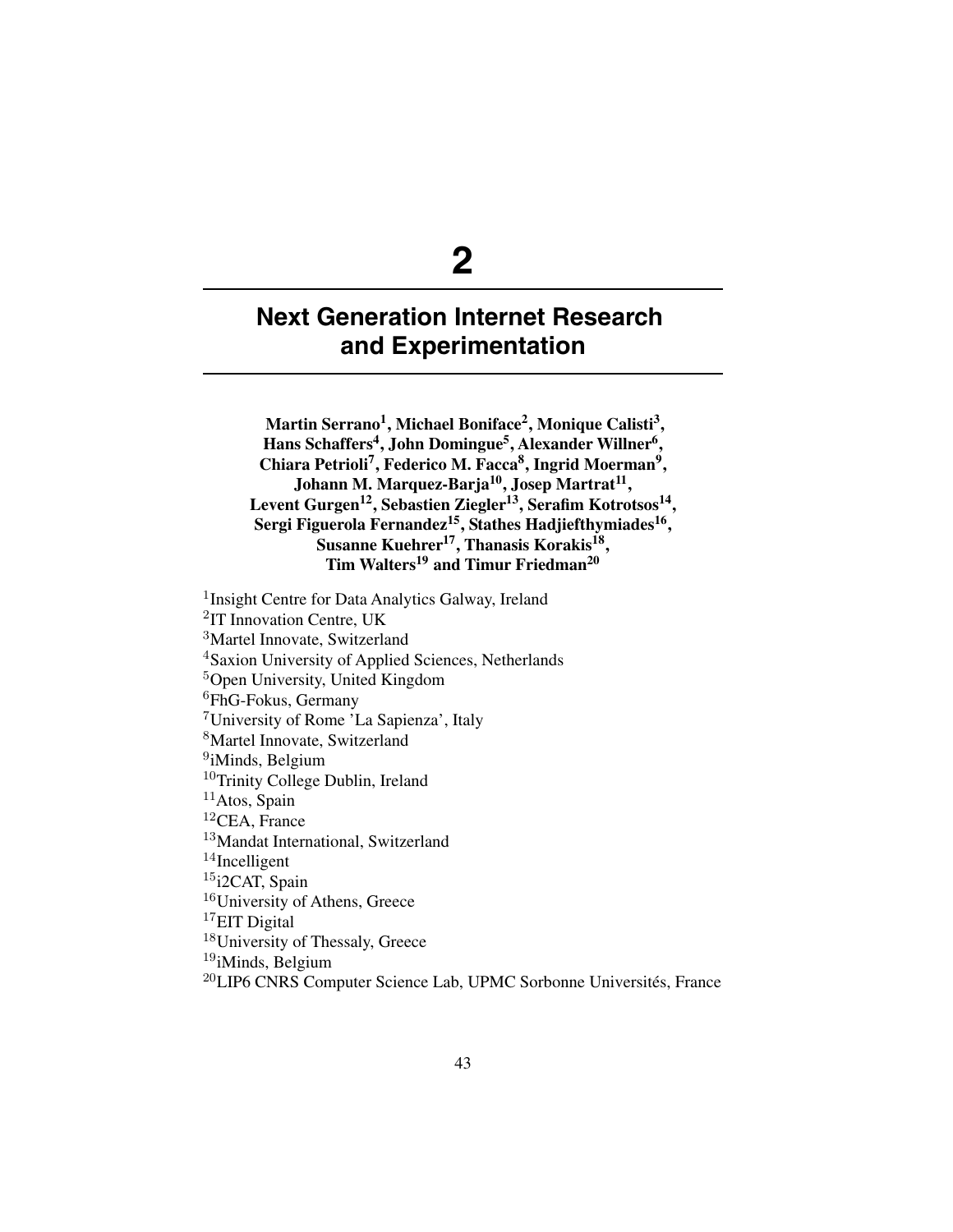# **2.1 Experimentation Facilities in H2020: Strategic Research and Innovation Agenda Contributions**

The Internet as we know it today is a critical infrastructure composed by communication services and end-user applications transforming all aspects of our lives. Recent advances in technology and the inexorable shift towards everything connected are creating a data-driven society where productivity, knowledge, and experience are dependent on increasingly open, dynamic, interdependent and complex networked systems. The challenge for the Next Generation Internet (NGI) is to design and build enabling technologies, implement and deploy systems, to create opportunities considering increasing uncertainties and emergent systemic behaviours where humans and machines seamlessly cooperate.

Many initiatives investigated approaches for measuring, exploring and systematically re-designing the Internet, to be more open, efficient, scalable, reliable and trustworthy [FIWARE/FIPPP, CAPS, EINS, FIRE, GENI, US IGNITE, AKARI]. Yet, although no universal methodologies have emerged due to the continuously evolving interplay among technology, society and the economy such initiatives produce a richer awareness of the socio-economic and technological challenges and provide the foundation for new innovative ICT solutions.

The Internet has evolved to the point that today is a vast collection of technologies and systems and has no overall defined design path for its inherent expansion and neither shall the Next Generation Internet. The actual experience is telling us that the Internet evolves through widely adopted experimentation that engages active users and communities rather than through purely technological advances invented in closed laboratories. Individuals and companies use larger experiments as a way to build the knowledge and necessary insights to verify and validate theories and ideas, and as the basis for creating viable, acceptable and innovative solutions driving benefits to Internet ecosystems and their stakeholders. For example *"by the end of 2018, 90% of IT projects will be rooted in the principles of experimentation, speed, and quality"* [Forrester2015].

The actual evidence, based on practical industrial experiences is unambiguous:

• Facebook is a huge and wide ranging social experiment investigating broad topics such as the economics of privacy, appetite for disclosure of personal data, and role of intermediaries in content filtering including emotional effect [14].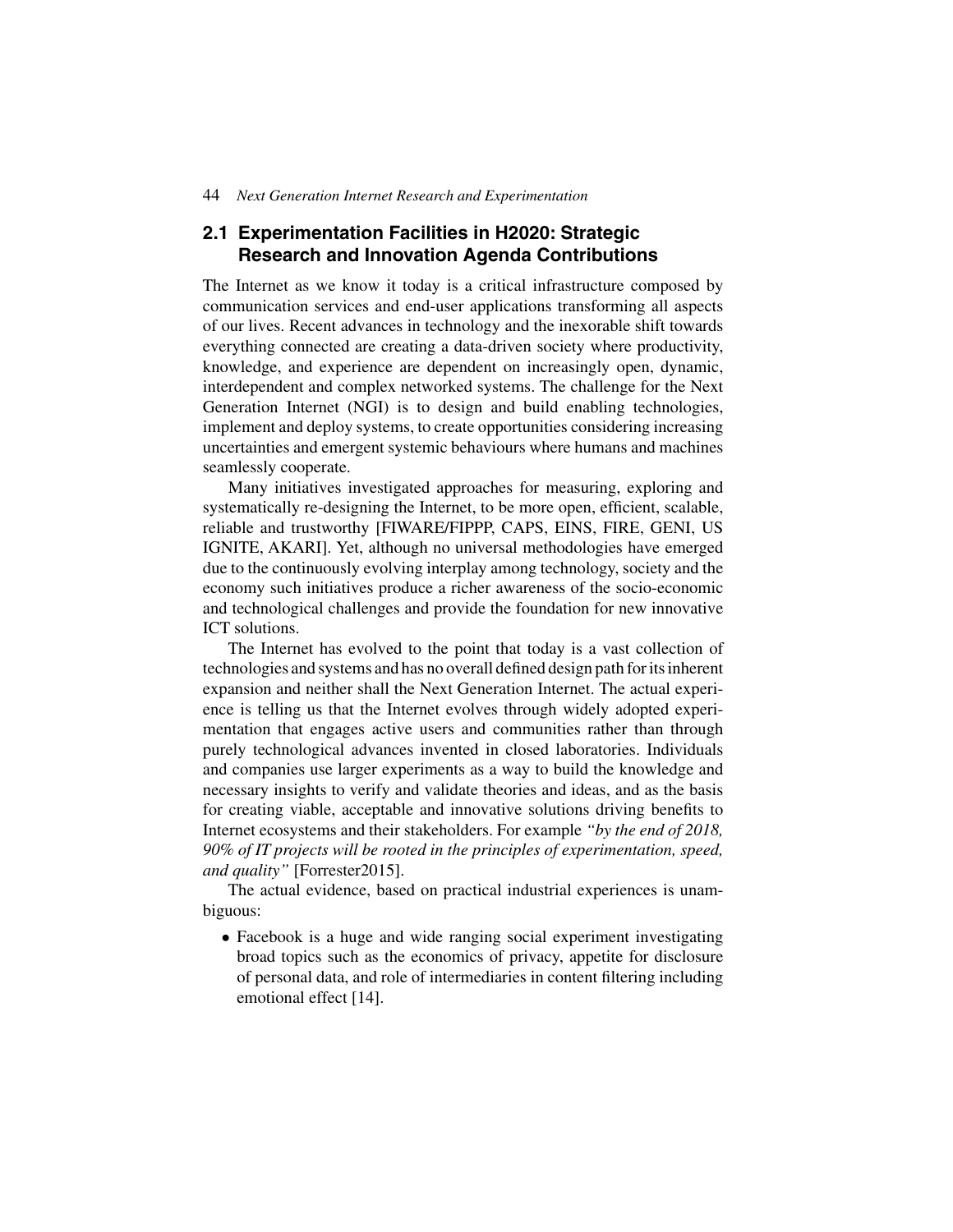- Google's Experiments Challenge and Showcases uses Android as an open platform to engage large participation from OSS communities in the creation of inspirational, distinctive and unique open source mobile applications [5].
- Ericsson uses experimentation to explore opportunities in enterprise ecosystem related to localised applications, global applications along with added value services supporting security, device management and mobile productivity [Ericsson15].
- Smart Cities and underlying programmable network infrastructures uses social experiments with citizens in applications as diverse as transport, energy and environmental management [18].
- Netflix uses an experimentation platform to ensure optimal streaming experience with high-quality video and minimal playback interruption to its customers by testing adaptive streaming and content delivery network algorithms across so called experimental groups involving Netflix engineers and Netflix members [NETFLIX2016].
- Experimentation plays a vital role in business growth at eBay by providing valuable insights and prediction on how users will react to changes made to the eBay website and applications. A/B testing is performed by running more than 5000 experiments per year on the eBay Experimentation Platform [eBay2015].
- Apple used experimentation extensively to explore smart watch ideas initially starting from primitives as simple as an iPhone with a Velcro strap [WIRED14].
- Many industries targeting large online communities (e.g. gaming) use open beta programmes to investigate features and experiences with end user and developer ecosystems, to gain initial market attraction, for example only, the recent Overwatch programme secured 10 million players [17].

These strategies demonstrate that many successful Internet technologies are now developed through experimentation ecosystems allowing creative and entrepreneurial individuals and companies to explore disruptive ideas, freely with large "live" user-driven communities.

Innovation also plays a dynamic role in the process of large experimentation adoption. Experiments are conducted with ecosystems using platforms and infrastructures (e.g. mobile platform, social network, smart spaces and physical wireless spaces) designed to foster innovation by considering value creation through openness, variation and adaptability. These strategies show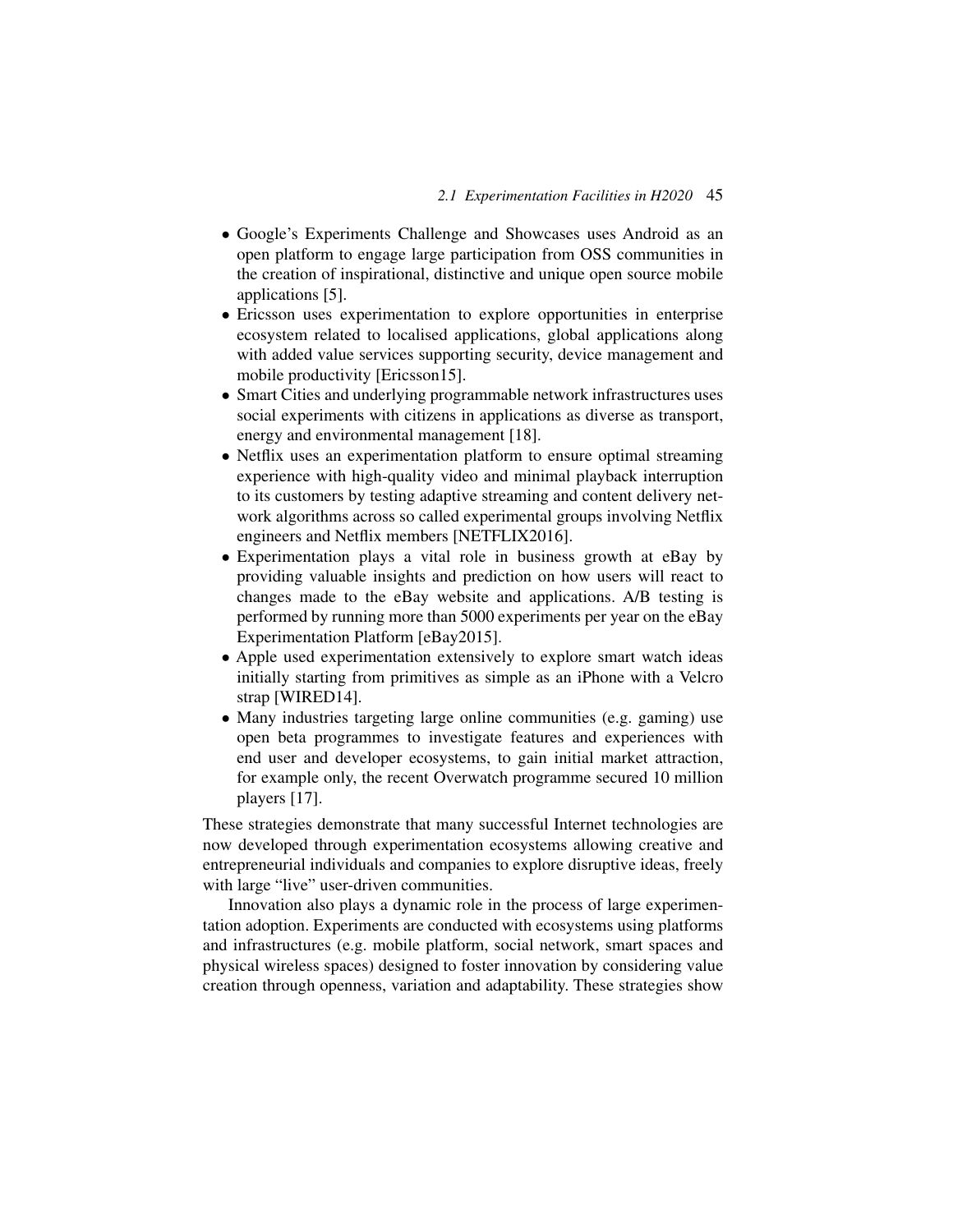an increasing need to structure and engage society and communities of users in the co-creation of solutions (one of the multiples forms for innovation) by bridging the gap between vision, experimentation and large-scale validation sufficiently to attain end-user (citizens or industry) investment, either in terms of time or money.

Addressing directly the demand for innovation, Europe must establish large-scale experimental ecosystems aligned with NGI architectures that are sustained beyond individual EU project investments, with full involvement of end-users (i.e. citizens and SMEs), since they provide applicability validation of outcomes. Ecosystems help in anticipating possible migration paths for technological developments, create opportunities for potentially disruptive innovations and discovery of new and emerging behaviours; as well as in assessing the socio/economic implications of new technological solutions at an early stage. In addition, experimentation is an effective way to build evidence for the robustness, reusability and effectiveness of emerging specifications and standards. Note that it is important to recognise that there is no such thing as a "failed experiment". Even if the findings point to a null hypothesis, learning what doesn't work is a necessary step to learning what does correctly. Discovering that a technology fails to perform, is not commercially viable or is not accepted by end users is a clear route to future research and innovation challenges for the NGI.

#### **2.1.1 European Ecosystem Experimentation Impacts**

Ecosystem experimentation and trials using open platforms are a major contributor to the success of European research and innovation programmes investigating the future of the Internet. Initiatives such as Future Internet Research and Experimentation (FIRE), the Community Awareness Platforms for Sustainability and Social Innovation (CAPS/CAPSSI), the Future Internet-Public Private Partnership (FI-PPP), the 5G-Public Private Partnership (5G-PPP), European Institute of Innovation & Technology (EIT) Digital, and the European Network of Living Labs (ENoLL) have all been delivering platforms and ecosystems that have advanced Internet-based technologies towards markets and society. Each flagship initiative has been designed to fulfil specific complementary socio-economic and technical objectives. For example, CAPS enables societal innovation through open platforms supporting new forms of social interaction, FI-PPPenables innovation through accelerator ecosystems building on the open platform FIWARE, whilst FIRE enables innovation through highly configurable technology infrastructures and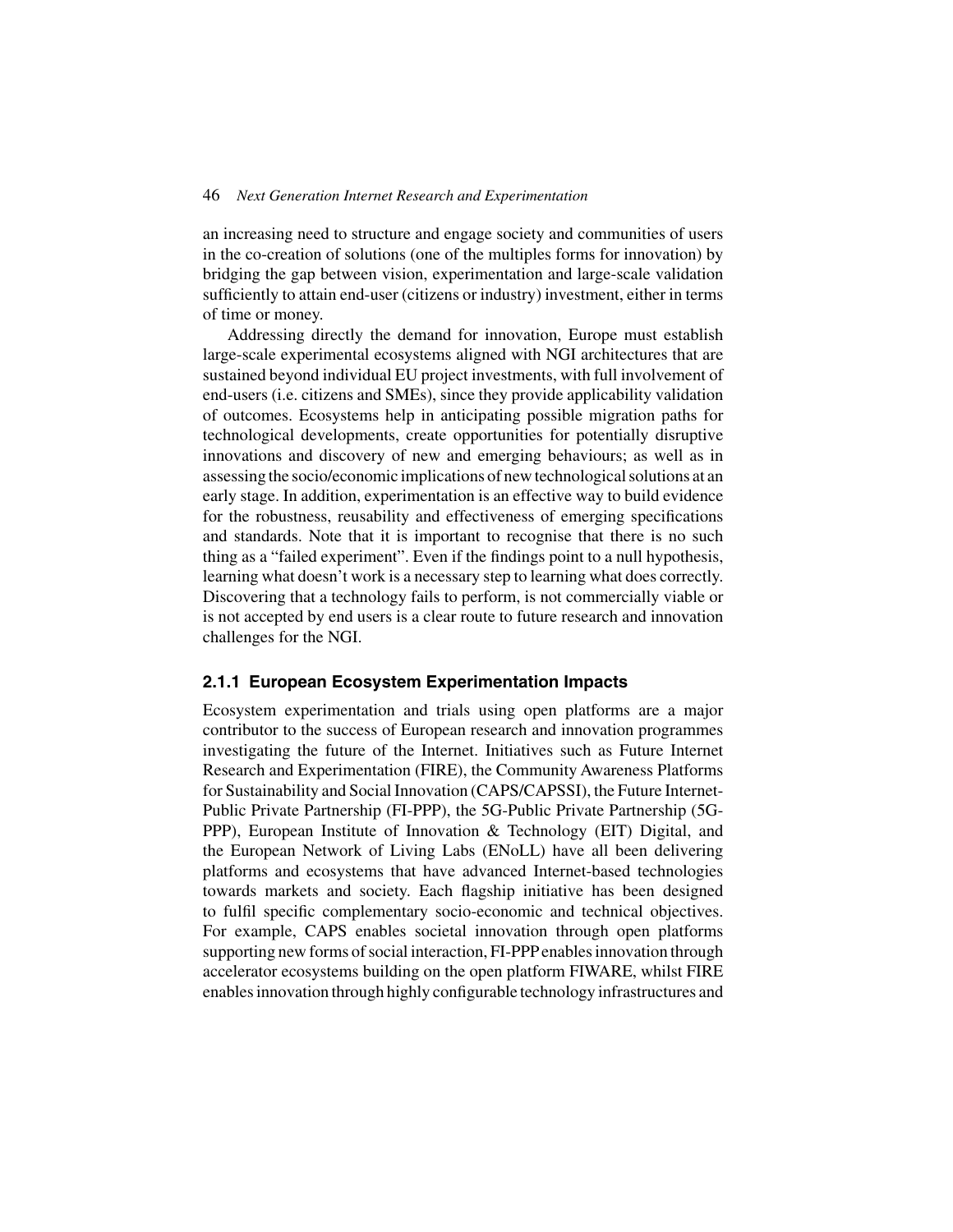services. In particular, selected FIRE examples show that significant long lasting European impacts can be delivered:

- *SME competitiveness*: experimentation has enhanced 100's of companies' product and service offerings have benefited by validating performance, acceptance and viability using experimental platforms. Examples include: Televic Rail launching their SilverWolf passenger information product on more than 22,000 railcars following complex end-to-end networking performance tests; Evolaris GmbH launching Europe's 1st Smart Ski Goggles service in the Ski Amadé, Austria, Europe's 2nd largest ski area based on user-centric networked media experiments; Incelligent proactive network management products building on cognitive radio experiments, involving realistic conditions and actual testbeds leading to the company being selected as one of the 12 startups awarded to work with Intel, Cisco and Deutsche Telekom, through the next phase of their joint ChallengeUp! Program.
- *Pioneering concepts*: experimentation has demonstrated groundbreaking results that the world has never seen before. Examples include: Open platforms to transforming the education of the next generation of Internet scientists and engineers through remote experimentation on top of FIRE facilities and open online courses supporting over 1,000s of students and more than 16 courses across several countries (e.g. Belgium, Greece, Ireland, Spain, Brazil and Mexico) by allowing the creation, sharing and re-use of learning resources based on real experiments and data, accessible anytime/anywhere learning [6]; The World's 1st mixed reality ski competition broadcast across European television (BBC, ORF, etc.) radio and online to a global audience of over 700 million [2]; the first generation of networked Internet of Things technologies for pervasively monitoring the underwater environments; validation of HBBTV technology in European broadcast events [10].
- *Interoperability and standardisation*: experimentation has established evidence and contributed to the development of new international standards, many of those adopted by the market. Examples include: Licensed Shared Access (LSA) technology to maximize mobile network capacity in LTE (4G) communications presented to the ETSI TC Reconfigurable Radio Systems WG1; Transceiver API for a hardwareindependent software interface to a Radio Front-Ends developed by Thales Communications and Security SAS standardised in Wireless Innovation Forum (WInnF); Contributions to standardisation fora (Wireless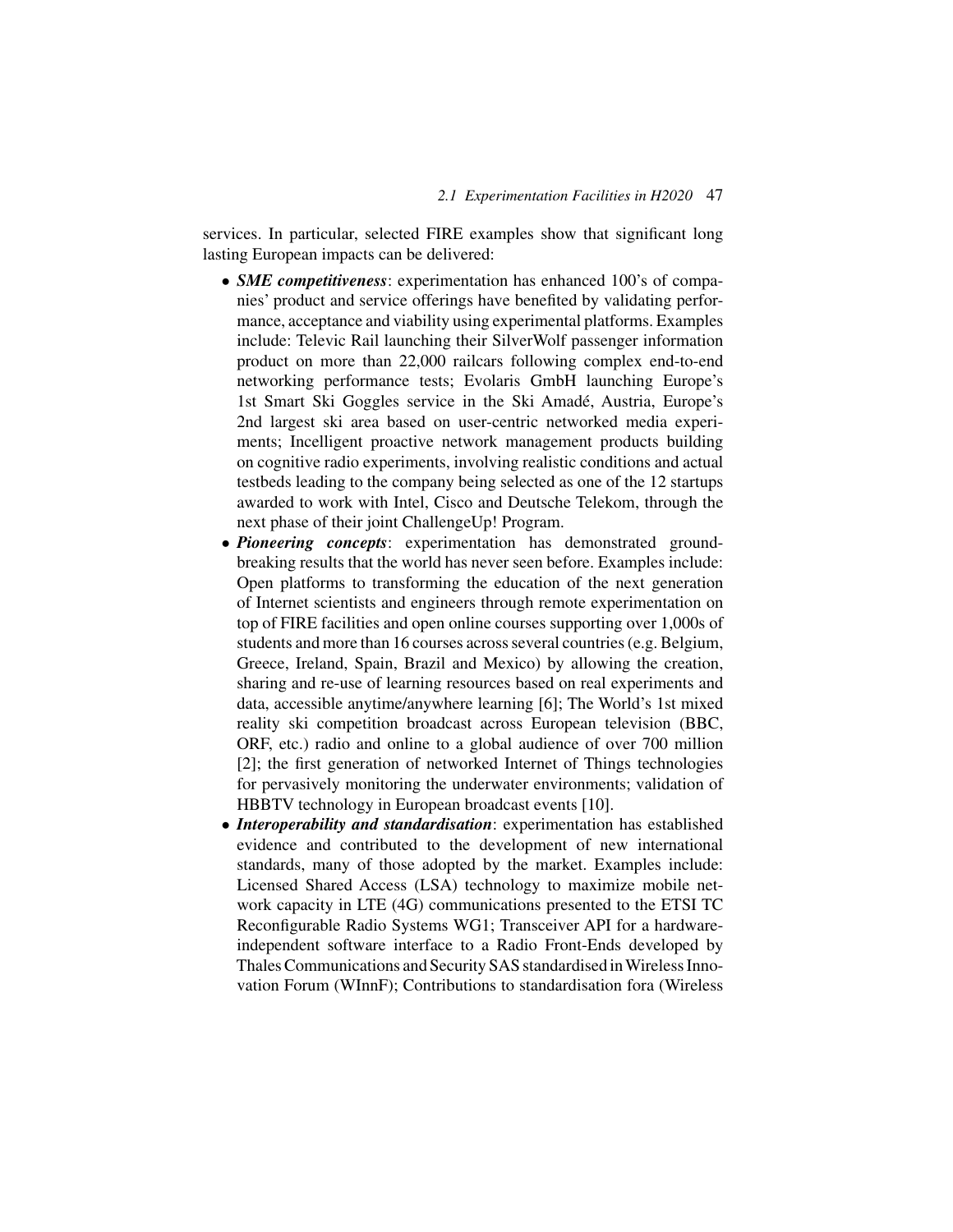Innovation Forum, ITU-R, ETSI, IEEE 802, IEEE P1900.6, DySPAN); Simplifying spectrum sensing measurements through a common data collection/storage format, based on the IEEE 1900.6 standard, enabling sharing of experiment descriptions, traces and data processing script for heterogeneous sensing hardware; Establishment of the W3C Federated Infrastructures Community Group to start the standardization of according semantic information models and facilitate collaboration with other groups such as the IEEE P2302 Working Group – Standard for Intercloud Interoperability and Federation (SIIF) – or the OneM2M Group on Management, Abstraction and Semantics (MAS).

- *International collaboration*: experimentation has raised the global profile and reputation of European research and innovation initiatives. Examples include: Establishment of the Open-Multinet Forum to facilitate the international collaboration between FIRE and GENI and other members for harmonizing interfaces and information models; Global reconfigurable and software defined networks between Europe, Korea, Brazil, South Africa, Japan and US.
- *Internet regulation and governance*: experimentation has delivered results driving the evolution of policies regulating networks and services; Examples include: interaction with national regulators (BIPT-Belgium, National Broadband Plan NBP – Ireland, BNetzA – Germany, ANFR – France, ARCEP – France, AKOS – Slovenia, Ofcom – UK); PlanetLab Europe supports the Data Transparency Lab (http://www. datatransparencylab.org/), an initiative of Telefónica I+D, together with Mozilla and MIT, to understand data policies around the world; Internet measurement testbeds are observing the efforts of network regulators around Europe as they implement the European Network Neutrality mandate.
- *Productivity*: experimental platforms have delivered methodologies, tools and services to accelerate Internet research and innovation. Examples include: evaluation of novel concepts (5G, cognitive radio, optical networks, software-defined networks, terrestrial and underwater IoT, cloud) through pathways from laboratory to real-world settings (i.e. cities, regions and global); Easy access to different individual testbeds through a common portal with a comprehensive description of the and guidelines on how to access and use the federated testbeds; Increasing the reproducibility of experiments through experimentation descriptors linked to provisioning policies supported by benchmarking methodologies and tools to execute experiments, collect and compare results;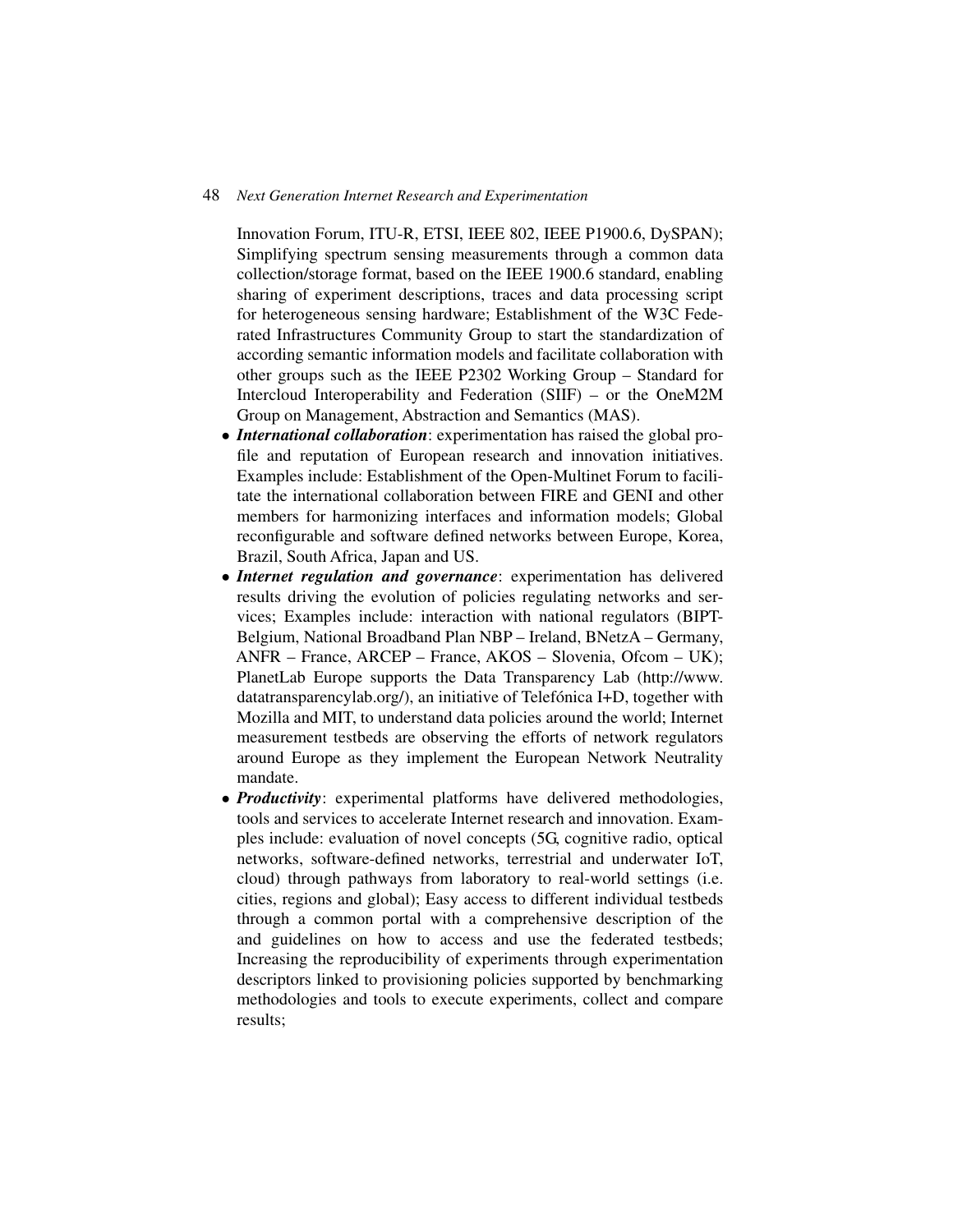## **2.1.2 Drivers Transforming the Next Generation Internet Experimentation**

The drivers expected to transform the NGI can be categorised into advances in intelligent spaces, autonomous cooperative machines and collective user experiences supported by key networking technologies are summarised as follow:

- **Intelligent Spaces**: enabling computers to take part in activities in which they never previously involved and facilitate people to interact with computers more naturally i.e. gesture, voice, movement, and context, etc. Internet of Things (IoT) enrich environments in which ICTs, sensor and actuator systems become embedded into physical objects, infrastructures, the surroundings in which we live and other application areas (e.g. smart cities, industrial/manufacturing plants, homes and buildings, automotive, agrifood, healthcare and entertainment, marine economy, etc.).
- **Autonomous Cooperative Machines**: intelligent self-driven machines (robots) that are able to sense their surrounding environment, reason intelligently about it, and take actions to perform tasks in cooperation with humans and other machines in a wide variety of situations on land, sea and air.
- **Collective User Experience**: human-centric technologies supporting enhanced user experience, participatory action (e.g. crowd sourcing), interaction (e.g. wearables, devices, presentation devices), and broader trends relevant to how socio-economic values (e.g. trust, privacy, agency, etc.) are identified, propagated and managed.
- **Key Networking Technologies**: physical and software-defined infrastructures that combine communications networks (wireless, wired, visible light, etc.), computing and storage (cloud, fog, etc.) technologies in support of different models of distributed computing underpinning applications in media, IoT, big data, commerce and the enterprise.

Within each category listed above, there are trends driving the need for experimentation that leads to the identification of Experimentation Challenge Areas that exhibit high degrees of uncertainty yet offer high potential for Next Generation Internet impact, as presented hereafter in this document.

## **2.1.2.1 Intelligent spaces**

Internet of Things (IoT) is transforming every space in our daily professional and personal lives. IoT is one paradigm, different visions, and multidisciplinary activities [1] that much motivate this change. Today's Internet of Things is the world of everyday devices; 'things' working in collaboration,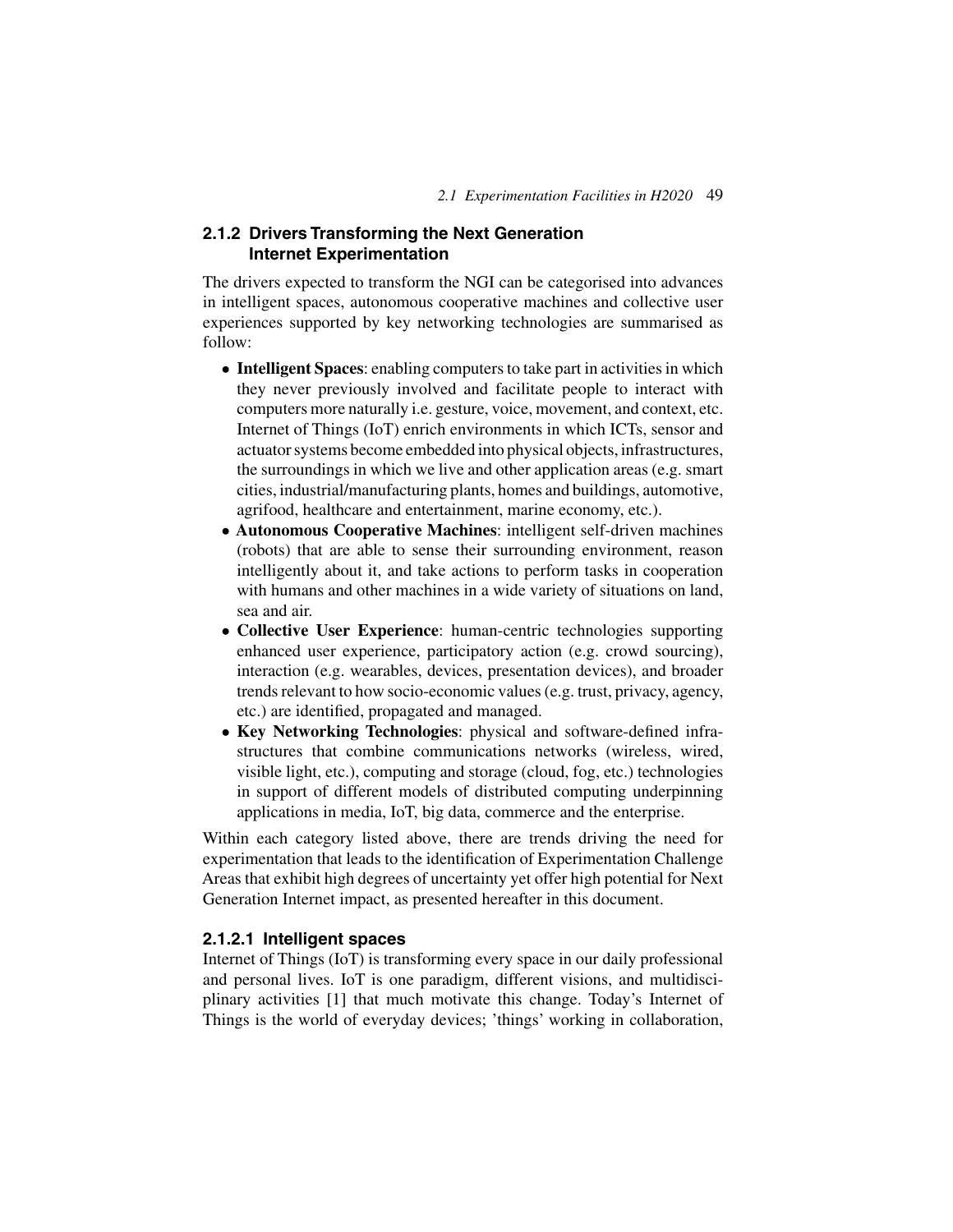using mainly the Internet as a communication channel, to serve a specific goal or purpose for improving people' lives in the form of new services. In other words Internet of things has evolved from being simply technology protocols and devices to a multidisciplinary domain where devices, Internet technology, and people (via data and semantics) converge to create a complete ecosystem for business innovation, reusability and interoperability, without leaving aside the security and privacy implications.

The European and Global market for IoT is moving very fast towards industrial solutions, e.g. smart cities, smart citizens, homes, buildings this race is generating that IoT market applications have multiple shapes, from simple smart-x devices to complete ecosystems with a full value chain for devices, applications, toolkits and services. Making a retro-inspection and looking at this evolution and the role that Experimentation has played in this evolution, IoT have covered various phases in the evolution. IoT area has run a consolidation period in the technology, however yet the application side will run a long way to have big business markets and ecosystems deployed [3] and what is most important, the IoT users acceptance that will pay for services.

Wearable devices are the next evolution in the IoT horizon providing clear ways for user acceptance and further user-centric applications development. Wearable technology has been there since early 80's, however the limitation in technology and the high cost on materials and manufacturing caused wearable ecosystem(s) to lose acceptance and stop grow at that early stage. However in todays' technology and economic conditions where technology has evolved and manufacturing cost being reduced, Wearable Technology is the best channel for user acceptance and deployments in large user communities. Demands in technology & platforms (Supply Side) require further work to cope with interoperability, design and arts for user adoption, technology and management and business modelling. On the other hand from User & Community (Demand Side) it is required to pay attention in reliability of devices, cross-domain operation, cost reduction device reusability and anonymity and security of data.

#### **Experimentation Challenges Areas for intelligent spaces may include:**

- Engagement of large number of users/communities for co-creation, awareness and design constrains to improve user acceptability.
- Provisioning of large numbers of cooperative devices.
- Scale of data management associated with the scale of devices.
- Interoperability management considering the large array of "standards" that are emerging in the IoT space.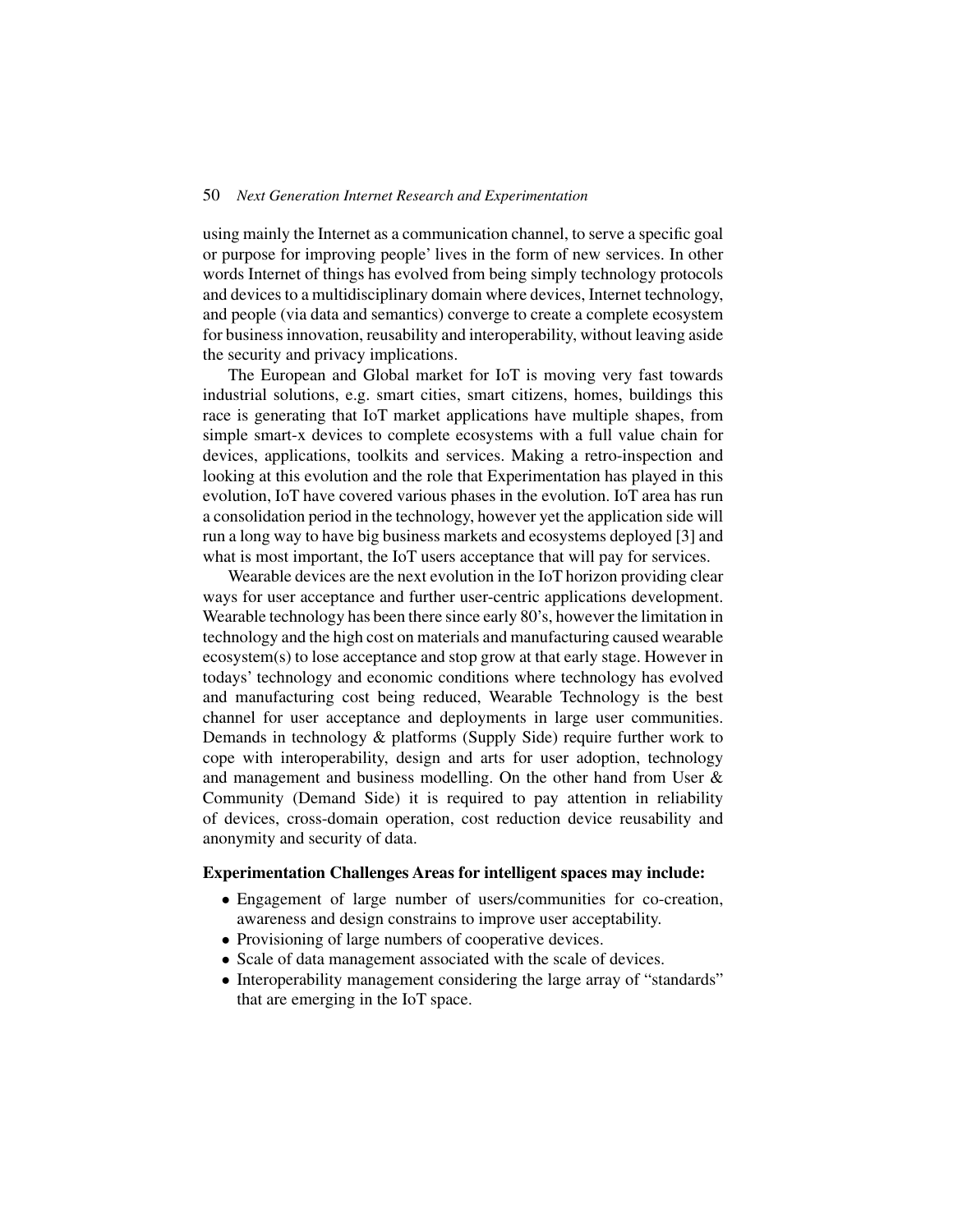- Energy optimisation for low-powered chips, aligned with intelligence for smart devices and spaces.
- Security, anonymity and privacy because at intelligent spaces the amount of data that is produced is large and most of the time associated to users, by location, usage and ownership.
- Trust management mechanisms and methodologies for ensuring safe human acceptance/participation.

#### **Next Generation Internet impacts are expected to include the:**

- Acceptability for new innovative devices and technology that can change aspects of how we perceive aspects at work, live and home.
- Creation of communities for user acceptance and design including user personal identity and reflects the fashion trend of the users.
- Growth and matureness of particular areas, as result of the involvement of users in the process of validation and certification.

## **2.1.2.2 Cooperative autonomous machines**

Autonomous machines operating in open environments on land, sea and air will cooperate to revolutionize applications in transport, agriculture, marine, energy and ecosystems dependent on high fidelity and real-time earth and environment observation and management. Local, regional, national and European initiatives are exploring how autonomous machines can become an integral part of the Internet infrastructure by bridging technical challenges (robotics, cyber physical systems, IoT, Future Internet) and dealing with social challenges of trustworthiness, dependability, security and border control.

Swarm robotics is here allowing collective behaviour by multi-robot systems consisting of boat/aircraft/ground vehicles. Miniaturization will be a continuous trend with nano- and micro-robotics (e.g., robotic implants). This leads to challenges in relation to human-robot coexistence and interaction (e.g., collective human-robot cooperation) along with machine simulation of human behaviour (e.g., reasoning, learning, feelings, and senses). In addition, current machines offer poor interaction with complex dynamic uncertain human-populated and natural environments.

#### **Experimentation Challenges Areas include:**

- Mixed human-robot environments (e.g., ITS environment where driverless vehicles can coexist with vehicles having human drivers).
- Heterogeneous mix of autonomous, manual and remotely operated machines.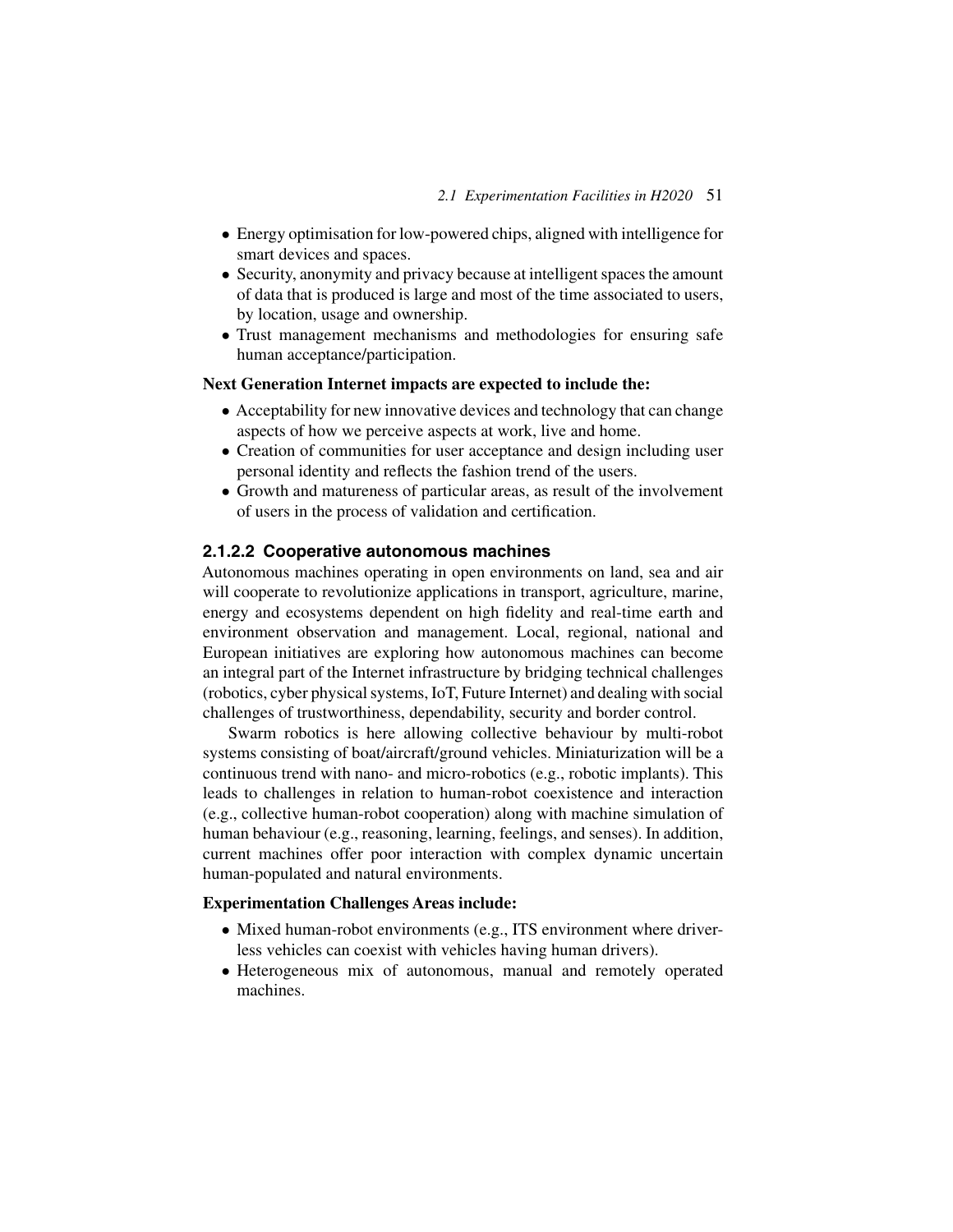- Machines operating in natural open and uncertain environments.
- Active security design, monitoring and mitigation in relation to emergent threats from deep learning intelligence machines and systemic dependencies.
- Paradigm shift within the Industrial Internet of Things domains towards Edge Computing, in which programmable, autonomous IoT end-devices can communicate with each other and continue to operate event without connectivity.
- 5G dense network infrastructures with Edge computing capabilities that are complemented with new M2M communications protocols/networks (i.e. NB-IoT).

## **Next Generation Internet impacts are expected to include:**

- Systems that mix humans, machines and all ICT capabilities in ways that are acceptable to society.
- Operational models that optimize the use of distributed intelligence schemes (e.g., distributed AI reasoning, planning etc.).
- Methodologies and knowledge for investigating, developing and operating non-deterministic systems.
- Insights into the trade-offs between autonomy vs. predictability vs. security in cooperative machines.
- Insights into the evolution of legislation and regulatory policies.
- A digitalisation strategy for the industry 4.0 path supported by IoT emergence.

## **2.1.2.3 Collective human experience**

Collective human experience is probably the major driver of Next Generation Internet as it dictates what the Internet is used for and its benefits to both individuals and the overall society. Internet participation is changing due to trends in open data, open and decentralised, shared hardware, knowledge networks, IoT and wearable technologies. Experiences are increasingly driven by participatory actions facilitated by decentralised and peer-to-peer community and open technologies, platforms and initiatives. Concepts such as decentralised network and software architectures, distributed ledger, block chains, open data, open networks, open democracy enable an active role of citizens rather than passive consumption of services and content. Internet participation is reaching, informing and involving communities of citizens, social enterprises, hackers, artists and students in multidisciplinary collaborative environments,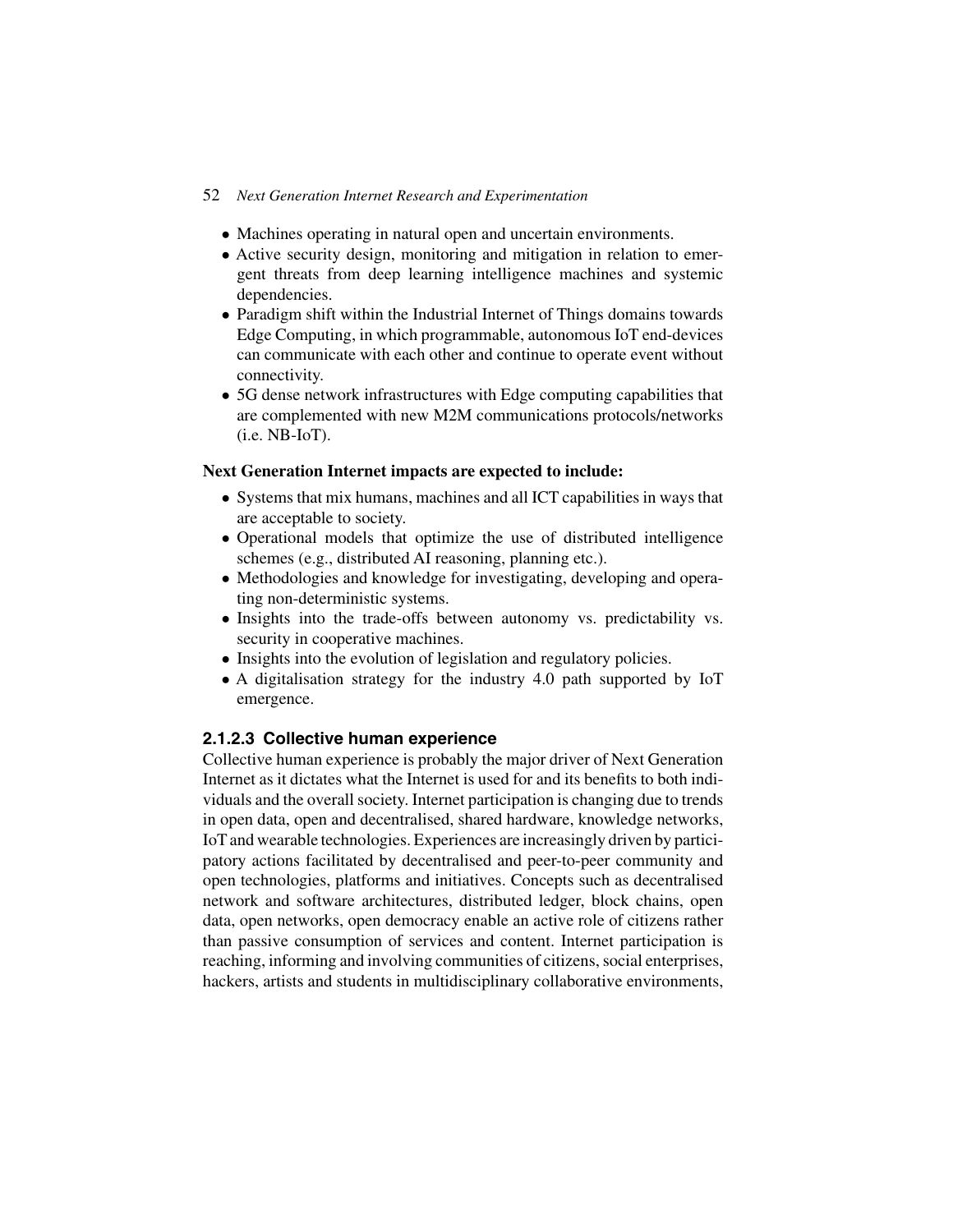as fostered by Internet Science and Digital Social Innovation communities, where creativity, social sciences and technology collide to create innovative solutions mindful of issues of trust, privacy and inclusion.

In addition, human-machine networks are emerging as collective structures where humans and machines interact to produce synergistic and often unique effects. In such networks humans and machines are both actors (Human to Machine – H2M and Machine to Machine – M2M) that raises important issues of "agency", to identify what actors are capable of and permitted to do. This is especially relevant to emerging machine intelligence where machines are capable of evolving intention based on sensing and learning about environments in which they operate. Facebook itself is purely a social machine as it supports Human to Human – H2H interaction whereas for example, precision agriculture with autonomous tractors, survey drones, and instrumented animals self-reporting health would be considered a H2M network.

Collective Awareness Platforms for Sustainability and Social Innovation (CAPSSI) are designing and piloting online platforms creating awareness of sustainability problems and offering collaborative solutions based on networks (of people, of ideas, of sensors), enabling new forms of sustainability and social innovation. These platforms provide strong ecosystems with thousands, or even millions of users, is built by mutual trust that interactive players are providing value to one another. The critical mass in the diffusion of innovations is "the point after which further diffusion becomes self-sustaining". The use of creativity in the innovation process through approaches such as "gamification" is a promising solution for keeping the critical mass of users engaged. The challenge is to identify innovative combinations of existing and emerging network technologies enabling new forms of Digital Social Innovation coming bottomup from collective awareness, digital hyper-connectivity and collaborative tools.

#### **The major underlying trends in this area include:**

- Increasing self- and observer quantification and participation driving post broadcast networks with end user engagement in creative wide ranging processes.
- Increasing machine agency shifting beyond automation systems to situations post automata networks where autonomous machines increasingly evolve their own intentions and goals driven by increasingly high level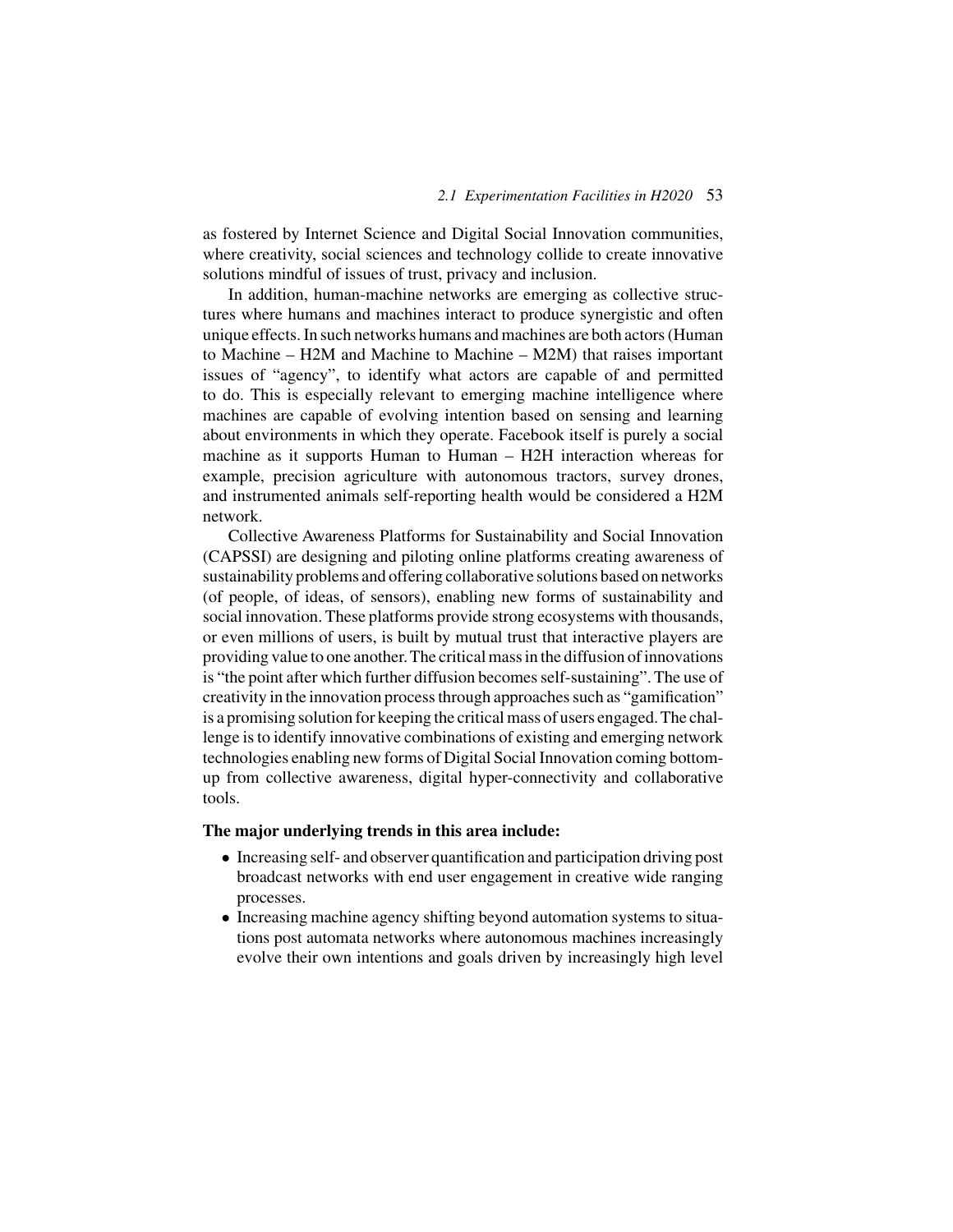human defined policy constructs necessary to deal with the complexity of interaction.

• Increasing geographically localized interaction moving towards situations post "mega" mediator networks (interaction purely supported by Internet giants such as Google and Facebook).

## **Experimentation Challenges Areas include:**

- Hyperlocal infrastructure, service and platform models.
- Deep "Me-as-a-Service" provisioning, orchestration and choreographies.
- Distribution of agency in networks, machines and people.
- Intention independent and transparent networking.
- Decentralized and distributed social networks, wikis, sensors, block chains value networks, driven by real-time human monitoring and observation sensor data streams.
- Accounting for the context through changing conditions.
- Experimenters' participatory involvement in collective awareness/intelli gence production.

## **Next Generation Internet impacts are expected to include:**

- Operational models fostering localised ownership and control building on international standards.
- Multi-actor protocol/system design principles and methodologies for cooperating machines and people.
- Networking protocols robust to and adaptable to variations of outcomes and with transparent constraints.
- Participatory innovation and interaction models supporting collective intelligence production.
- Insights into the disruption of new value systems supported by emerging technologies such as block chains.
- Definition of new legislation to accommodate the entrance, and reduce barriers, of new technology, service and applications into daily lives of European citizens.
- Democratisation of the internet across new open and innovative services.
- Technology drivers that facilitate the emergence of new business models that may also operate under a collaborative economy based model. Thus, citizens and social impact is considered as a key driver for technology evolution.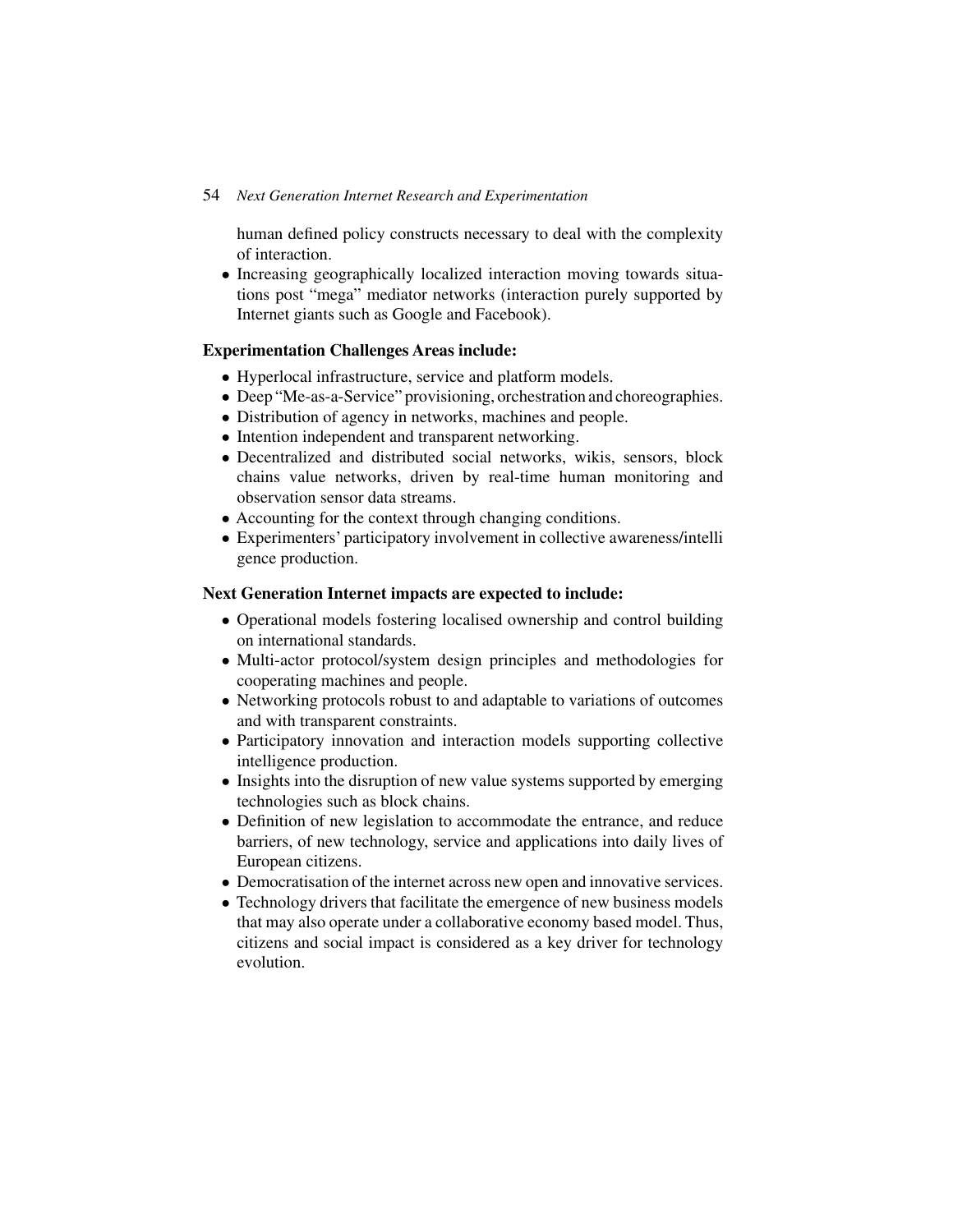## **2.1.2.4 Key networking technologies**

Major initiatives such as the 5G-PPP are transforming wireless networking technologies and software defined infrastructures. 5G standardization is driving the activities for designing new protocols addressing diverse aspects of wireless networks and services.

## **Experimentation Challenges Areas include:**

- Wireless investigations closer to real world ecosystems providing ways to demonstrate the applicability of experimental evidence to real-life application scenarios and to explore realistic coexistence/interference scenarios.
- Involve end devices: more flexible, compact, energy efficient radio platforms.
- End-to-end experimentation integrating radio network application/ services through co-design in early phases through multi-disciplinary research, development and innovation.
- Low-end vs. high-end flexible radio platforms considering new high end spectrum bands (e.g. cm and mmWave) in contrast to mobility scenarios with (very) large-scale experimentation standardisation of low-cost SDR.
- Massive (cooperative) MIMO aiming to reduce complexity & cost, and involve distributed, heterogeneous devices forming virtual antenna arrays.
- Multi-channel radio supporting multiple virtual Radio Access Technologies (RATs) running simultaneously in a single wireless node, supporting simultaneous operation of new-innovate (RATs) and traditional RATs.
- Over the air downloading of new RATs, live reprogramming of wireless device & synchronous instantiation of new RATs (adding/updating RATs) on a set of co-located wireless devices.
- SDR 'record-and-replay' building real world wireless environment (background scenarios), E.g. out-of-band transmissions (satellite, TV, aviation, etc.) to instantiate real-life scenario emulating many concurrent systems in real world.
- Co-design of the wireless access and the optical backhaul and backbone in an integrated manner, researching at the convergence point between optical and wireless networks (FUTEBOL) [15].
- NFV/VNF applications over the platforms employed by the testbeds can assist in building modular testbeds.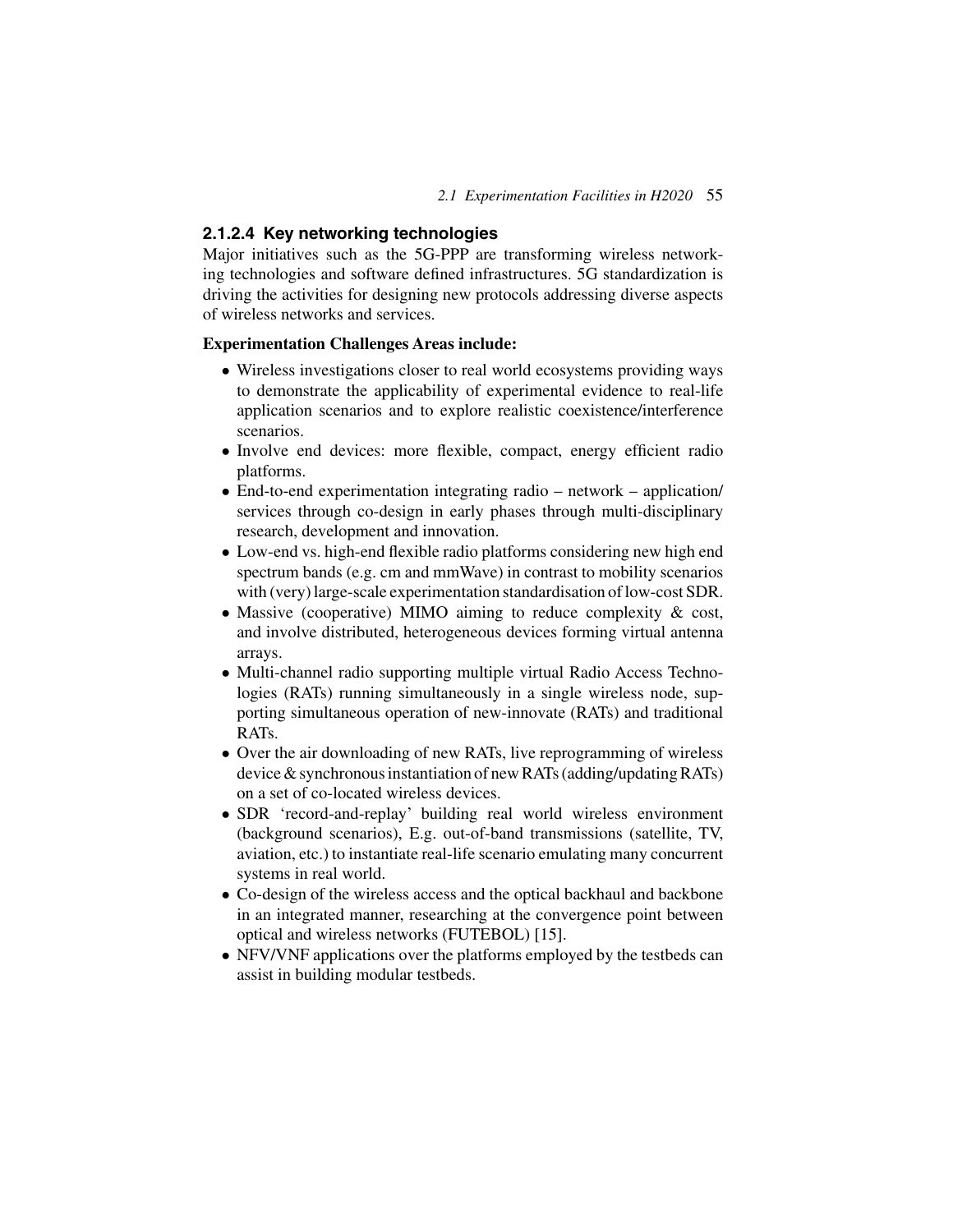- New protocols based on existing technologies (e.g. beyond LTE for cellular communications, WiGig, etc.).
- New management architectures moving towards the orchestration of functionalities towards the extreme edges of the network to reduce latency, enhance reliability and ensure data sovereignty (Edge Computing).
- Complete slicing of network-topologies including available frontend and backend services such as EPC to setup separate management domains for various use cases that require partly orthogonal QoS parameters, such as IoT/M2M or CDN networks.
- Convergence of new 5G scenarios with new IoT capabilities and technologies.
- Architectures that reduce the limitations that TCP-IP have towards the expansion of Internet (i.e. mobility, addressing, etc.).

## **NGI impacts are expected to include:**

- Evidence for performance, viability and acceptability of approaches and technologies for 5G. Proof of scalability of 5G able to cope with increasing network traffic demand, viability to migrate from legacy to 5G, coexistent of 5G and legacy.
- Evidence for robustness of networking standards.
- Homogeneous services across networks, information technologies, IoT devices and people.

# **2.2 Policy Recommendations for Next Generation Internet Experimentation**

The drivers for the Next Generation Internet presented in this document i.e. Intelligent Spaces, Autonomous Cooperative Machines, Collective User Experience, Key Networking Technologies act as study areas that requires a dedicated consideration in policy support and European agenda reorganisation. The clear view in how the drivers are a priority for Europe, likewise the increasing convergence of Internet technologies and more involvement of the society drive the need to reconsider the design and scope of future initiatives. The following recommendations are designed to maximise the potential for Europe to create technological breakthroughs and deliver truly global impact towards Next Generation Internet Experimentation.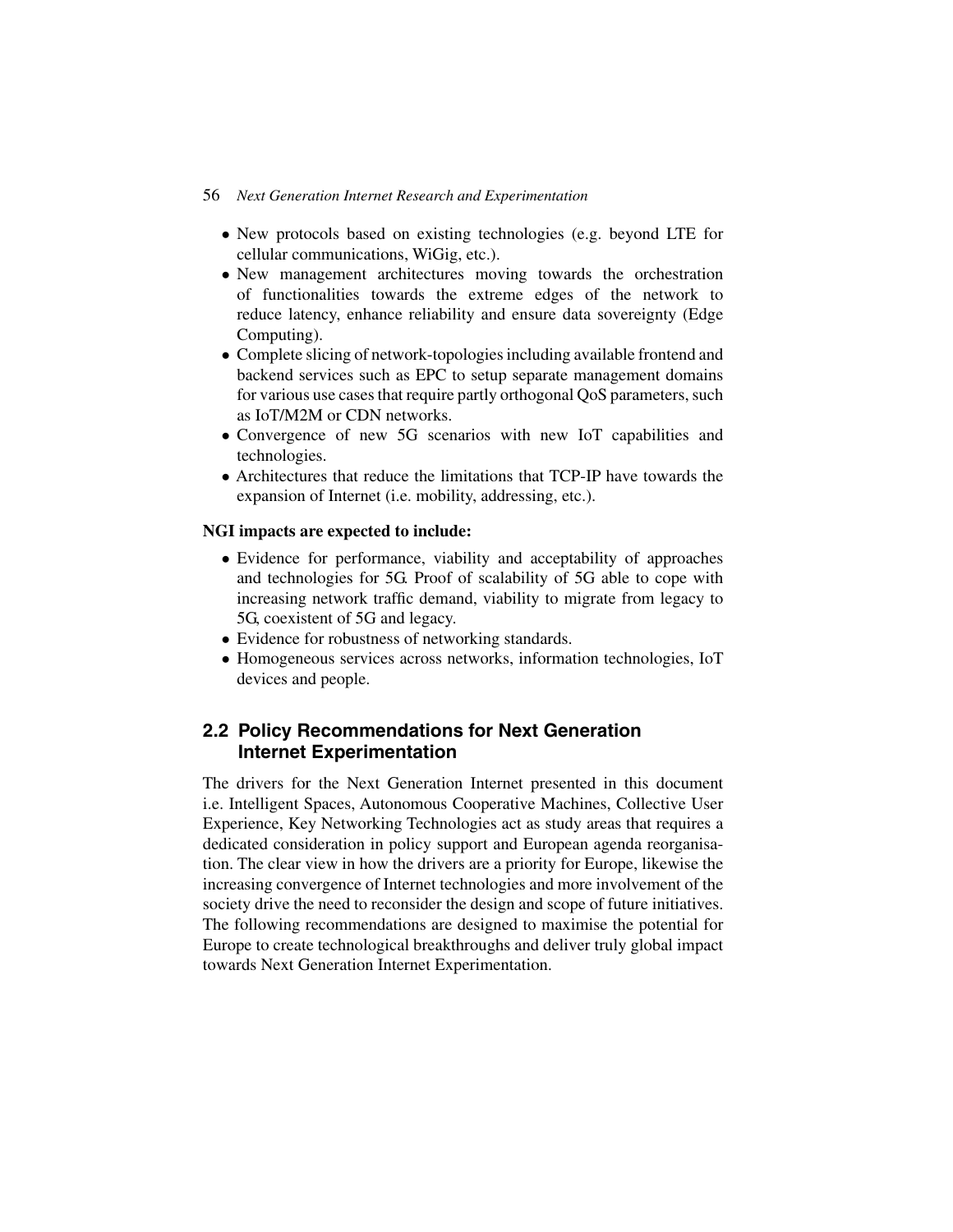#### *2.2 Policy Recommendations for Next Generation Internet Experimentation* 57

*More Than Just Technology Networks*: Successful Internet platforms deliver technology-enhanced ecosystems supporting large-scale efficient interactions between platform users. A technologically advanced platform without users will deliver no impact. Europe must focus on developing where networks of users and technology can coexist in ways that support sustainable growth of real life network and as a consequence drive demand for emerging information and communications network architectures.

*Transparent and Accelerated Innovation Pathways*: Industry and SMEs need clear routes to market for research and innovation activities. Platforms that deliver insight that cannot be adopted within applicable investment cycles are not relevant to business. Europe must establish experimental platforms with clear innovation pathways that deliver commercial opportunities whilst addressing contemporary/legacy constraints, market-driven interoperability/standardisation, and regulation.

*Programmatic Consideration of Business and Technology Maturity*: Large industry and SMEs have different capacity to invest, appetites for risk and rates of return. Europe must design and nurture current initiatives with a business and technical strategy that optimally aligns technology lifecycle phases with appropriate business engagement models for different stakeholders (Industry vs SMEs vs Research).

*Quantifiably Large and Dynamic*: Ecosystems must be sufficiently large and interactive to understand performance, acceptance and viability of platform technologies in real-world scenarios. Large-scale is often cited but rarely quantified. Europe must establish measurable criteria and tools for Next Generation Internet ecosystems (e.g. infrastructure, platforms, data, users, etc.) necessary to support research and pre-commercial activities ecosystems (i.e. up to city-scale), and mechanisms to rapidly scale networks towards market entry.

*Nondeterministic Behaviour vs Replicability*: Insights gained in one specific physical or virtual situation need to be applied in many global situations to maximise the return on investment. Computer science wants to deliver replicable experimentation however this is looking increasingly unachievable considering that networks are inherently non-deterministic and that open systems and real-life experiments only exacerbate uncertainties. Europe must foster the development of methods and tools supporting investigation into non-deterministic systems incorporating human and machine interaction in open environments that allow for insights to be replicated across the globe.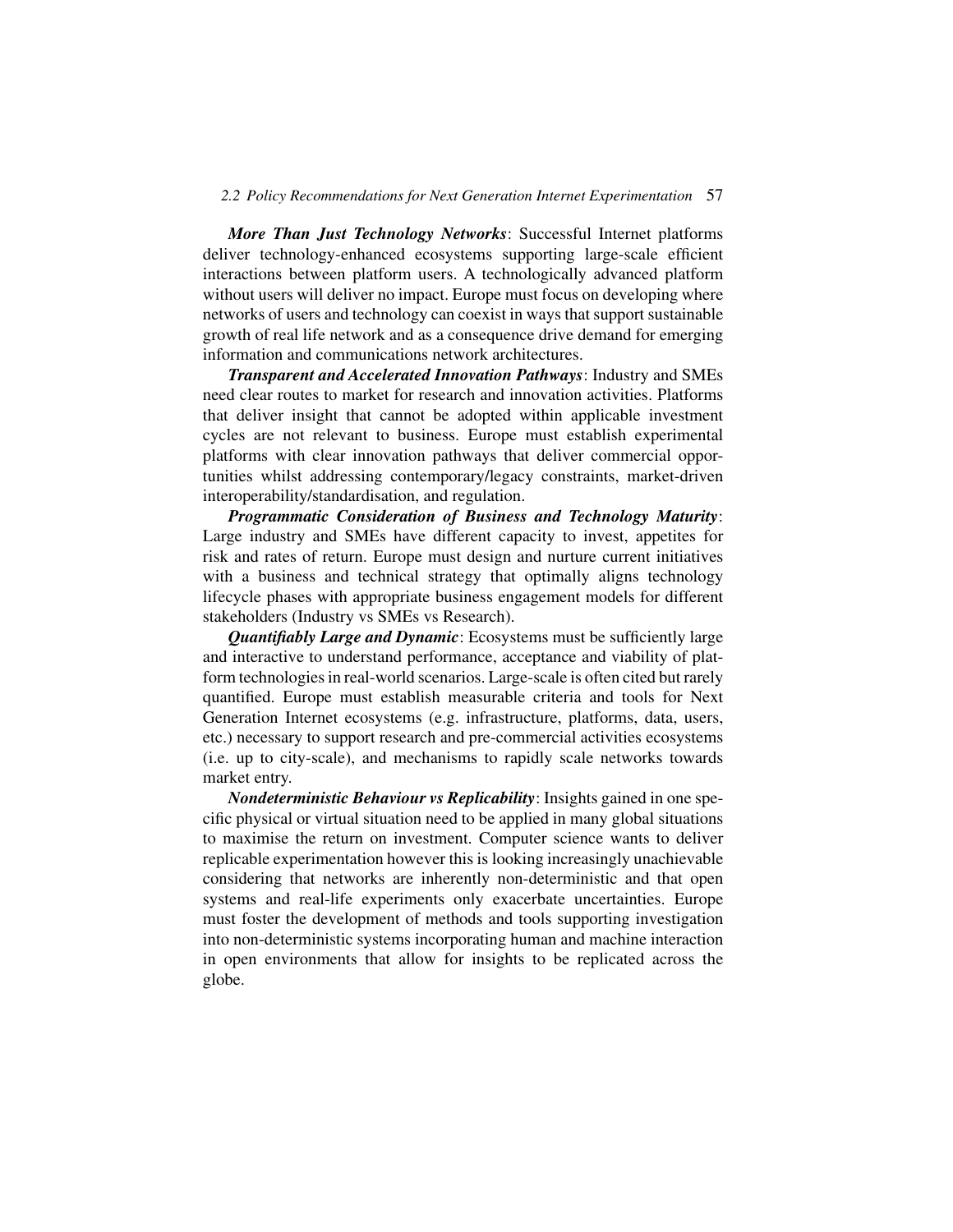*Next Generation Internet Technology and Investment Education*: Learning about the potential of NGI technologies and business implications is essential for the next generation of entrepreneurs and SMEs in Europe and beyond. Unless innovators understand the ecosystem and technology potential sufficiently to convince investors (e.g. business units, venture capitalists, consumers, etc.) of the value proposition continuation funding and consequent impact will not be delivered. Europe must support platforms that educate the next generation entrepreneurs and technologists whilst supporting SMEs in the development of NGI business plans and provide ways to test the viability of solutions with potential investors.

*Multidisciplinary Action*: The interconnectedness of Next Generation Internet Experimentation systems means that multidisciplinary teams must work together through common objectives. Europe must support end-to-end experimentation driven by multidisciplinary teams from different technology domains (e.g. wireless networks, optical networks, cloud computing, IoT, data science) in relation to vertical sectors (healthcare, creative media, smart transport, marine industry, etc.) and horizontal social disciplines (e.g. psychology, law, sociology, arts).

*Efficient and Usable Federations*: Collaboration is often the most cost effective way to acquire capability, scale or reach necessary to achieve an objective. Yet the benefits of collaboration through federated platforms are limited by the barriers of interoperability, multi-stakeholder control, trust concerns and policy incompatibilities. Europe must support federated Experimentation-as-a-Service approaches where there are clear benefits to users of the federation and where techniques lower the barrier to experimentation and cost of maintaining federations through increased interoperability, usability, trustworthiness, and dynamics by contributing to or leading market accepted standardisation efforts.

## **2.3 References**

- [1] Luigi Atzori, Antonio Lera and Giacomo Morabito "The Internet of Things: A survey" Computer Networks: The International Journal of Computer and Telecommunications Networking archive, Volume 54, Issue 15, October, 2010, Pages 2787–2805, Elsevier North-Holland, Inc. New York, NY, USA.
- [2] http://www.bbc.co.uk/news/technology-31145807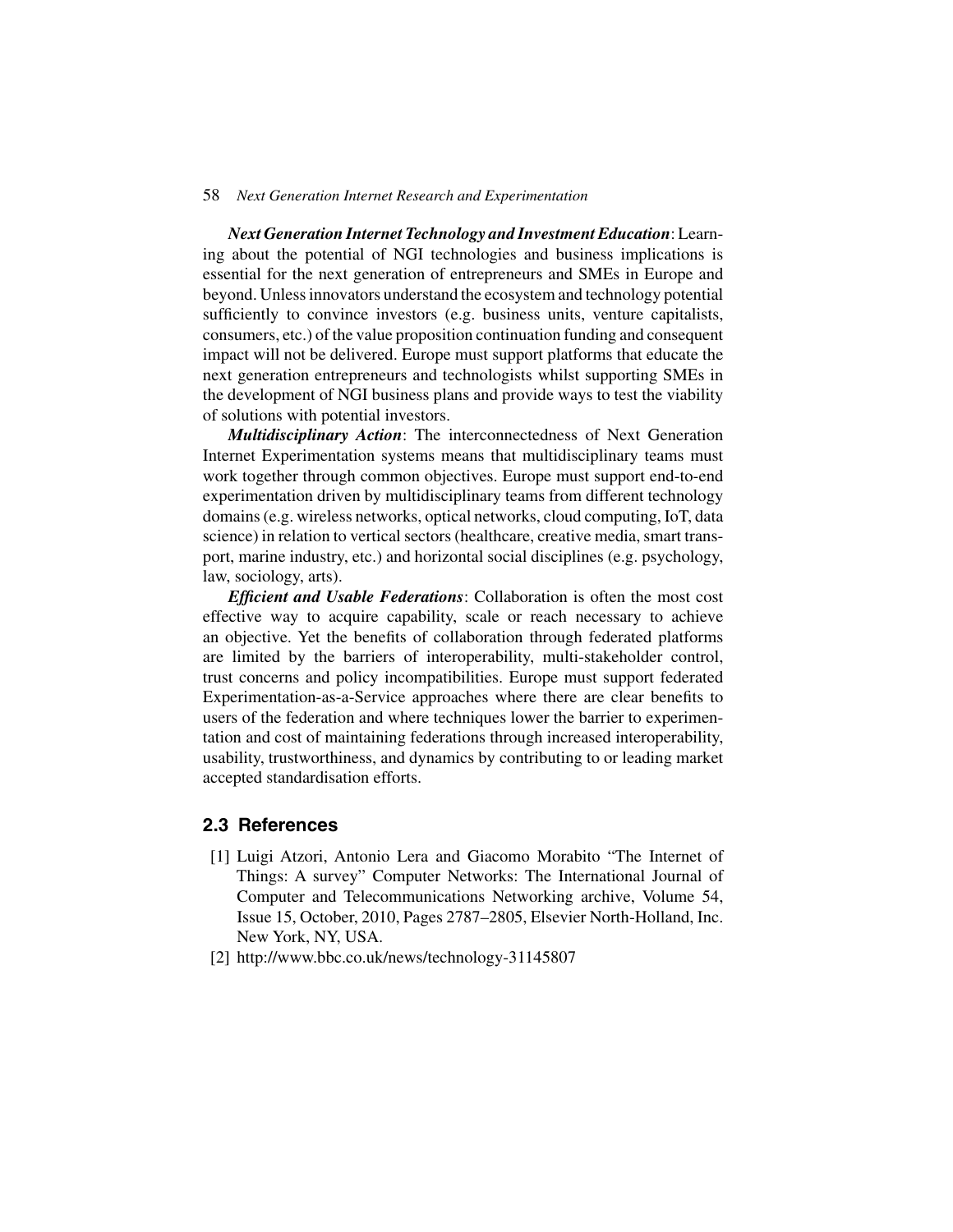- [3] Myriam Leggieri, Martin Serrano, Manfred Hauswirth "Data Modeling for Cloud-Based Internet-of-Things Systems" IEEE International Conference on Internet of Things (IEEE iThings 2012) France.
- [4] http://www.ericsson.com/thinkingahead/the-networked-society-blog/ 2015/04/02/exciting-enterprise-eco-system-experiments-how-operatorscan-find-the-next-growth-trajectory/
- [5] https://www.androidexperiments.com/
- [6] G. Jourjon, J. M. Marquez-Barja, T. Rakotoarivelo, A. Mikroyannidis, K. Lampropoulos, S. Denazis, C. Tranoris, D. Pareit, J. Domingue, L. A. DaSilva, and M. Ott, "FORGE toolkit: Leveraging distributed systems in eLearning platforms," IEEE Transactions on Emerging Topics in Computing. [Online]. Available: http://dx.doi.org/10.1109/tetc.2015. 2511454
- [7] FUSION Catalogue, March 2015, http://www.sme4fire.eu/documents/ FUSION Catalogue web.pdf
- [8] European Network of Internet Science D2.1.3: Repository of methodologies, design tools and use cases, http://www.internet-science.eu/publica tion/1268
- [9] European Network of Internet Science, http://www.internet-science.eu/
- [10] http://www.tvring.eu/new-tv-ring-cross-pilot-action-international-hbbtv -eurovision-song-contest/
- [11] Future Internet Research and Experimentation, https://www.ict-fire.eu/
- [12] https://www.fi-ppp.eu/
- [13] https://ec.europa.eu/programmes/horizon2020/en/h2020-section/collec tive-awareness-platforms-sustainability-and-social-innovation-caps
- [14] http://www.forbes.com/sites/kashmirhill/2014/06/28/facebook-manipul ated-689003-users-emotions-for-science/#5700eb0c704d
- [15] J. M. Marquez-Barja, M. Ruffini, N. Kaminski, N. Marchetti, L. Doyle, and L. DaSilva. Decoupling Resource Ownership From Service Provisioning to Enable Ephemeral Converged Networks (ECNs). In 25th European Conference on Networks and Communications EUCNC [To appear], 2016.
- [16] http://www.wired.com/2015/04/the-apple-watch/
- [17] https://playoverwatch.com/en-us/blog/20119622
- [18] http://cityofthefuture-upm.com/smart-city-platform-at-madrid-moncloa -university-campus/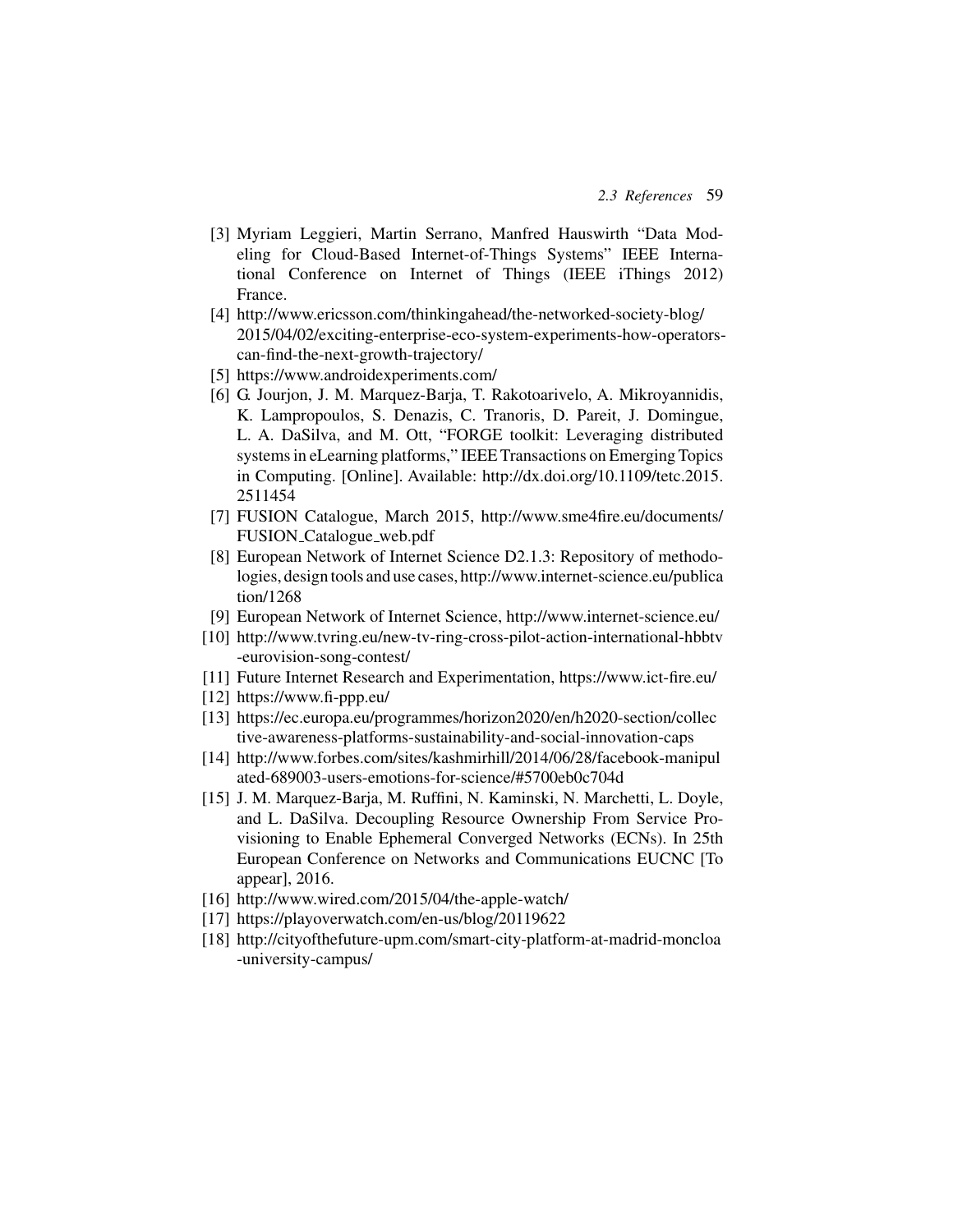# **2.4 Experimentation Facilities Evolution towards Ecosystems for Open Innovation in the Internet of Future**

## **2.4.1 Changes in the FIRE Portfolio**

The FIRE **demand side** is changing as well, with changes in experimenter demands and requirements, and higher expectations as regards how FIRE should anticipate the needs and requirements from SMEs, industry, Smart Cities, and from other initiatives in the scope of Future Internet such as Internet of Things and 5G. Within FIRE this is also anticipated by **new types of service concepts**, for example Experimentation-as-a-Service. These new concepts affect the methods and tools, the channels for offering services to new categories of users, and the collaborations to be established with infrastructure and service partners to deliver the services.

## **2.4.2 Technological Innovation and Demand Pull**

In response to the envisaged changes in the FIRE landscape, AmpliFIRE has identified new research directions based on interviews, literature surveys and leading conferences, and highlighted what the FIRE research, facilities and community may look like in the future [1]. We found that funded Open Calls and STREPs, and unfunded Open Access opportunities, which are increasingly aligned with the main FIRE experimental facilities, are influencing FIRE's evolution from the demand side, by showing customer "pull" supplementing and even replacing technology "push."Thus it is expected that FIRE, which has been technology-driven, will increasingly be shaped by demand-pull factors in the period 2015–2020. These user demands will be based on four main trends:

- The Internet of Things: a global, connected network of product tags, sensors, actuators, and mobile devices that interact to form complex pervasive systems that autonomously pursue shared goals without direct user input. A typical application of this trend is automated retail stock control systems.
- The Internet of Services: internet/scaled service-oriented computing, such as cloud software (Software as a Service) or platforms (Platform as a Service).
- The Internet of Information: sharing all types of media, data and content across the Internet in ever increasing amounts and combining data to generate new content.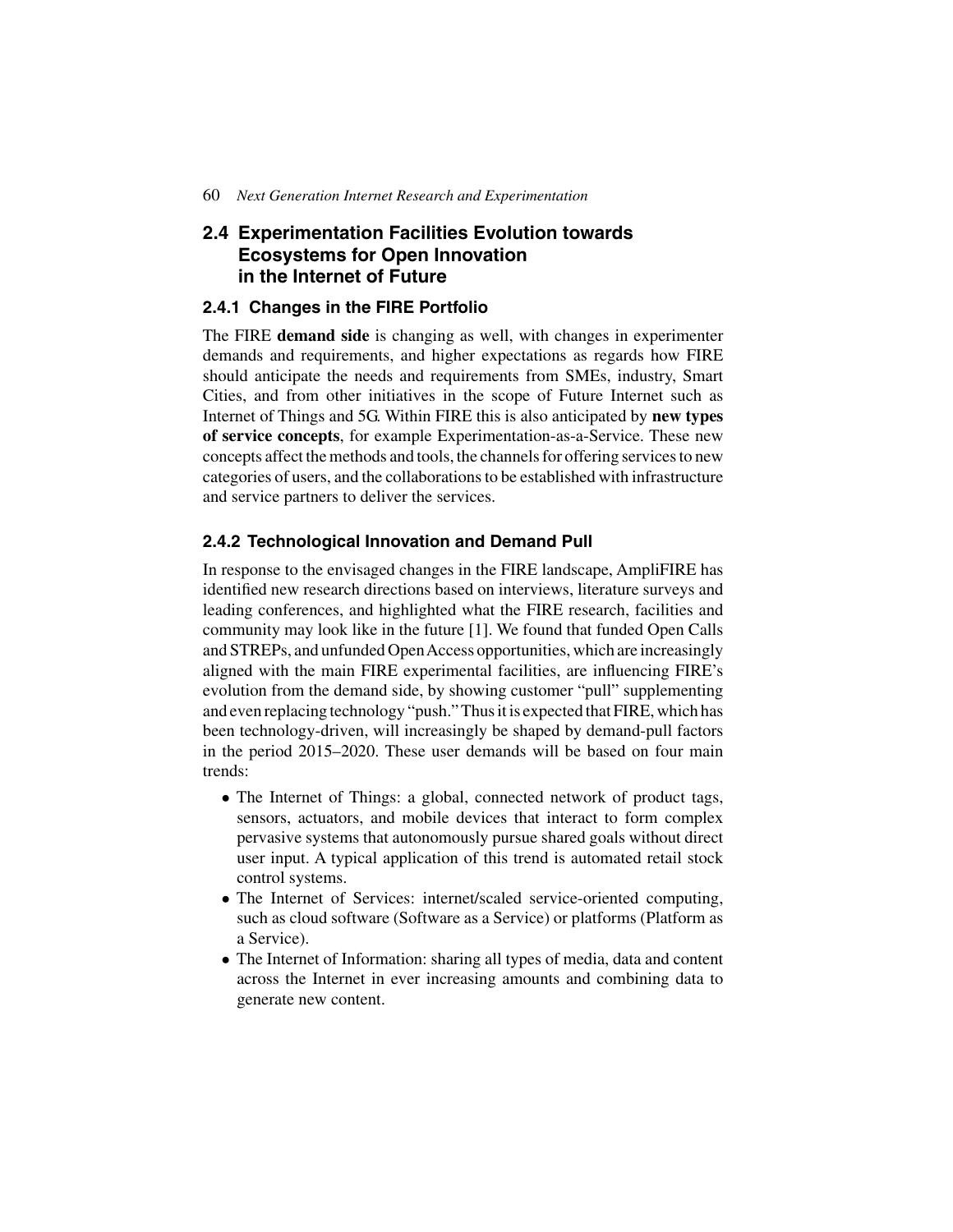• The Internet of People: people to people networking, where users will become the centre of Internet technology—indeed the boundaries between systems and users will become increasingly blurred.

In order to contribute to these four fast moving areas, the FIRE ecosystem must grow in its technical capabilities. New networking protocols must be introduced and managed, both at the physical layer where every higher wireless bandwidth technologies are being offered, and in the software interfaces, which SDN is opening up. Handling data at medium (giga to tera) to large (petabyte) scale is becoming a critical part of the applications that impact people's lives. Mining such data, combining information from separated archives, filtering and transmitting efficiently are key steps in modern applications, and the Internet testbeds of this decade will be used to develop and explore these tools.

Future Internet systems will integrate a broad range of systems (cloud services, sensor networks, content platforms, etc.) in large-scale heterogeneous systems-of-systems. There is a growing need for integration e.g. integration of multi-purpose multi-application wireless sensor networks with large-scale data-processing, analysis, modelling and visualisation along with the integration of next generation human-computer interaction methods. This will lead to complex large-scale systems that integrate the four pillars: things, people, content and services. Common research themes include scalability solutions, interoperability, new software engineering methods, optimisation, energy-awareness, and security, privacy and trust. To validate the research themes, federated experimented facilities are required that are large-scale and highly heterogeneous. Testbeds that bridge the gap between infrastructure, applications and users and allow exploring the potential of large-scale systems which are built upon advanced networks, with real users and in realistic environments will be of considerable value. This will also require the development of new methodological perspectives for FIRE [8].

As we emphasize focusing on "smart systems of networked applications" within the FIRE programme, the unique and most valuable contribution of FIRE should be to "bridge" and "accelerate": create the testing, experimenting and innovation environment which enables linking networking research to business and societal impact. FIRE's testbeds and experiments are tools to address research and innovation in "complex smart systems", in different environments such as cities, manufacturing industry and data-intensive services sectors [9]. In this way, FIRE widens its primary focus from testing and experimenting, building the facilities, tools and environments towards closing the gap from experiment to innovation for users and markets.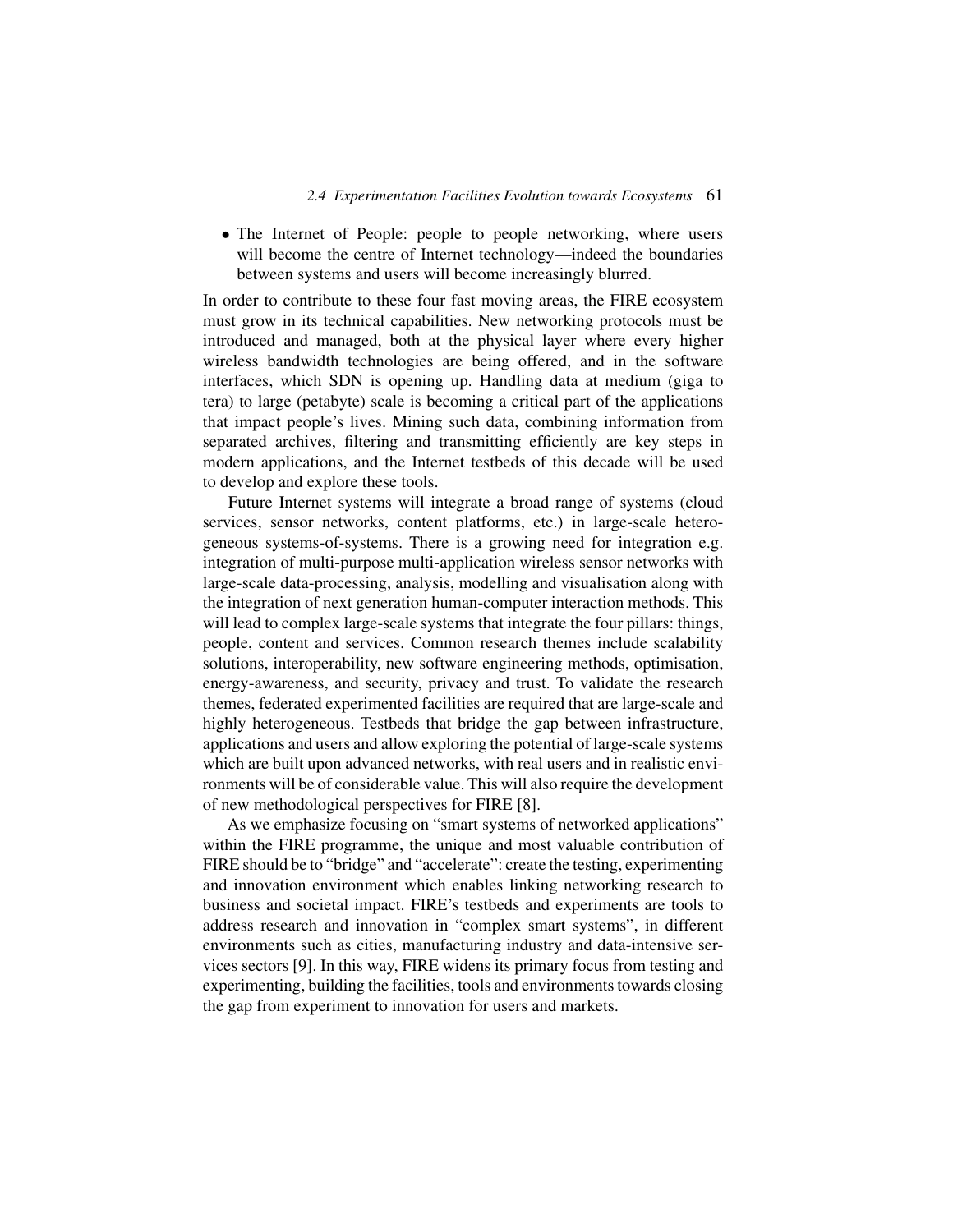#### **2.4.3 Positioning of FIRE**

This leads to the issue of how to **position FIRE in relation to other initiatives** in the Future Internet landscape. FIRE is one among a number of initiatives in the Future Internet research and innovation ecosystem. FIRE seeks a synergetic and value adding relationship with other initiatives and players such as GÉANT/NRENs and the FI-PPP initiatives related to Internet of Things and Smart Cities, EIT Digital, the new 5G-PPP and Big Data PPP initiatives, the evolving area of Cyber-Physical Systems, and other. For the future, we foresee a **layered Future Internet infrastructural and service provision** model, where a diversity of actors gather together and ensure interoperability for their resources and services such as provision of connectivity, access to testbed and experimentation facilities, offering of research and experimentation services, business support services and more. Bottom-up experimentation resources are part of this, such as crowd sourced or citizen- or community-provided resources. Each layer is transparent and offers interoperability. Research networks (NRENs) and GÉANT are providing the backbone networks and connectivity to be used by FIRE facilities and facilities offered by other providers.

In this setting, FIRE's core activity is to provide and maintain sustainable, common facilities for Future Internet research and experimentation, and to provide customized experimentation and research services. However, given the **relevance of experimentation resources for innovation**, and given the potential value and synergies which FIRE offers to other initiatives, FIRE should assume a role in supporting experimentally-driven **research and innovation of technological systems**. For this to become reality FIRE and other initiatives should ensure cooperation and FIRE should also consider opening up to (other) public and private networks, providing customized facilities and services to a wide range of users and initiatives in both public and private spheres. FIRE's core activity and longer term orientation requires the ability to modernize and innovate the experimental infrastructure and service orientation for today's and tomorrow's innovation demands.

#### **2.4.4 Bridging the Gaps between Demands and Service Offer**

The gaps between the technologies presently offered in FIRE as testbeds, and the gaps between the layers in which its communities have formed are large. For example, the gaps between wired and wireless networking, between networking researchers and cloud application developers, and between both sorts of developers and end user input all require bridges that exist today only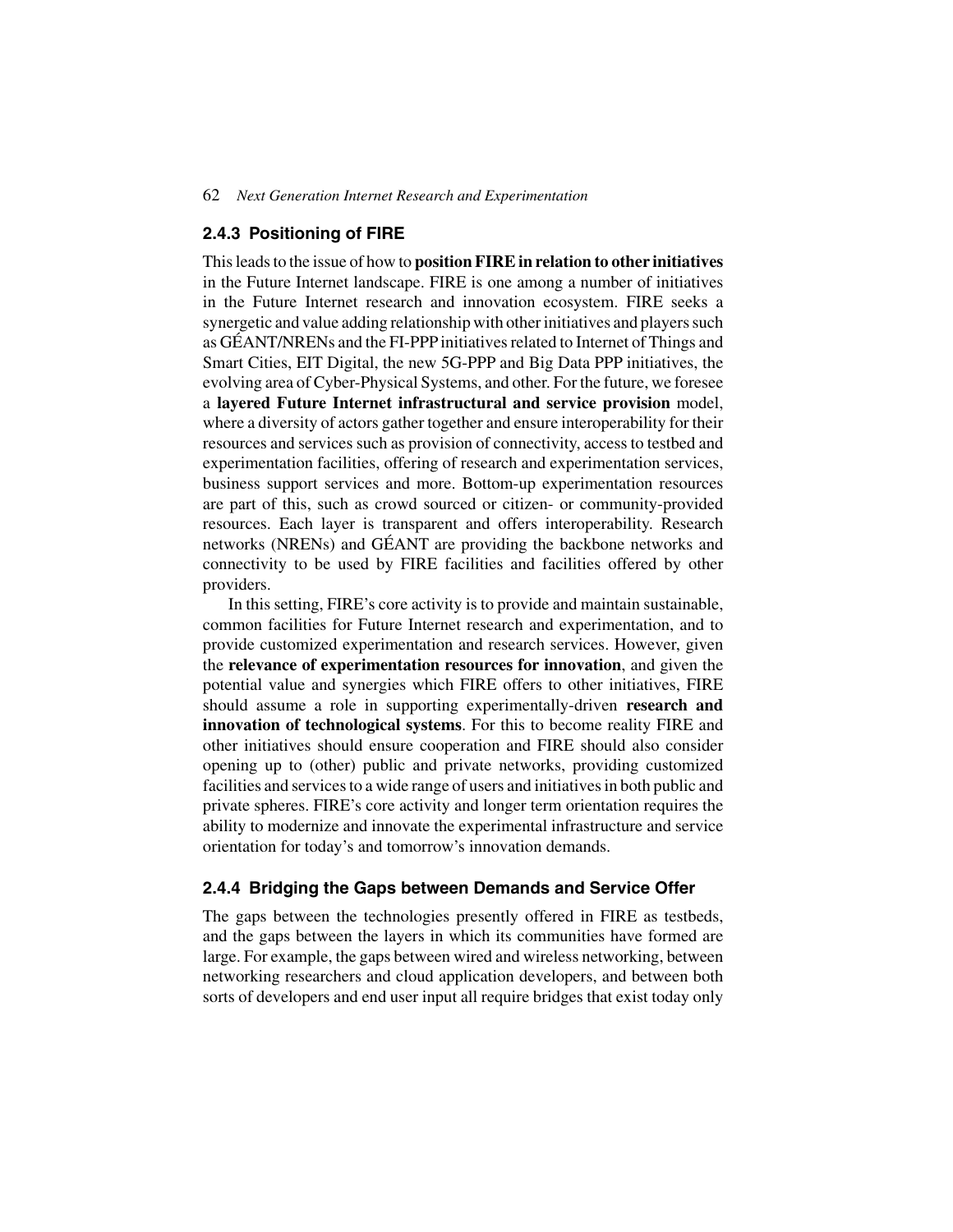as research efforts (an example is the Fed4FIRE project). Developing future scenarios and identifying prospective user requirements are useful tools to shape and drive those bridging activities and chart the most direct paths from the present fragmented FIRE portfolio of testbeds, which are either hardware or user-oriented, to the goals of Horizon 2020. This requires a sustained effort to articulate how the technical goals of the present FIRE activities can be lifted, channelled and amplified to support the societal goals represented in Horizon 2020. This places requirements on the FIRE community which, as engineering teams with an often academic focus, will need to collaborate with different types of communities and actors. The FIRE community needs to clarify and justify such requirements and identify new instruments and relationships with business and SMEs that can draw upon FIRE's strengths. For this, we must expose the gaps and identify the communities that need to be engaged or created. This helps to create the "pull" that can make FIRE effective as 2020 approaches, and assist the individual projects as they provide the "push."

#### **2.4.5 Testbed-as-a-Service**

Increasingly, experimenters, developers and innovators expect to find the tools and services they need and the infrastructure in which they will do measurements and develop applications packaged in groups that allow easier access and more rapid development. The catch phrase "X as a service" (XaaS) captures these expectations. Today's infrastructures, even with the strides made towards federation and provision of powerful standard enablers, are still far from the desired shape presented in Figure 2.1. The Testbed as a Service concept (all of Figure 2.1) consists of as many as three connected layers and two value-added offerings, each of which needs to offer standard APIs and be easily adapted to multiple purposes over both long and short term.

Infrastructure available as a service benefits from the federation accomplishments of Fed4FIRE and GENI using the model of slices, and the technologies around SFA and OMF or NEPI for access to infrastructure, acquisition of reservations for resources, dispatch of experiments and capture of their results. But there is much more to be done to make these tools available to a broader audience, reduce the training requirement and learning curve. There are common elements now standardized in the OpenFlow community to make the interface to more flexible and powerful networking infrastructures itself more flexible, but these only begin to explore the ways in which the communications infrastructure can be more responsive to application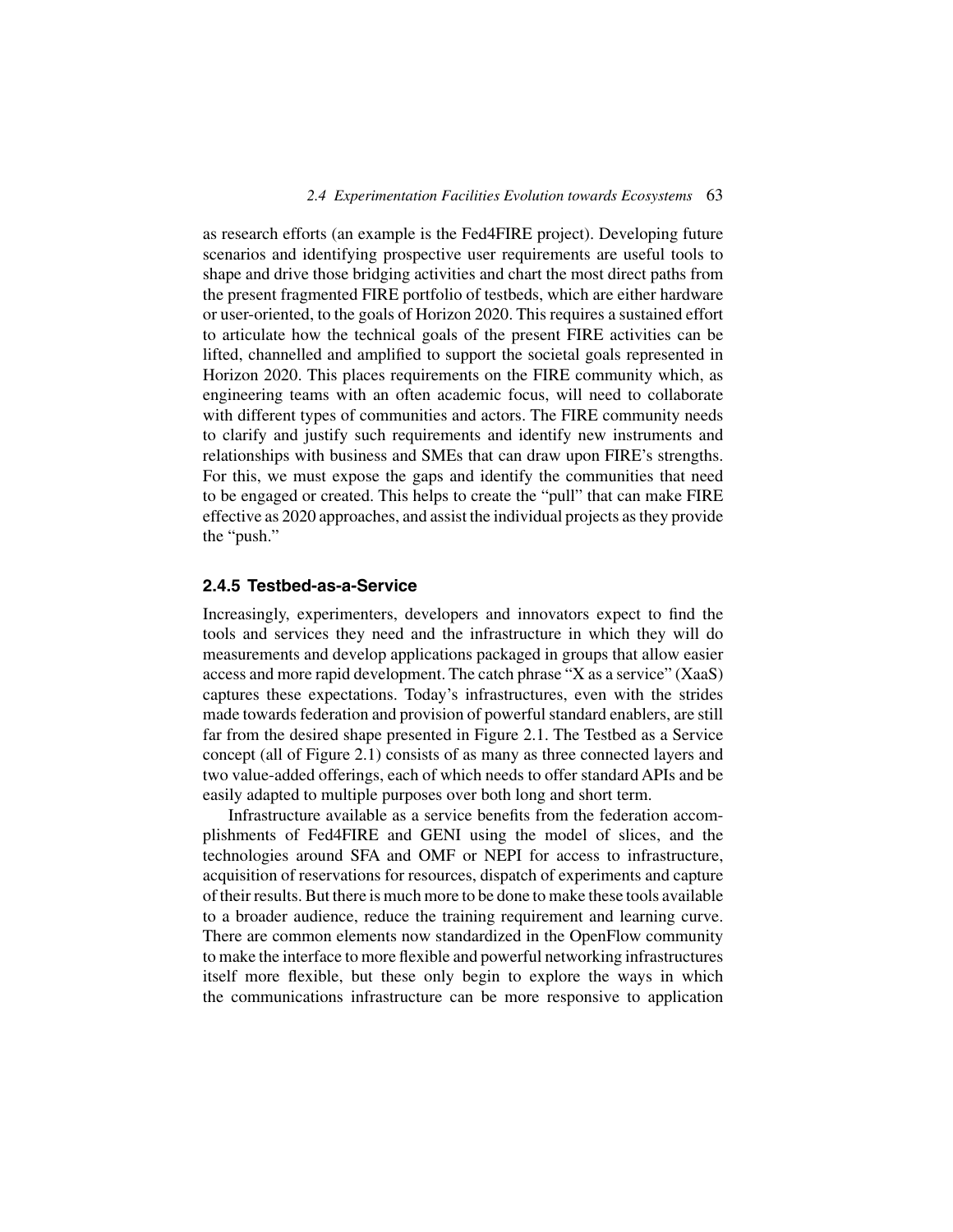# **Experimenters Value Added Core Services** Services API Experimentation-as-a-Service Knowledge-as-a-Service Software-asa-Service API Platform-as a-Service API Infrastructure as-a-Service

#### 64 *Next Generation Internet Research and Experimentation*

Figure 2.1 X as a Service [7].

requirements. While standard building blocks such as OpenStack exist, there are strong pressures to enhance these. FIRE can make a critical difference in evaluating the platform components proposed for extending this service concept and understanding their value. Also needed are studies of the possible options at the interfaces and their codification into APIs between the layers, and to implement services to support new demands from users more interested in the results of an experiment rather than performing their experiments themselves.

Data curation, archiving, and tools for access of experimental data, learning from experimental data, and extracting useful information using sparse sampling and other complexity techniques will be key components of Knowledge-as-a-Service. While much research in these "big data" areas is being done already in academia and in industry, FIRE with its rich trove of experimental data from Smart Cities projects, can make a contribution. Focusing on the environmental data that sensor-rich cities collect might be a good strategy, avoiding the sensitivities around healthcare data and the proprietary nature of most commercial and market activity data. Also, "big data" studies do not as a rule involve truly vast amounts of data, or require access to data centers on the largest commercial scales.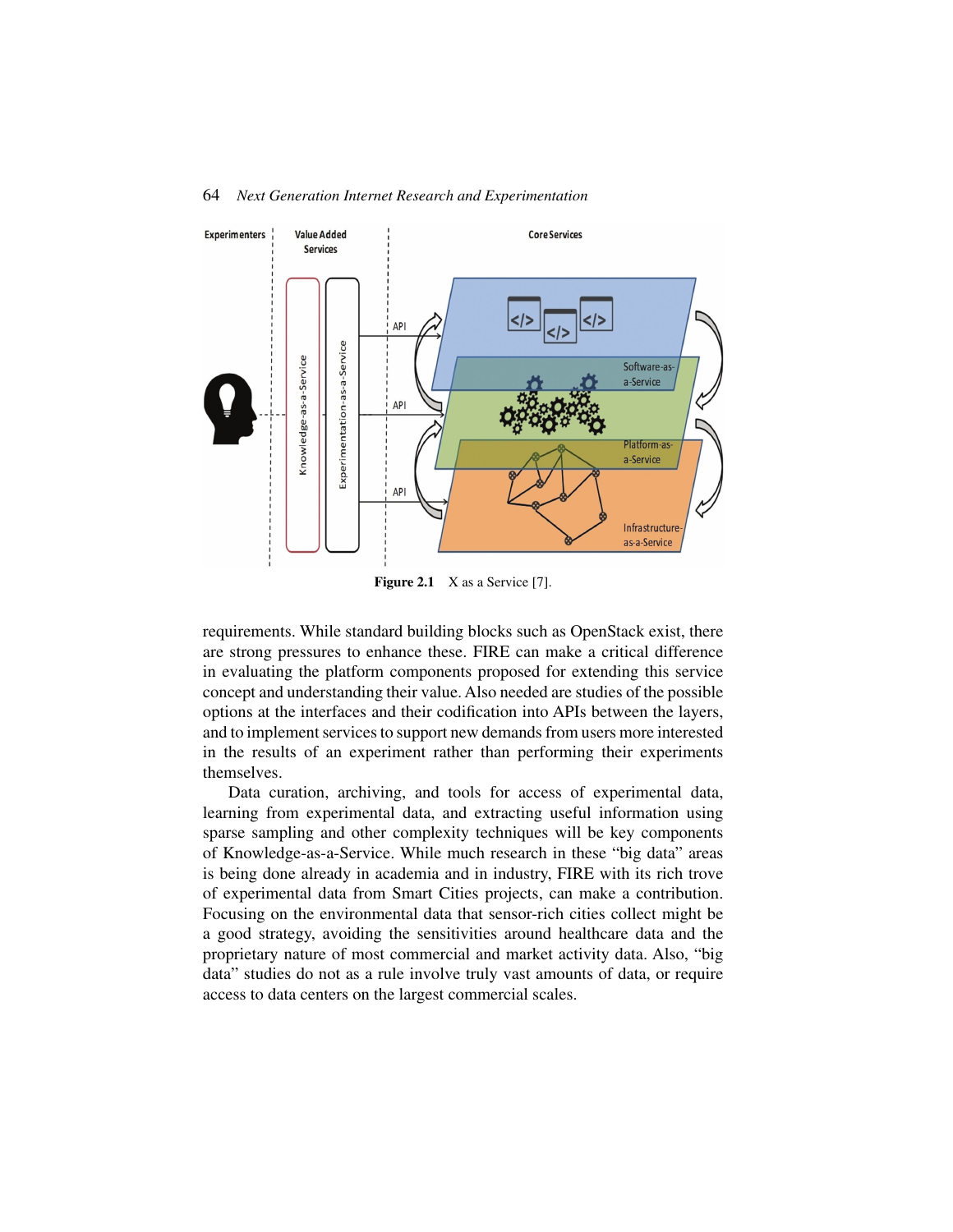Benefiting from these opportunities requires a foundation of adaptable infrastructure, wired and wireless, software-defined, more open than ever before. The FIRE projects have made great strides in federating different kinds of facilities and exposing their novel capabilities to experimenters and end users. To meet the new demands and support the expansion to become an Internet of Things, Services, Information and People, FIRE will provide testing facilities and research environments richer than the commercial world or individual research laboratories can provide.

## **2.4.6 Future Scenarios for FIRE**

For setting out a transition path from the current FIRE facilities towards such a "FIRE Ecosystem", AmpliFIRE identifies two key uncertainty dimensions and in that space of outcomes proposes four alternative future development patterns for FIRE (illustrated in Figure 2.2):

- 1. *Competitive Testbed as a Service*: FIRE as a set of individually competing testbeds offering their facilities as a pay-per-use service.
- 2. *Industrial cooperative*: FIRE becomes a resource where experimental infrastructures (testbeds) and Future Internet services are offered by cooperating commercial and non-commercial stakeholders.
- 3. *Social Innovation ecosystem*: FIRE as a collection of heterogeneous, dynamic and flexible resources offering a broad range of facilities e.g. service-based infrastructures, network infrastructure, Smart City testbeds, support to user centred living labs, and other.
- 4. *Resource sharing collaboration*: federated infrastructures provide the next generation of testbeds, integrating different types of infrastructures within a common architecture.

These scenarios are aimed at stretching our thinking, but FIRE must choose its operating points and **desired evolution** along these two axes. The vertical axis ranges from a coherent, integrated portfolio of FIRE activities at bottom (a natural foundation) up to individual independent projects (the traditional situation), selected solely for their scientific and engineering excellence. The horizontal line reflects both the scale of the funded projects and the size of the customer or end-user set that future FIRE projects will reach out to and be visible to. Clearly FIRE must be open to good ideas at multiple points along the scale of size. For the larger efforts, which need to engage a broad cross-section of the engineering community or the end users, the impact can be enormous.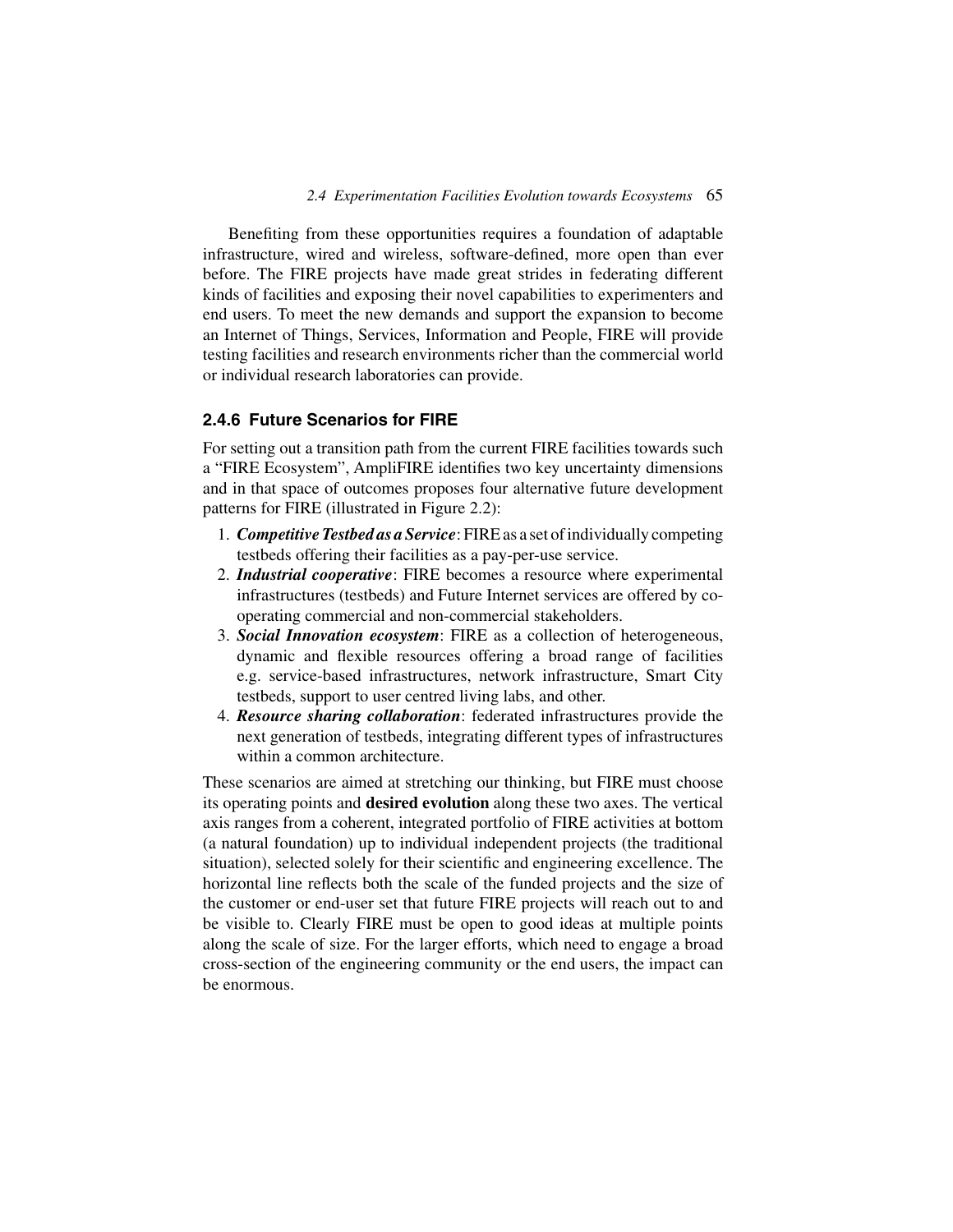

**Figure 2.2** FIRE scenarios for 2020 [1].

Really innovative contributions may come from smaller, more aggressive, riskier projects. Large-scale EC initiatives such as FI-PPP, 5G-PPP, Big Data PPP and around Internet of Things (AIOTI) should have an influence on their selection and justification. Early engagement is essential to accomplish this.

## **2.5 FIRE Vision and Mission in H2020**

FIRE's current mission and unique value is to offer an efficient and effective federated platform of core facilities as a common research and experimentation infrastructure related to the Future Internet; this delivers innovative and customized experimentation capabilities and services not achievable in the commercial market. FIRE should expand its facility offers to a wider spectrum of technological innovations in EC programmes e.g. in relation to smart cyberphysical systems, smart networks and Internet architectures, advanced cloud infrastructure and services, 5G network infrastructure for the Future Internet, Internet of Things and platforms for connected smart objects. In this role, FIRE delivers experimental testing facilities and services at low cost, based upon federation, expertise and tool sharing, and offers all necessary expertise and services for experimentation on the Future Internet part of Horizon 2020. For the **medium term**, FIRE's mission and added value is to support the Future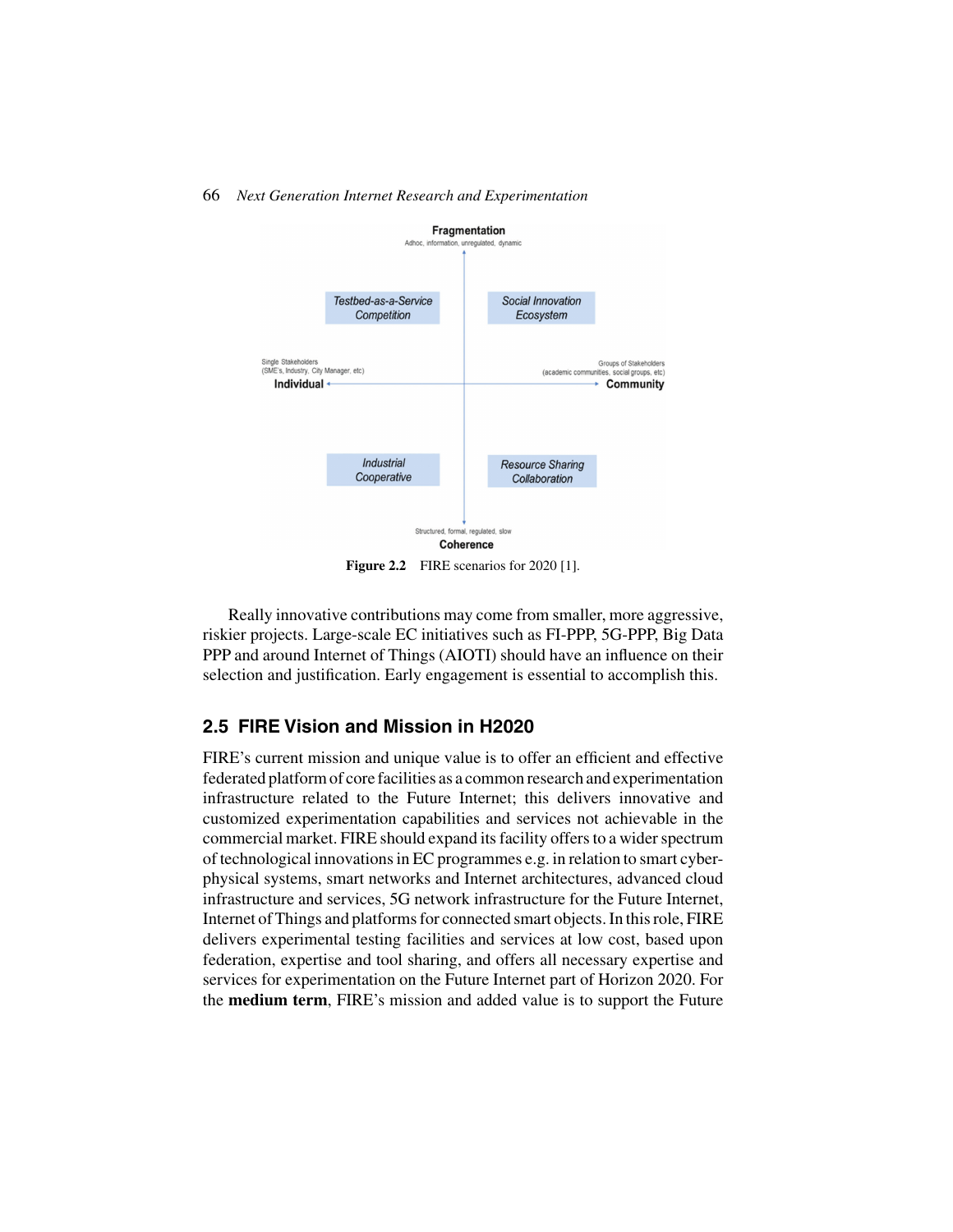Internet ecosystem in building, expanding and continuously innovating the testing and experimenting facilities and tools for Future Internet technological innovation. FIRE continuously includes novel cutting-edge facilities into this federation to expand its service portfolio targeting a range of customer needs in areas of technological innovation based on the Future Internet. FIRE assumes a key role in offering facilities and services for 5G. In addition FIRE deepens its role in experimentally-driven research and innovation for smart cyberphysical systems, cloud-based systems, and Big Data. This way FIRE could also support technological innovation in key sectors such as smart manufacturing and Smart Cities. FIRE will also include "opportunistic" experimentation resources, e.g., crowd sourced or citizen- or community- provided resources.

For the **longer term**, our expectation is that Internet infrastructures, services and applications form the backbone of connected regional and urban innovation ecosystems. People, SMEs and organisations collaborate seamlessly across borders to experiment on novel technologies, services and business models to boost entrepreneurship and new ways of value creation. In this context, FIRE's mission is to become the research, development and innovation environment, or "accelerator", within Europe's Future Internet innovation ecosystem, providing the facilities for research, early testing and experimentation for technological innovation based on the Future Internet. FIRE in cooperation with other initiatives drives research and innovation cycles for advanced Internet technologies that enable business and societal innovations and the creation of new business helping entrepreneurs to take novel ideas closer to market.

In 2020, FIRE is Europe's open lab for Future Internet research, development and innovation. FIRE is the technology accelerator within Europe's Future Internet innovation ecosystem. FIRE is sustainable, part of a thriving platform ecosystem, and creates substantial business and societal impact through driving technological innovation addressing business and societal challenges.

## **2.6 From Vision to Strategic Objectives**

The role of the FIRE vision and mission statement is to inspire for the future, answering the question "Why FIRE?" and "Where to go?" Within the context of uncertainties surrounding FIRE's longer term future, the actual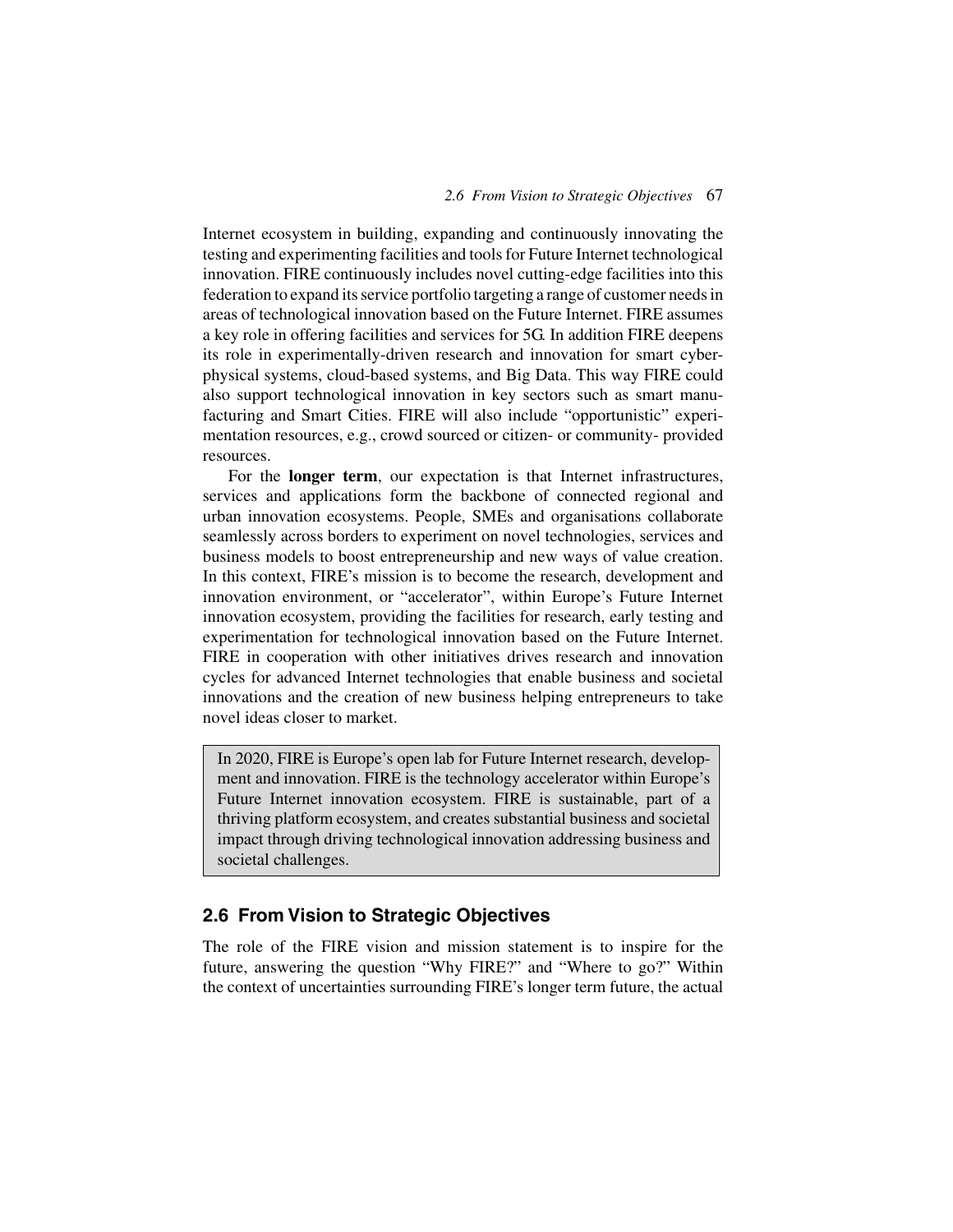evolution of FIRE is shaped by the range of scenarios and by the planning and implementation decisions that are being taken within the EC and within FIRE and related initiatives. For example, the Fed4FIRE project to create a high-level framework is driving coherence in technology, operations and governance across many of the FIRE facilities. There are also interesting implications regarding collaboration of FIRE facilities with related programs such as Future Internet PPP and possibly the Big Data PPP which are more oriented towards business innovation than FIRE. Testbeds participating in these initiatives may have to operate in more than one scenario, requiring them to adapt new operational models, legal contexts and technical implementations.

To structure the process of identifying future directions, FIRE should agree on strategic objectives for its mid- and longer term evolution. Technical objectives oriented towards FIRE's core activity are a necessity but they are not sufficient on their own as FIRE also needs strategic positioning in terms of how it achieves sustainable value creation activity and how it positions and interacts with other major initiatives.

#### **2.6.1 Strategic Objectives**

We identified the overall strategic objective for FIRE as to become a sustainable environment for research, development and innovation in the Future Internet, supporting researchers and the community to tackle important problems, and acting as an accelerator for industry and entrepreneurs to take novel ideas closer to market. Figure 2.3 visualises the potential strategies that could be employed to achieve these objectives in a high-level roadmap.

## **The key strategic objectives for FIRE will be:**

- For 2016: to increase its relevance and impact primarily for European wide technology research, but will also increase its global relevance.
- For 2018: to create substantial business and societal impact through addressing technological innovations related to societal challenges.
- For 2018: to become a sustainable and open federation that allows experimentation on highly integrated Future Internet technologies; supporting networking and cloud pillars of the Net Futures community.
- For 2020: to become the RDI environment space that is attractive to both academic researchers, SME technology developers, and industrial R&D companies with emphasis on key European initiatives such as 5G, Big Data, IoT and Cyber-Physical Systems domains.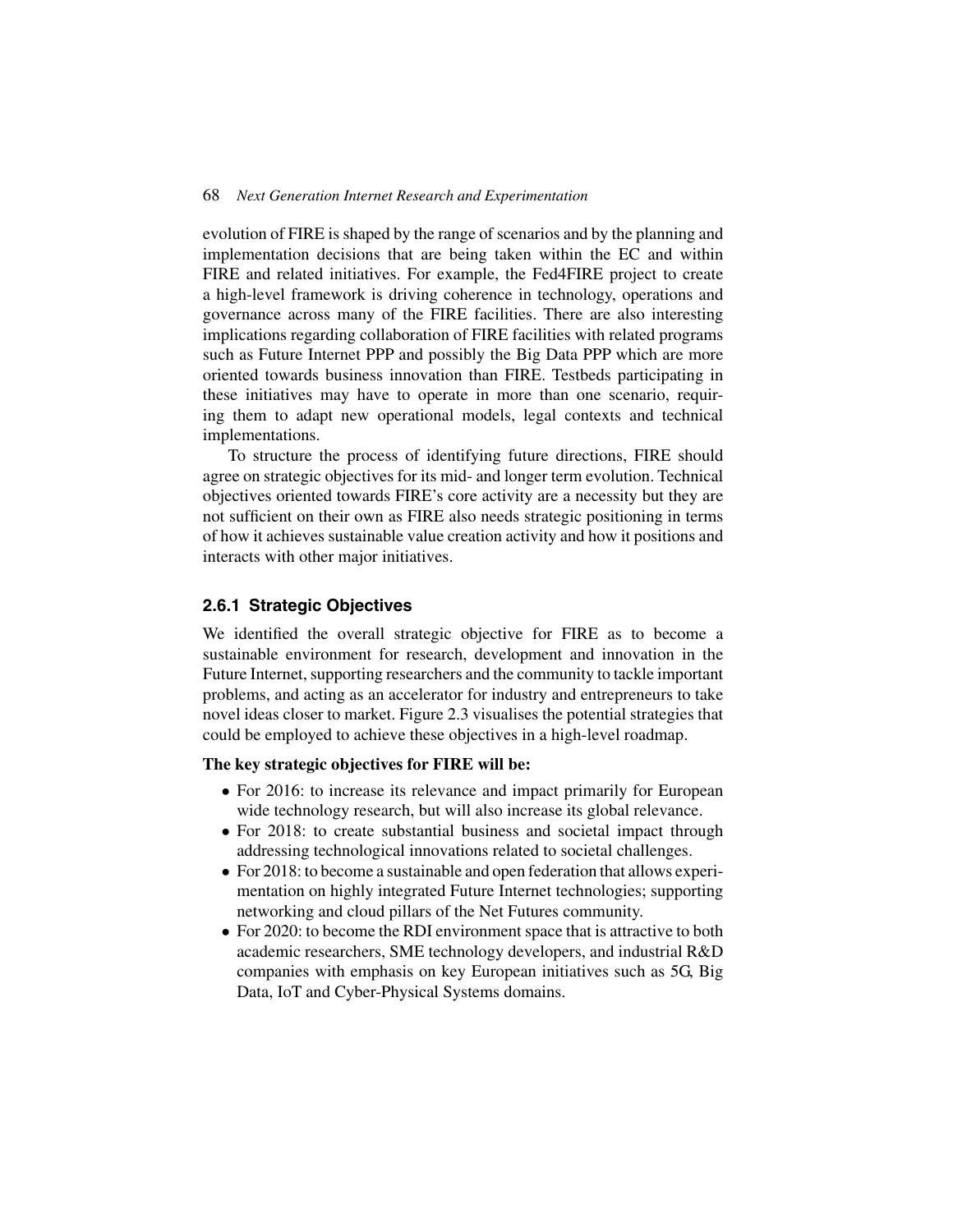#### *2.6 From Vision to Strategic Objectives* 69



**Figure 2.3** Overall strategic direction of FIRE [2].

#### **2.6.2 FIRE's Enablers**

AmpliFIRE's report on FIRE Strategy [2] provides a detailed elaboration of strategic directions for FIRE's "enablers": the domains of service offering, facilities and federation, EC programme relations, ecosystem development, and collaboration. Below we concisely address some of the main points.

*Service offering*. On the shorter term, FIRE's service offer strategy must ensure that FIRE remains relevant and meet current and future experimenter demands and be driven by demand [5, 7]. FIRE should also promote common tools and methodologies to perform experiments. FIRE's offer in the next years will transform towards a service-oriented framework where the concept of Experimentation as a Service is central. The model presented in Figure 2.1 depicts how facilities or federations can offer a service to experimenters. The lowest layer is the infrastructure, the actual physical machines. In the middle is the platform layer, able to control the infrastructures in a more organized manner, making use of predefined APIs, such as software-defined networks. On the topmost layer, software can be run as a service, giving experimenters access to applications. Crossing these layers, two services can be defines. One is experimentation as a service, where experimentation is offered in a customized approach with less or no concern about the infrastructure, platform or services behind the scene; just knowing that it is available and can be accessed is in most cases enough. The Fed4FIRE project serves as an example. Additionally a final step could be knowledge as a service, where experimenters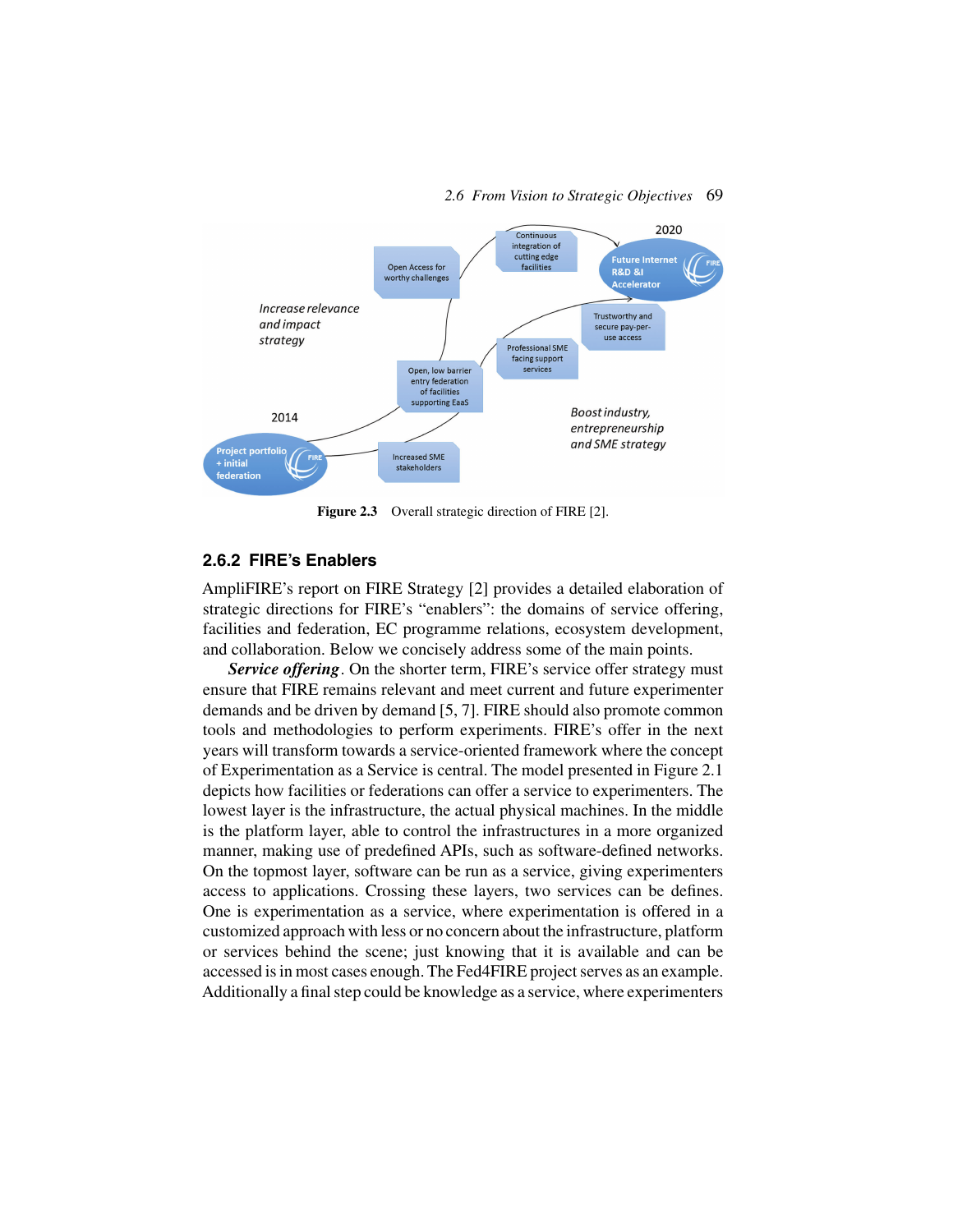are helped in order to set up experimentation, but also that lessons can be learned from the different experiments (what worked, what didn't work) and can be disseminated.

*User and community ecosystem strategy*. This will become a more and more important aspect of FIRE strategy and future business model. The concept of platform ecosystem and multi-sided platforms is potentially relevant for FIRE and opens new opportunities. Unlike a value chain or supply chain, a (multi-sided) platform-based activity brings together and enables direct interactions within a value network of customers, suppliers, developers and other actors. The range of FIRE facilities and services can be seen as constituting a platform ecosystem facilitating multi-sided interactions. For example, developer communities may use the FIRE facilities to directly work with business customers on technology and product development, whereas the current FIRE service model focuses on giving researchers and experimenters access to FIRE facilities<sup>1</sup>. The issue is then to what extent the current FIRE ecosystem realizes its opportunities and what the strategic options are to extend the current FIRE model to a platform-based ecosystem model.

*Collaboration strategy*. Given FIRE's positioning in the wider Future Internet ecosystem collaboration in the shorter and longer term is essential and must be grounded in clear value propositions [10]. To reach the next phase FIRE should target both strong ties and loose ties collaboration. By strong ties we refer to relationships that have developed throughout many years, while loose ties collaboration is represented by more dynamic relationships. Both are of equal importance. By close collaboration between different actors within the FIRE value-network we can capitalize on sharing of testbed resources, and foster FIRE to become more dynamic and user-driven to attract and serve a wider base of partners. This also includes a complex prosumer exchange value-network structure where providers of testbed assets also can be users and vice versa. In existing FIRE collaborations these prosumer structures can be found as strong elements for sustainability beyond the lifetime of a project and foster long-term relationships. Also the framework for cooperation must support flexible forms and easier entry into collaborations as well as to sustain beyond the lifetime of a project.

As FIRE is positioned in an environment of continuous change also FIRE collaboration relations will evolve and new relationships and partners

 $1$ In [3], AmpliFIRE discusses broadening the Future Internet user base by providing experimenter solutions, offering APIs that match community practices (BonFIRE, Experimedia).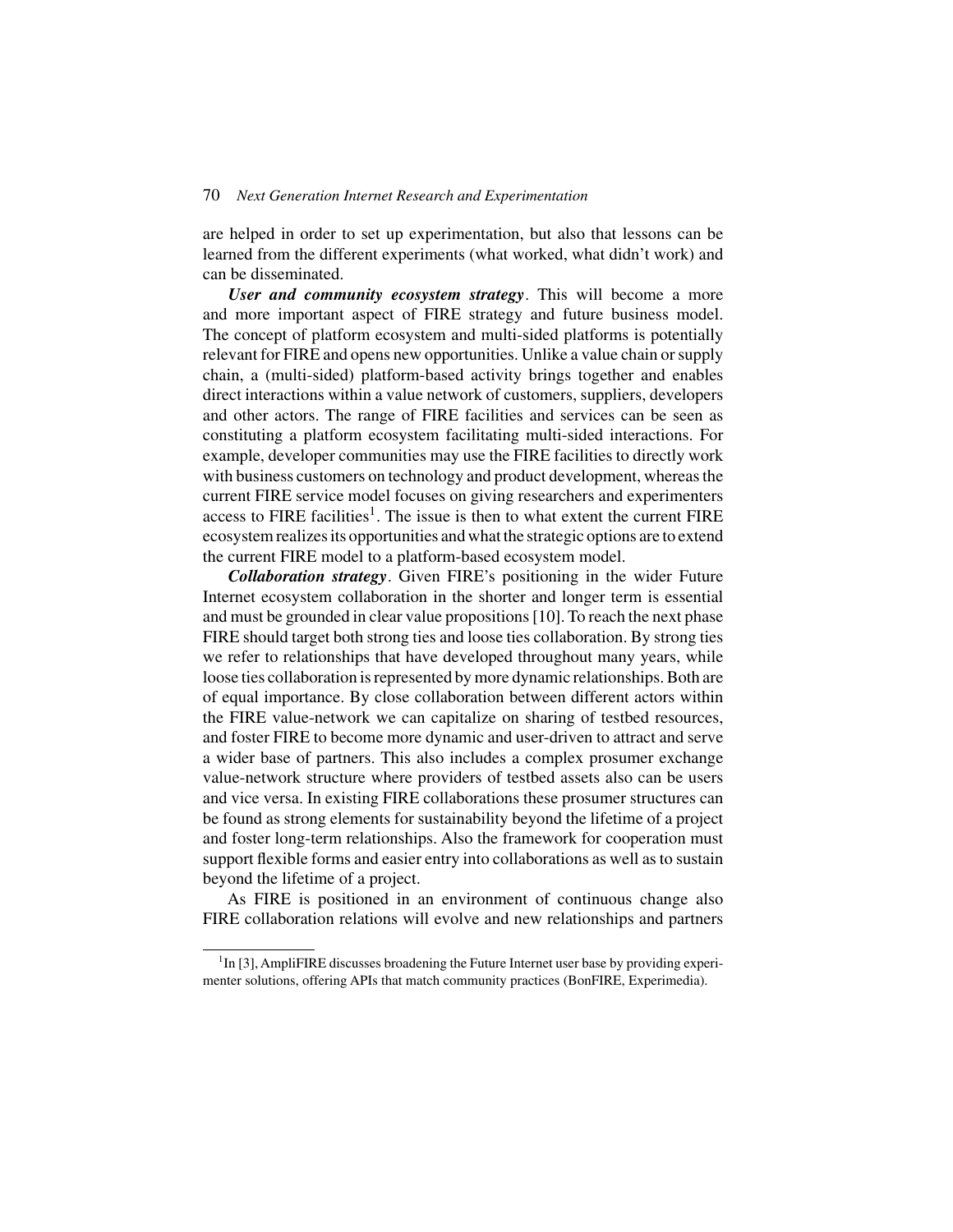will emerge finding new opportunities for win–win by collaboration but also defining new demands for being part of the FIRE value-network. In this context FIRE needs evolution in several domains and even to reflect on its position in being a "research and experimentation environment" as this is being more attractive for research partners than other actors. How can FIRE also serve stakeholders with specific interest in the development of new services and products for the Future Internet with a commercial purpose? These stakeholders are mainly representatives from industry and their requirements on collaboration models might differ from the existing more research oriented. To increase their attraction for FIRE collaboration the FIRE value-network should be extended by complementary partners to the traditional ICT actors, e.g. customers and users. But can FIRE really fit all? FIRE will remain interested to cooperate with core initiatives within the landscape of Future Internet research, innovation and experimentation, like 5G-PPP, FI-PPP, Internet of Things, Smart Cities, Big Data, which requires FIRE to show a clear position on its offerings and uniqueness. Some examples:

- **5G-PPP**: FIRE experimental facilities could potentially be of use for the 5G-PPP. Fed4FIRE offers a large number of federated facilities across Europe of which most are potentially important for 5G testing (including cellular networks, WiFi and sensor based networks, cognitive radio networks, but also SDN and cloud facilities). CREW offers open access to wireless testbed islands and advanced cognitive radio components as well as support services.
- **FI-PPP**: integration of relevant FIRE facilities in XiFi's federated nodes infrastructure, especially physical computing/storage facilities and backend infrastructures such as sensor/IoT networks used by applications and services to run experiments on top of them.
- **GÉANT/NRENS**: cooperation in terms of connectivity is ongoing in several FIRE projects. Other opportunities could include extending GÉANT service offerings to include testbed as a service. Some related activities are going on in federation of testbeds, and experiment management towards Experimentation-as-a-Service (Fed4FIRE), and resource control and experiment orchestration and monitoring (OpenLab, FLEX, CREW). FIRE projects might extend their use of GÉANT/NREN resources and FIRE and GÉANT may cooperate in services and resources. FIRE may leverage GÉANT facilities and improve GÉANT services adding services such as testbed access. FIRE and GÉANT can also collaborate on SDN/Networking Protocols & Management.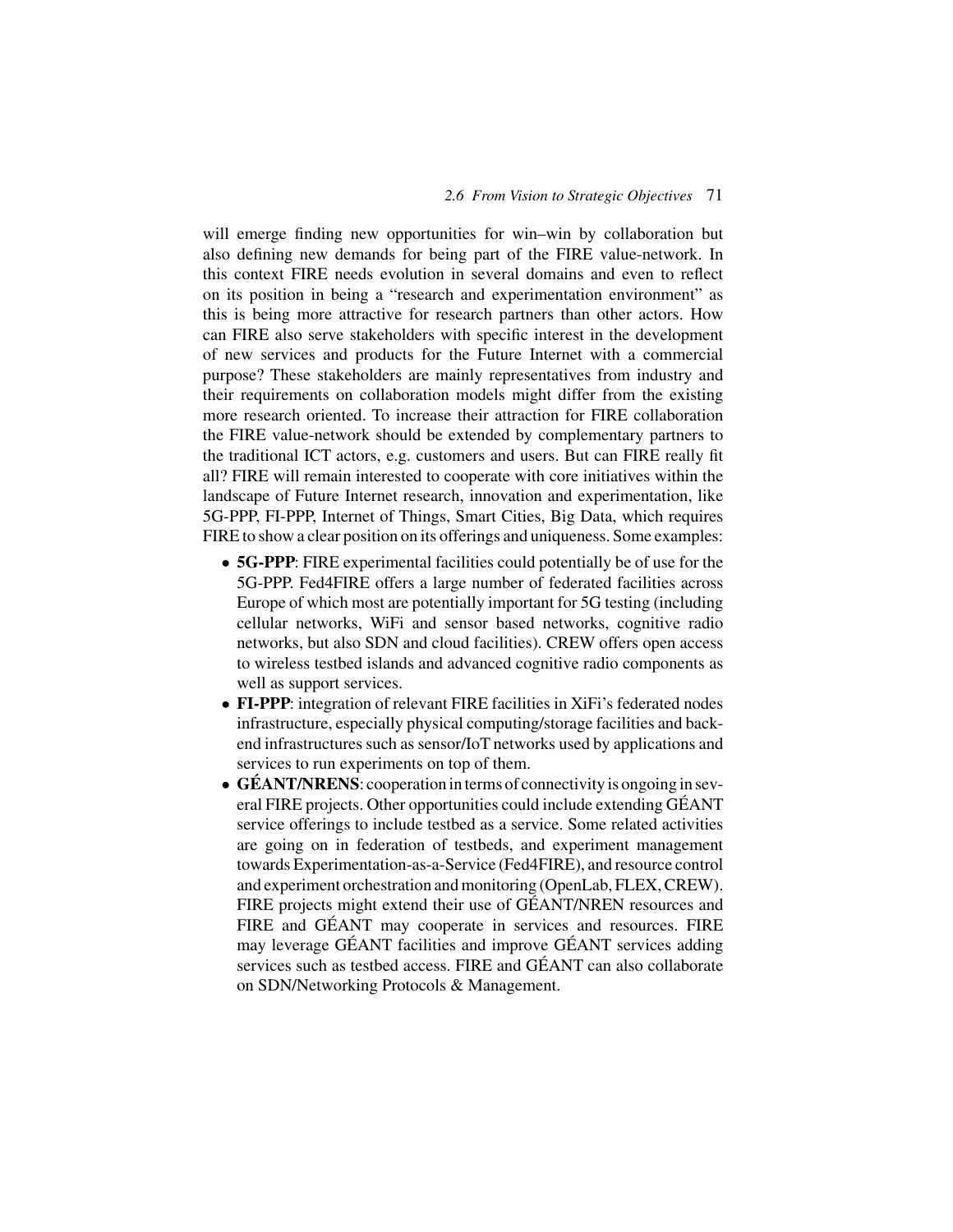• In relation to **Smart Cities**, and technological innovations in the domain of **Internet of Things** and **cloud computing** of high relevance for city innovation, FIRE moves further into this direction in projects such as OrganiCity and FIESTA. Next steps would be to establish projectoriented discussions and explore opportunities for common calls with key organisations in this area.

In order to develop FIRE collaboration opportunities for the future the ability in realization and implementation of concrete collaboration models will be essential. To do so collaborating partners must be able to define what is the goal of collaboration, what is the win-win and what are the assets used to enable collaboration and to establish an exchange structure for the collaboration as well as models for governance. Therefore we should ask ourselves *Who* is the formal body to interact with and to formalize collaboration? Finally, realizing the FIRE collaboration vision beyond 2020 requires to be linked with and to influence what FIRE partners today and in the future define as the strategic directions of FIRE and what partners want it to be to be attractive for collaboration.

*Portfolio management*. There is an inevitable problem of getting coherence with a selection of projects chosen individually for their excellence by mostly academic referees. Incentives added in the past include asking projects to present evidence of a relationship with existing FIRE projects (easy to do towards the end of a Framework Programme, not so easy at the outset of one, but FIRE's continuity may alleviate this). This results in project groupings which allow more varied approaches still focused on a single infrastructure technology or bringing a single technology closer to end users.

One suggestion that has been raised in recent years is finding ways in which the FIRE programme can provide some of the assistance and even direction that is offered to start-up companies. This may involve management attention and involvement in changing project directions that were difficult to achieve under FP7 and may have become impossible in Horizon 2020. Nonetheless, we present in this review the suggestion that a support action focused on achieving earlier and better exploitation might be considered and describe how it could work, and what problems it would solve.

Managing innovation and exploitation needs attention and could be addressed more systematically. Today, many projects end after the first demonstrations are presented. Exploitation may be planned, but it lies in the future, if it happens at all. Project structures, as specified in future calls could, by the middle period of 2016–2018, require that some projects have their capabilities demonstrated and external interfaces ready for the first full review.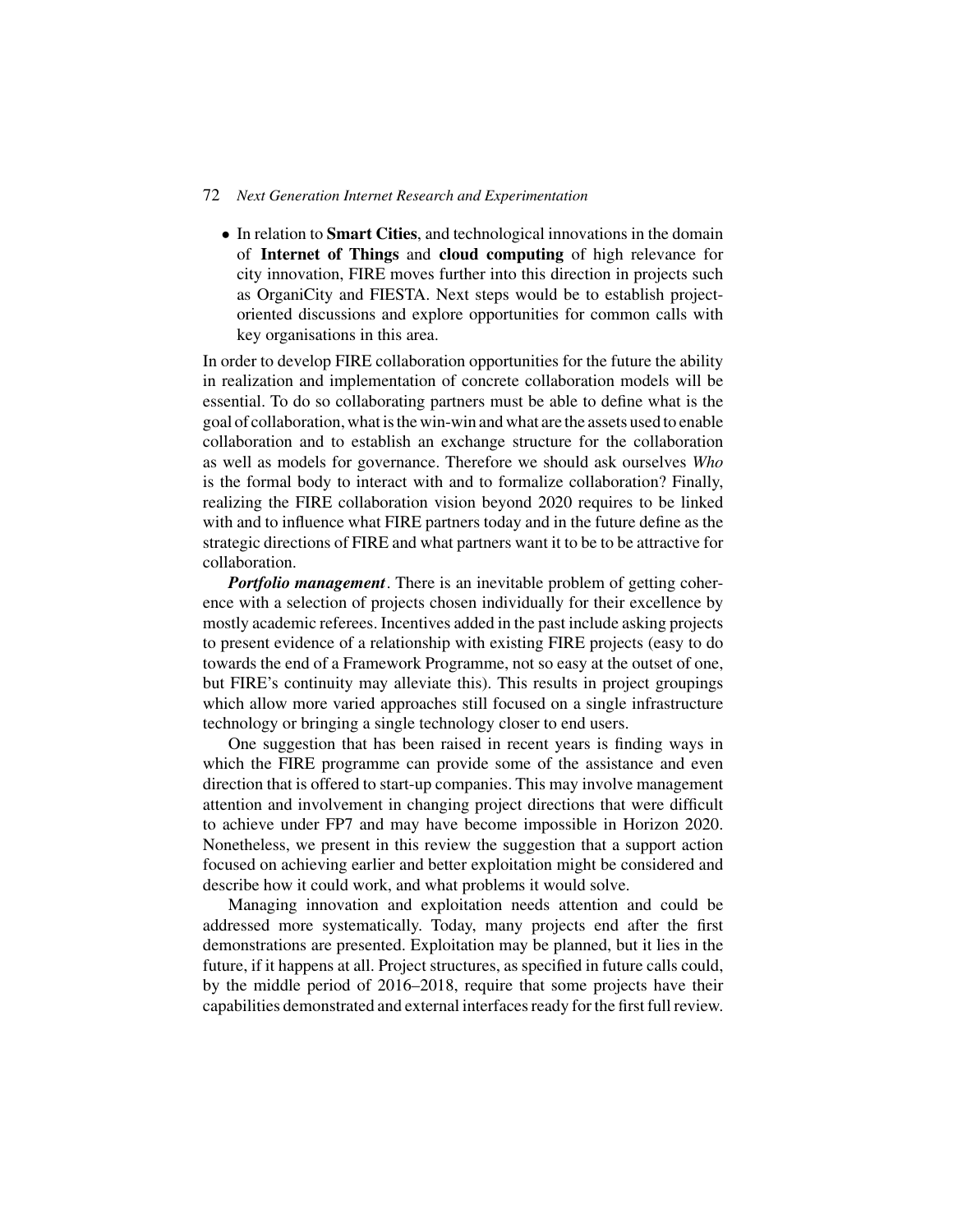These projects could then report progress on external utilization and exploitation by the end of the project. Although not all projects will, or should, achieve this, we can imagine seeing identification of partners and a pathway to commercialization by the end of a FIRE project.

*Future sustainability*. Sustainability of the FIRE ecosystem has been raised as a concern in many of the interviews we conducted after issuing the draft FIRE radar vision document. Users want to see one or a few components of a FIRE testbed sustained (or successfully evolving) and the ultimate responsibility lies with the institutions in which these components reside. If only one institution is involved, as is the case with iMinds in Belgium, a member of OpenLab, Fed4FIRE and CREW, then sustainability of the several component testbeds that iMinds supports (the Virtual Wall, the W.iLab.t and others) is addressed through the institution pursuing multiple means of support. In the case of iMinds, all modes seem to be open – EC funding, regional support and industrial partnerships have all contributed. For testbeds whose components are distributed over multiple institutions, projects like BonFIRE and OFELIA have created informal consortia which continue beyond any single EC integrated project, and link only the key partners. Typically these consortia intend to offer something like Open Access or similar lightweight short-term involvement in their testbed's use, and will explore multiple sources of funding to make this happen. Accounting systems to allow fairly precise allocation of costs to the different uses that result are being created as they will be needed downstream in this model. Finally, the OneLab Foundation is an actual legal entity that has been created to manage the activities of the PlanetLab Europe, NITOS, and FIT-IoT Lille testbeds using the network operating center (NOC) and federation toolkit that has been created under OpenLab and Fed4FIRE.

## **2.7 FIRE Roadmap towards 2020**

## **2.7.1 Milestones**

The FIRE Roadmap of milestones is shown in Table 2.1 [3]. It essentially pinpoints milestones for FIRE to deliver within the framework of roadmap solutions. For example, "before 2016, open access will be a requirement of a FIRE testbed". The table is split into three phases: i) 2014–16, ii) 2016– 2018, iii) 2018–2020 that identify the milestones and decision points of the roadmap. These phases are then broken down into a common template of solutions within layers of the FIRE ecosystem: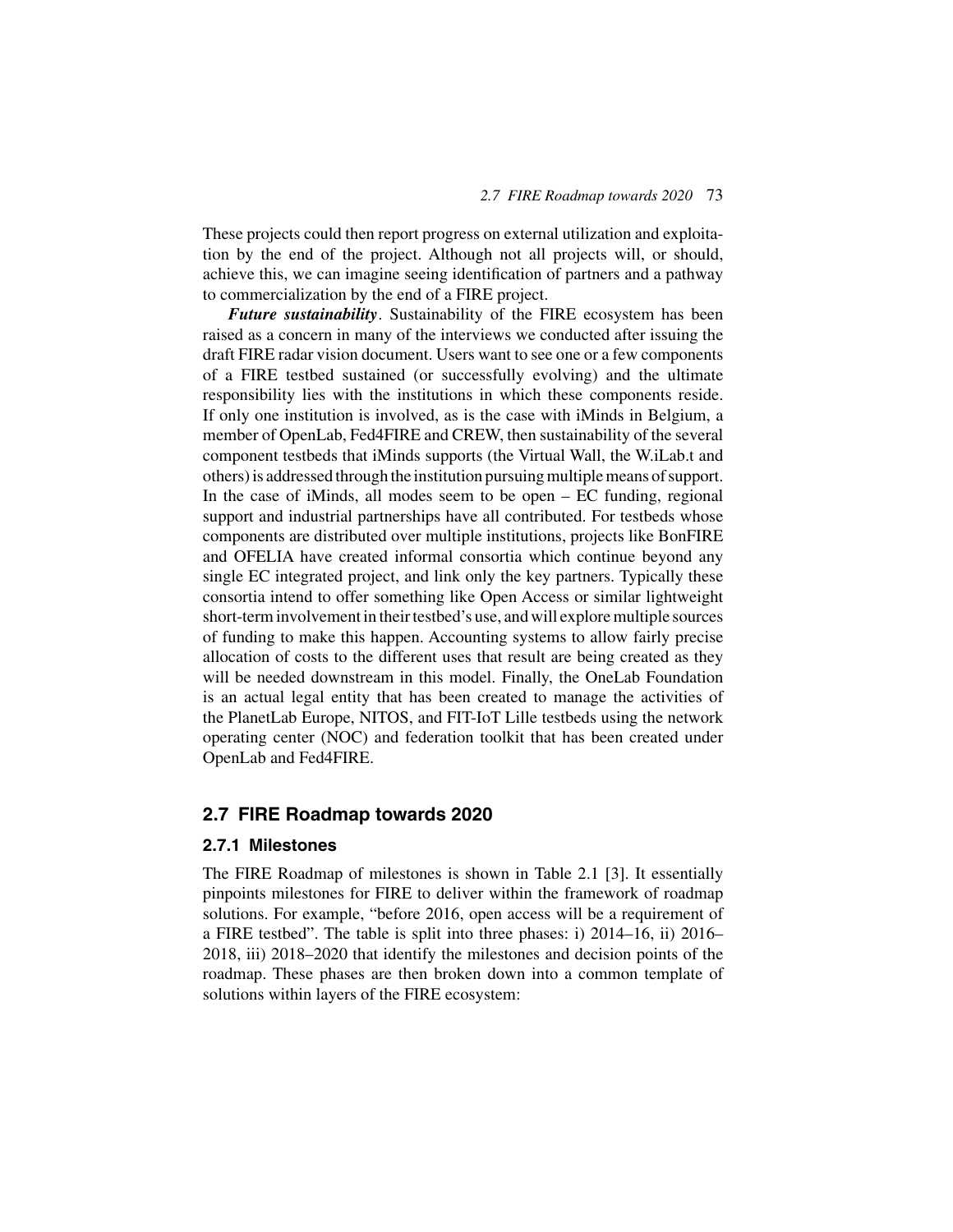|                       | Table 2.1                              | FIRE Roadmap Milestones 2014-2020         |                                       |
|-----------------------|----------------------------------------|-------------------------------------------|---------------------------------------|
|                       | 2014-2016                              | 2016-2018                                 | 2018-2020                             |
| <b>FIRE Resources</b> | Testbeds will be established in the    | Cutting-edge FIRE testbeds are            | Continuing to establish cutting-edge  |
| Solutions             | domain of software services (2016)     | established in key areas such as 5G, IoT, | FIRE testbeds in key areas such as    |
|                       | Gradual implementation of converged    | Big Data (2016–2017)                      | 5G, IoT, Big Data (2018-2020)         |
|                       | federation (2016)                      | A converged set of resources is aligned   | A converged set of resources is       |
|                       |                                        | with 5G architectures (2017-2018)         | aligned with 5G architectures         |
|                       |                                        |                                           | $(2018 - 2020)$                       |
| <b>FIRE</b> Services  | Open Access is implemented as a        | Mechanisms are set in place that support  | Implementation of a new financing     |
| and Access            | requirement (2015-2016) Projects are   | cross-facility experimentation through a  | model to ensure sustainability of     |
| Solutions             | funded that develop services           | central experimentation facility (2016)   | resources (2019)                      |
|                       | supporting reproducibility (M16)       | A FIRE Broker initiative is               | FIRE legal entity enables             |
|                       | EaaS solutions will get harmonized     | implemented providing broker services     | pay-per-use services (2018-2019)      |
|                       | and interoperable (2016-2017)          | across the FIRE portfolio (2017)          | FIRE facilities implement secure      |
|                       | All FIRE Open Access projects get      |                                           | and trustworthy resources             |
|                       | integrated into one single portal for  |                                           | capabilities (2019)                   |
|                       | offering coherent package of services  |                                           |                                       |
|                       | $(2015 - 2016)$                        |                                           |                                       |
| <b>FIRE</b>           | Alignment of EC units leads to         | Alignment of FIRE and SG in terms of      | SMEs are key target group of FIRE,    |
| Experimenters         | cross-domain access to facilities and  | facilities, services and experimentation  | with Open Calls specifically          |
| Solutions             | services (2016–2017)                   | actions (2016-2017)                       | dedicated to SMEs (2018)              |
|                       | FIRE is made accessible to wider       | Introduction of accelerator functionality | Professionalisation of FIRE           |
|                       | communities by offering community      | for "technology accelerator"              | services marketing                    |
|                       | APIs (2015-2016)                       |                                           | Introduction of startup funding as    |
|                       |                                        |                                           | part of "full-service accelerator"    |
| <b>FIRE</b> Framing   | Professionalization of FIRE's internal | A Network of Future Internet Initiatives  | FIRE, within NFII, is operating as    |
| conditions            | organization (2015)                    | is established $(2016-2017)$              | legal entity to ensure sustainability |
| solutions             | Collaboration agreements in place      | Cross-initiative collaboration in the     | and professionalisation               |
|                       | between FIRE and large initiatives     | Future Internet domain is implemented     |                                       |
|                       | such as 5G PPP (2015)                  | to enable seamless interconnection        |                                       |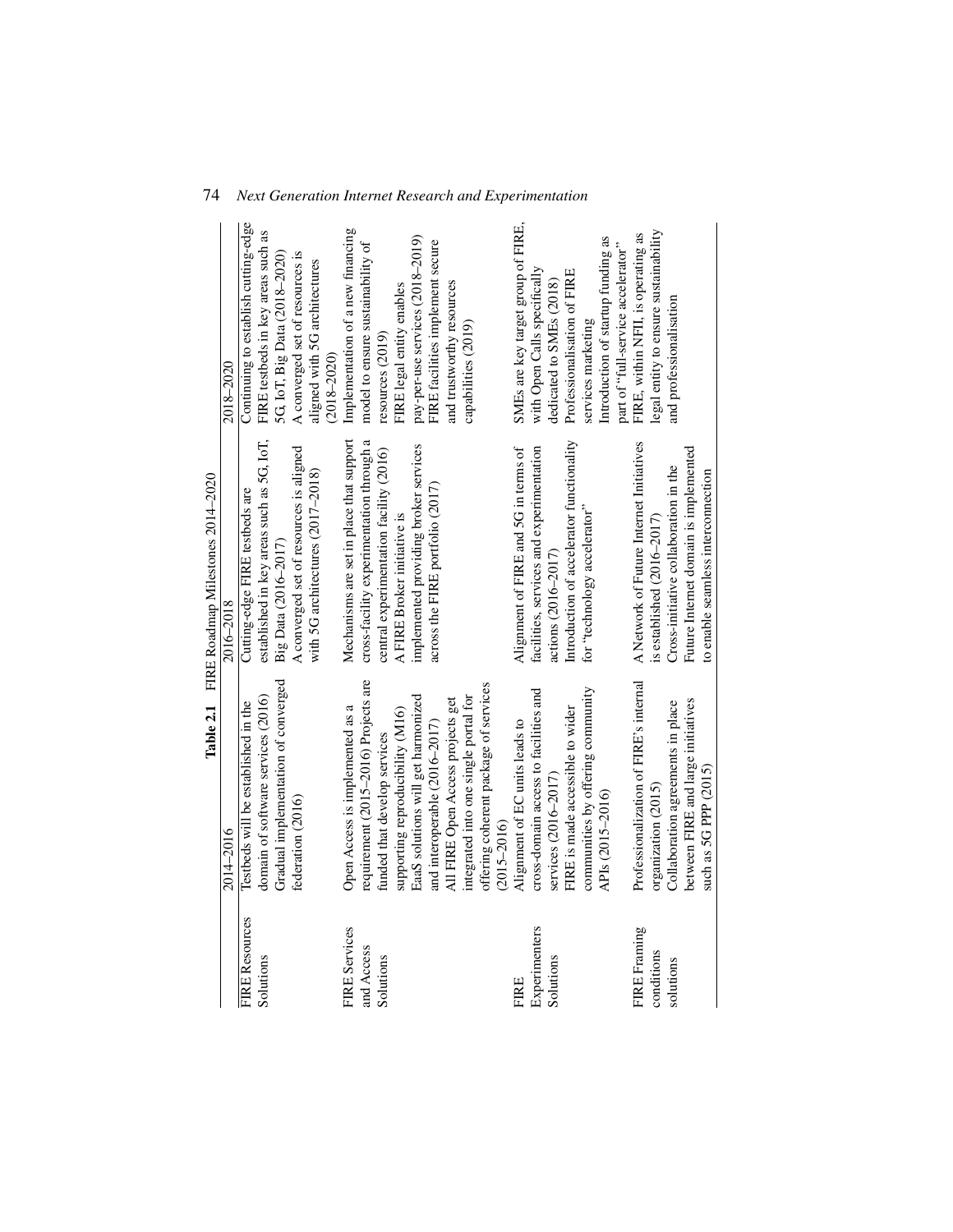- The FIRE *resources* layer considers the role of the testbeds made available through FIRE i.e. whose development is funded in part by the FIRE programme. These represent an important element in achieving objectives through making the right experimental facilities available, sustaining facilities, and ensuring provision meets user demands.
- The FIRE *service and access* layer considers the services provided to the user to allow them to perform experiments; these can be experimental services to perform and monitor experiments (set up experiment, report on results, etc.), services to utilise facilities directly (SLA management, security, resource management), and central services managing the FIRE offering (e.g. a FIRE portal). Also the mechanisms employed to allow users to access and make use of the testbed are considered e.g. fully open access, open calls, policy based access, etc.
- The FIRE *Experimenter* layer considers the consumer, i.e. the overall FIRE user base who utilise the available FIRE testbed resources. Solutions in this layer will implement changes in the user base, e.g. changing from a traditional academic community in Europe, to a more global community, and/or more industry and SME users.
- FIRE *framing conditions* solutions address the activities concerning the ecosystem conditions and the activities carried out to operate FIRE, and also integrate FIRE with wider initiatives.

## **Phase I: 2014–2016**

In this period, partly covering the new Work Programme 2016–2017, we expect continued and intensified attention to funding facilities that increase impact and relevance by balancing Future Internet pillars. Testbeds in the domain of software and services are prioritized. Cutting-edge testbeds should be added in key areas 5G, IoT, Big Data and Cyber-Physical systems. Looselycoupled FIRE federation will be continued in order to simplify cross-domain experimentation. In order to increase the experimental use of facilities, FIREfunded facilities will be required to offer open access Also, ease of use and repeatability and reproducibility of experiments must be improved by promoting Experimentation-as-a-Service concepts. Both actions aim at simplifying cross-domain experimentation. The main priority regarding experimenter solutions is to increase the user base and actual use of facilities, by making FIRE accessible to the larger Future Internet community, by offering community APIs and establishing interoperability. The FI-PPP and GENI are prominent initiatives in this time period. Also, common experimentation standards across initiatives will be required, such as cloud and IoT APIs. Strategic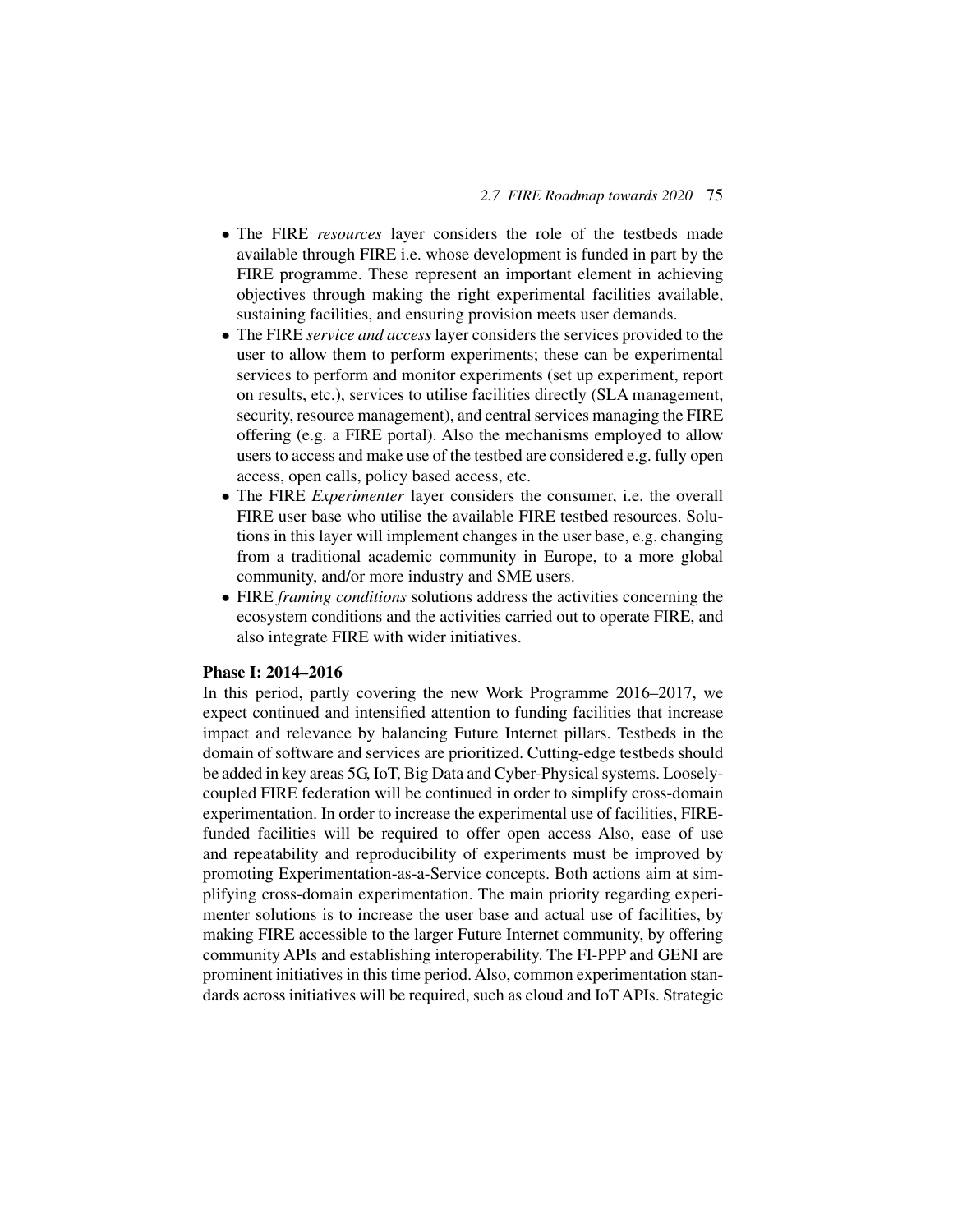alignment and collaboration between FIRE and other EC programmes (DG CONNECT and wider) needs to be pursued, e.g. preparing for joint calls and stimulating interactions among the Unit priority areas. FIRE as a community needs to start working towards a credible level of organisation to prepare for sustainability and professional service offers.

#### **Phase II: 2016–2018**

In this period, FIRE establishes cutting-edge Big Data facilities relevant to research and technology demands to support industry and support the solving of societal challenges. Federation activities to support the operation of crossfacility experimentation are continued. A follow-up activity of Fed4FIRE is needed which also facilitates coordinated open calls for cross-FIRE experimentation using multiple testbeds.Additionally, a broker service is provided to attract new experimenters and support SMEs. This period ensures that openly accessible FIRE federations are aligned with 5G architectures that simplify cross-domain experimentation. Second, via the increased amount of resources dedicated to Open Calls, FIRE will create an Accelerator functionality to support product and service innovation of start-ups and SMEs. For this, FIRE will establish a cooperation with regional players and other initiatives. FIRE continues to implement professional practices and establishes a legal entity which can engage in contracts with other players and supports pay per use usage of testbeds.

## **Phase III: 2018–2020**

FIRE continues to add new resources that match advanced experimenter demands (5G, large-scale data oriented testbeds, large-scale IoT testbeds, cyber-physical systems) and offers services based on Experimentation-asa-service. The services evolve towards experiment-driven innovation. More and more FIRE focuses on the application domain of innovative large-scale smart systems. Implementing secure and trustworthy services becomes a key priority, also to attract industrial users. Responsive SME-tailored open calls are implemented, to attract SMEs. FIRE continues the Accelerator activity by providing dedicated start-up accelerator funding. FIRE takes new steps towards (partial) sustainability by experimenting with new funding models. Sustainable facilities are supported with continued minimum funding after project lifetime. FIRE community has achieved a high level of professional operation. FIRE contributes to establishing a network of Future Internet initiatives which works towards sharing resources, services, tools and knowledge and which is supported by the involved Commission Units.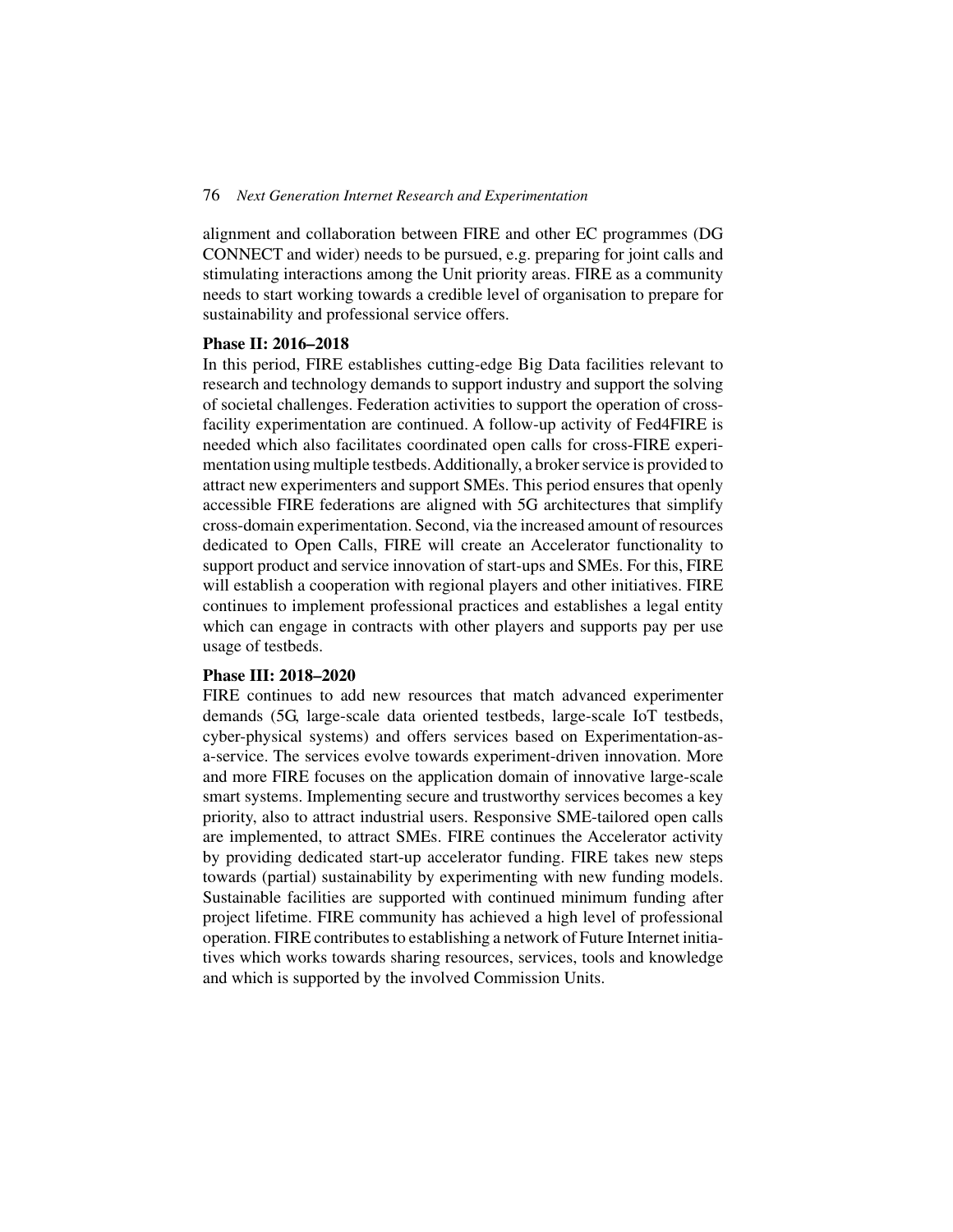#### **2.7.2 Towards Implementation – Resolving the Gaps**

Setting out a vision, strategy and roadmap must go hand in hand with being aware about the gaps that need to be resolved. Two categories can be distinguished: 1) gaps with respect to the current FIRE offerings, and 2) gaps with respect to the FIRE vision. The current FIRE offering has evolved from individual projects, many of which had specific project objectives to build testbeds on which to make experiments, but were not expected to federate with others, be open for researchers outside of the project consortium, or continue after the end of the project contract timeframe. The fact that these features are now increasingly being offered is a result of earlier gap analyses by FIRE stakeholders and actions taken by the EC to address the issues incrementally in successive Calls for Proposals. The assessment of FIRE's relevance for Future Internet experimenters is, however, a continuous process; new technologies, devices and protocols emerge and new ways of improving the experience for both experimenters and testbed providers are identified. AmpliFIRE's Portfolio Capability Analysis [4] lists some of the main gaps with respect to the current FIRE offering that have been identified by experimenters (or potential experimenters). In many cases, these gaps reflect the increasing interest being shown in the FIRE facilities by SMEs and industry organisations, as opposed to the traditional users, who are largely from the academic community.

Many of the gaps, in particular those associated with the usage of FIRE testbeds by a higher number of SMEs and industrial organisations, are common to the needs for FIRE testbeds identified by the reports on FIRE Vision [1] and FIRE Future Structure and Evolution [2]. However, we have identified additional requirements, related to 1) the concept of FIRE becoming the common European Experimentation Infrastructure incorporating FIRE testbeds with ESFRI, FI-PPP, CIP ICT-PSP, GEANT; and 2) the transitioning of the more mature FIRE facilities towards business innovation and education platforms within (for example) the EIT Digital context. In general terms – whilst FIRE has been strong, historically on networking topics – more effort needs to be placed now on service aspects and extending expertise into the commercial area. Testbed-as-a-Service, Experimentation-as-a-Service, Knowledge-as-a-Service, and all of the functions and tools that underpin these concepts become increasingly important. We propose the following actions to address the identified gaps:

• Common FIRE tools should be built for TaaS, EaaS and KaaS, rather than each project developing their own.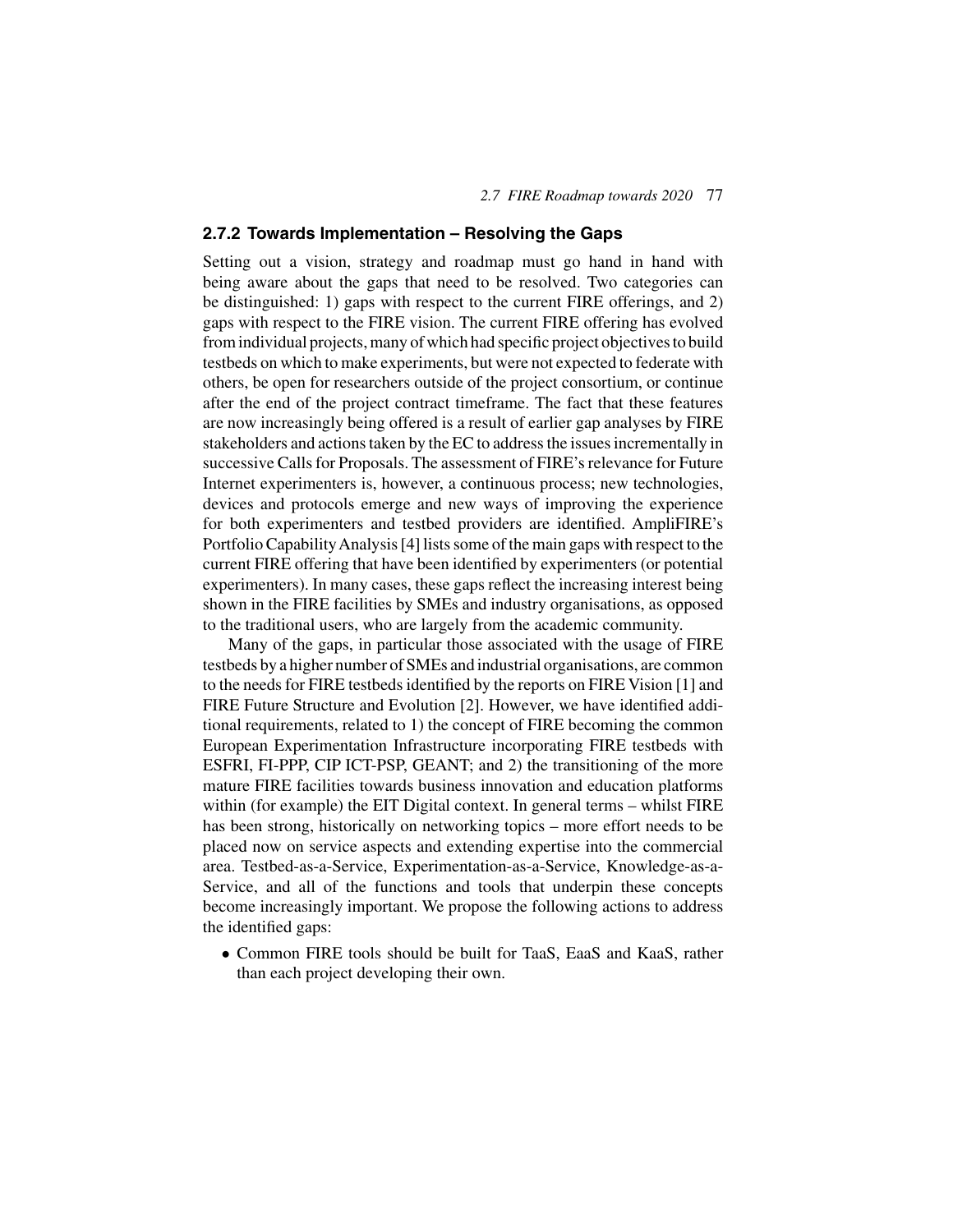- One FIRE portal should exist, through which the resources of all FIRE projects can be accessed by experimenters as a single entity.
- There should be a more coordinated approach to FIRE collaboration (e.g. with respect to support for the FI-PPP, 5G-PPP, Big Data PPP etc.), rather than the ad-hoc mechanisms applied today.
- For addressing the sustainability issue, an independent stakeholder alliance funding mechanism to manage the European common platform should be considered.

## **2.8 Main Conclusions and Recommendations**

FIRE has evolved into a diverse portfolio of experimental facilities, increasingly federated and supported by tools, and responding to the needs and demands of a large scientific experimenter community. Issues that require attention include the sustainability of facilities after projects' termination, the engagement of industry and SMEs, and the further development of FIRE's ecosystem. A more strategic issue is to develop a full service approach addressing the gaps between ecosystem layers and addressing integration issues that are only now coming up in other Future Internet-funded projects. A related challenge is to expand the nature of FIRE's ecosystem from an offering of experimental facilities towards the creation of an ecosystem platform capable to attract market parties from different sides that benefit from mutual and complementary interests.Additionally, FIRE should anticipate the shifting focus of Future Internet innovation areas towards connecting users, sensor networks and heterogeneous systems, where data, heterogeneity and scale will determine future research and innovation in areas such as Big Data, and 5G and IoT [9]. Such demands lead to the need for FIRE to focus on testbeds, experimentation and innovation support in the area of "*smart systems of networked infrastructures and applications*".

To address the viewpoints identified by the FIRE community, the FIRE initiative should support actions that keep pace with the changing stateof-the-art in terms of technologies and services, able to deal with current and evolving experimenter demands. Such actions must be based upon a co-creation strategy, interacting directly with the experimenters, collecting their requirements and uncovering potential for extensions. FIRE must also collaborate globally with other experimental testbed initiatives to align with trends and share expertise and new facilities. Where major new technologies emerge, these should be funded as early as possible as new experimental facilities in the FIRE ecosystem.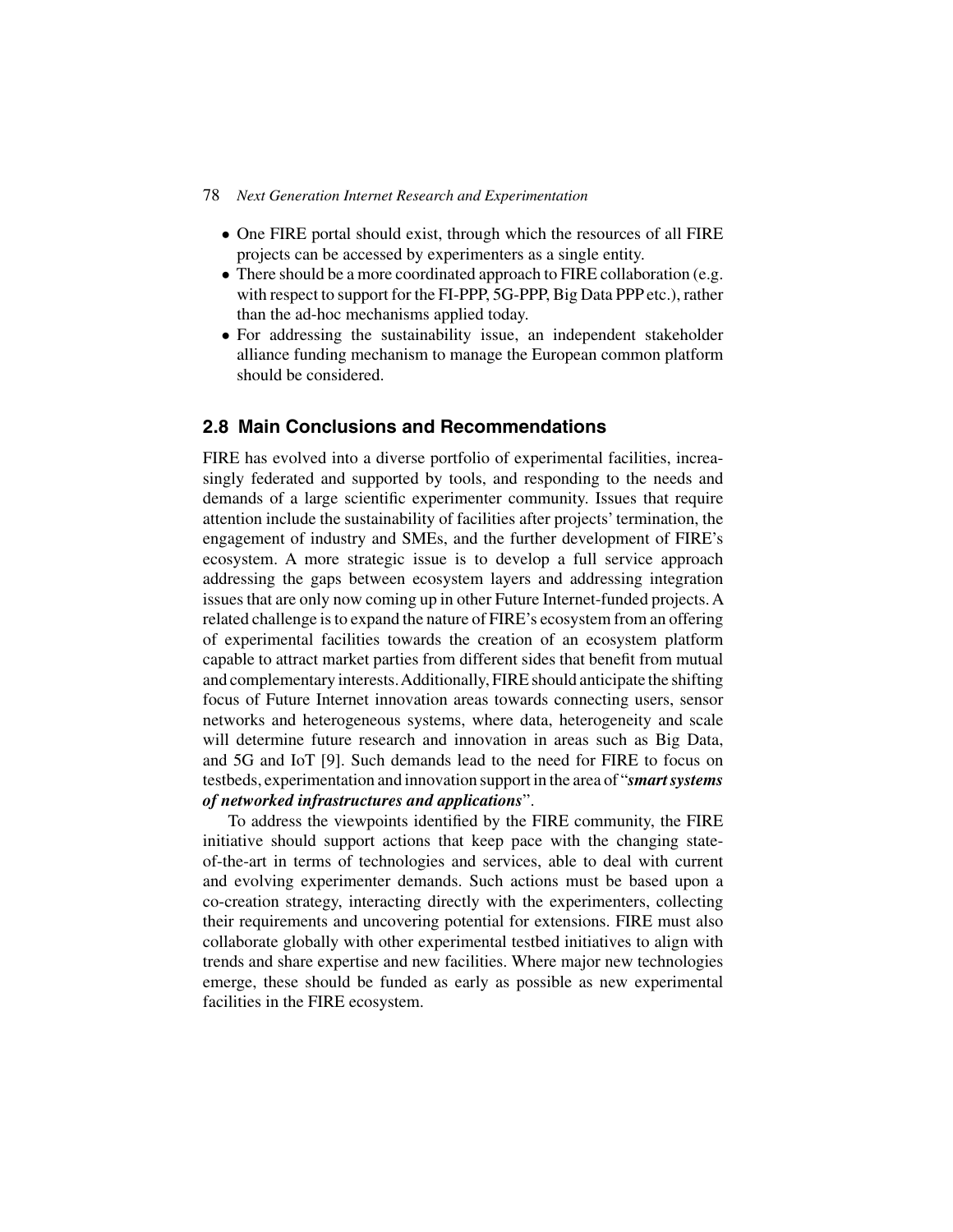This analysis leads to conclusions and recommendations regarding the future direction of FIRE. The following is a concise summary of conclusions and recommendations, grouped in three areas: (1) the vision and positioning of FIRE, (2) the strategic challenges, and (3) the action plans. These conclusions and recommendations have been elaborated in more detail in the AmpliFIRE D1.2 report [11].

## **2.8.1 FIRE Vision and Positioning**

- FIRE's strategic vision for 2020 is to be the Research, Development and Innovation (RDI) environment for the Future Internet, creating business and societal impact and addressing societal challenges. Adding to FIRE's traditional core in networking technologies is shift of focus in moving upwards to experimenting and innovating on connected smart systems which are enabled by advanced networking technologies.
- FIRE must forcefully position the concept of experimental testbeds driving innovation at the core of the experimental large-scale trials of other Future Internet initiatives and of selected thematic domains of Horizon 2020. Relevant initiatives suitable for co-developing and exploiting testbed resources include the 5G-PPP, Internet of Things large-scale pilots, and e-Infrastructures.

## **2.8.2 Strategic Challenges for Evolution of FIRE**

- FIRE should help establish a network of open, shared experimental facilities and platforms in co-operation with other Future Internet initiatives. Experimental facilities should become easily accessible for any party or initiative developing innovative technologies, products and services.
- FIRE should establish a "technology accelerator" functionality, by itself or in co-operation with other Future Internet initiatives, to boost SME research and innovation and start-up creation. A brokering initiative should provide broker services across the FIRE portfolio or via exploitation partnerships. Community APIs should be offered to make FIRE resources more widely available.
- FIRE's core expertise and know-how must evolve: from offering facilities for testing networking technologies towards offering and co-developing the methodologies, tools and processes for research, experimentation and proof-of-concept testing of complex systems. FIRE should establish a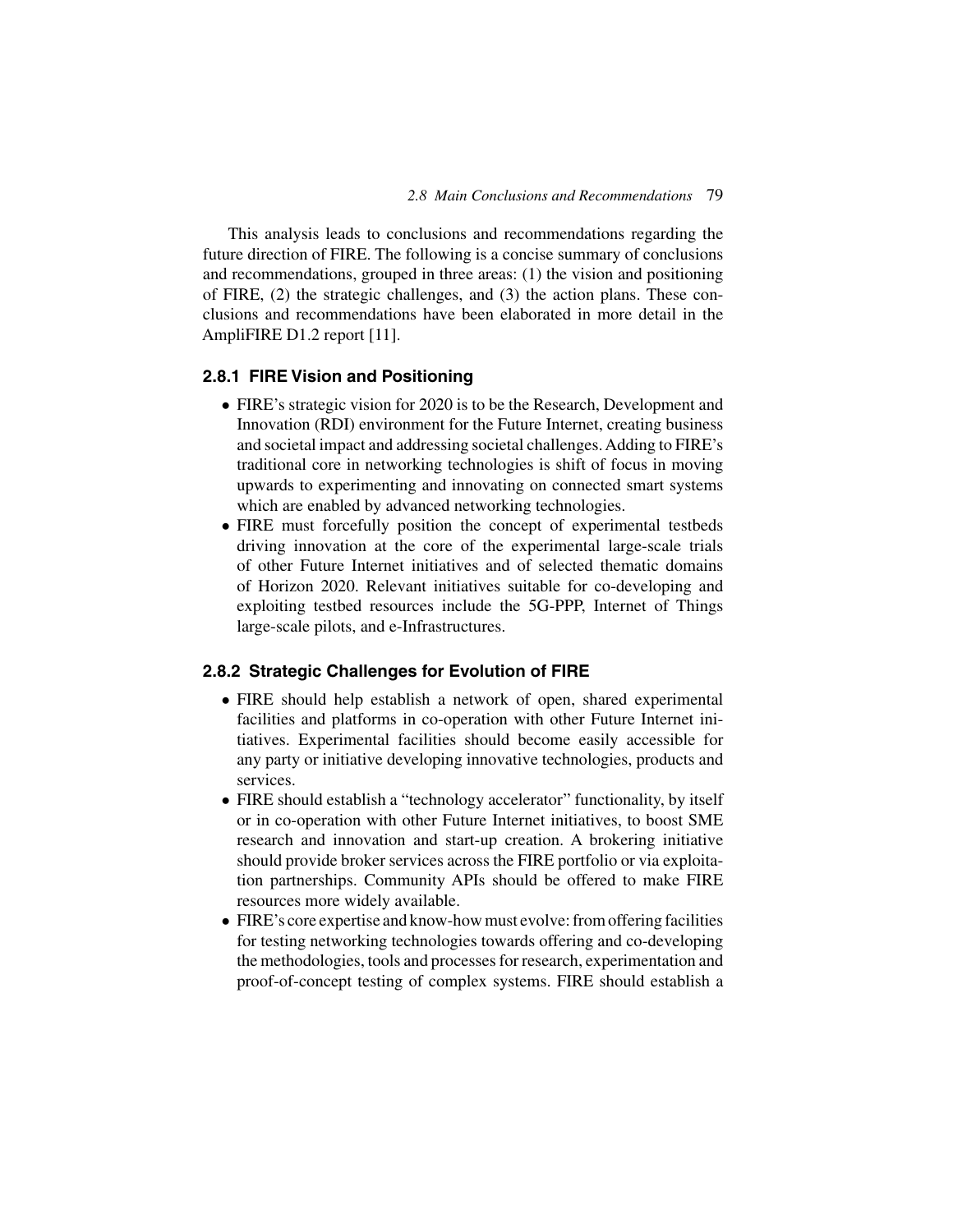lively knowledge community to innovate methodologies and learn from practice.

- FIRE should ensure longer term sustainability building upon diversification, federation and professionalization. FIRE should support the transition from research and experimentation to innovation and adoption, and evolve from singe area research and experiment facilities towards cross-technology, cross-area facilities which can support the combined effects and benefits of novel infrastructure technologies used together with emerging new service platforms enabling new classes of applications.
- FIRE should develop and implement a service provisioning approach aimed at customized fulfilment of a diverse range of user needs. Moving from offering tools and technologies FIRE should offer a portfolio of customized services to address industry needs. FIRE should establish clear channels enabling interaction among providers, users and service exploitation by collaboration partners.
- FIRE should become part of a broad Future Internet value network, by pursuing co-operation strategies at multiple levels. Cooperation covers different levels: federation and sharing of testbed facilities, access to and interconnection of resources, joint provision of service offerings, and partnering with actors in specific sectoral domains. In this FIRE should target both strong ties and loose ties opportunistic collaboration. Based on specific cases in joint projects, cooperation with 5G and IoT domains could be strengthened [10].
- FIRE should evolve towards an open access platform ecosystem. Platform ecosystem building is now seen critical to many networked industries as parties are brought together who establish mutually beneficial relations. Platforms bring together and enable direct interactions within a value network of customers, technology suppliers, developers, facility providers and others. Developer communities may use the FIRE facilities to directly work with business customers and facility providers. Orchestration of the FIRE platform ecosystem is an essential condition.

## **2.8.3 Action Plans to Realize the Strategic Directions**

• The ongoing development towards federation of testbeds should be strongly supported; it is a key requirement now and in the future. We have proposed several actions to accomplish this goal, which is taken up in the Work Programme 2016–2017.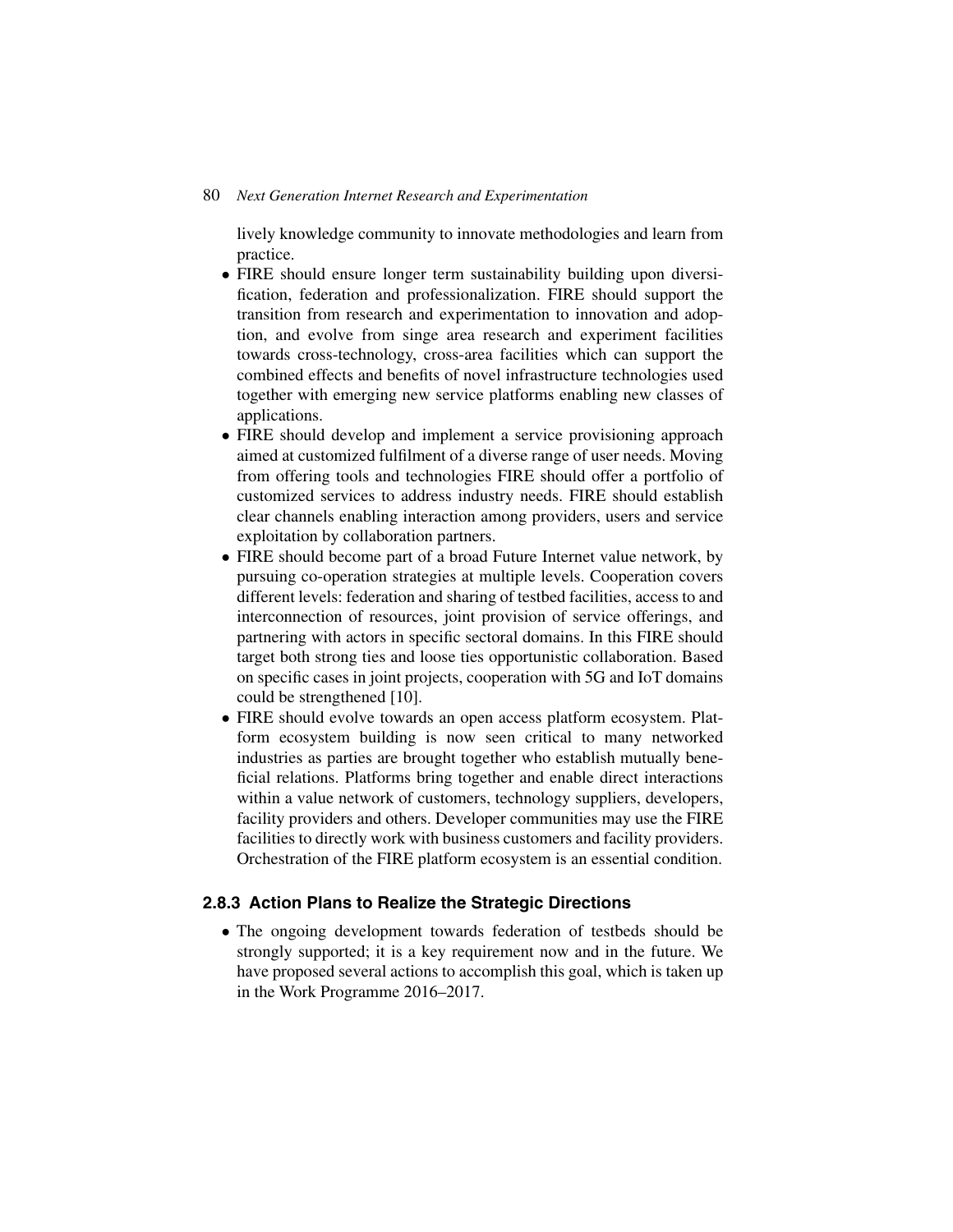- FIRE should strengthen the activities aimed at wider exploitation of its testbed resources by increasing the scope and number of experiments and experimenters using FIRE facilities.
- FIRE should increase the number of projects and experiments that lead to resolving societal challenges. Bring end user communities to the FIRE community to stimulate innovation for the social good. Promote open source community building methods such as hackhatons and open source code.
- FIRE should initiate actions to leverage its resources to start-ups and SMEs.
- FIRE should initiate activities aimed at decreasing the time to market for experimenters.
- FIRE should maintain and strengthen its relevance for the researcher community.
- The potential capability of FIRE facilities and resources for regional development, to support technology development and product and service innovation, should be exploited.
- FIRE should expand its range of facilities to also address research and innovations in sectors where "networked, smart systems" are crucial for innovation.
- FIRE facilities are to be exploited for standardisation activities (proofof-concept).
- FIRE should selectively engage in international co-operation, based on reciprocal and result oriented actions.
- Create co-operation across Future Internet related initiatives and stimulate alignment of EC units.
- FIRE should establish a professionally coordinated community to lead its development toward 2020.

## **2.9 Final Remarks**

As explained in Section 2.2's vision and mission statement for FIRE and detailed in Sections 2.3–2.4, we foresee a further development of FIRE's mission and value offer. One particular challenge is to expand the nature of the FIRE's ecosystem, from offering facilities to mostly experimenters in academic research institutes towards a **wider spectrum of actors** in a growing FIRE ecosystem, including large businesses and SMEs, developer communities, and other initiatives or programmes. FIRE will continue to offer an efficient and effective federated platform of core facilities as a common research and experimentation infrastructure related to the Future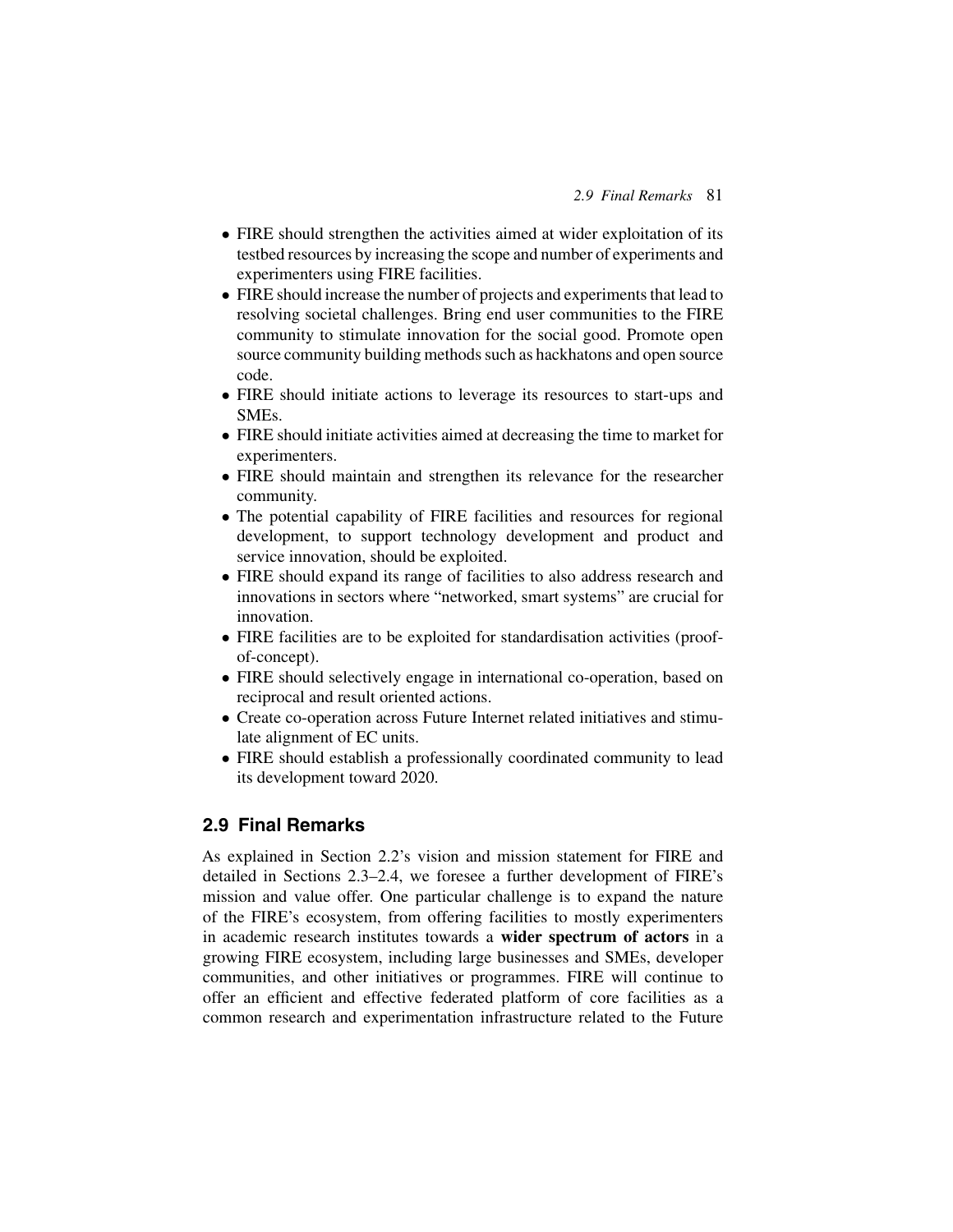Internet; this delivers innovative and customized experimentation capabilities and services not achievable in the commercial market. FIRE will expand its facility offers to a wider range of technological developments in EC programmes e.g. in relation to smart cyber-physical systems, smart networks and Internet architectures advanced cloud infrastructure and services, 5G network infrastructure for the Future Internet, Internet of Things and platforms for connected smart objects. FIRE delivers experimental testing facilities at low costs based upon federation, expertise and tool sharing, offering all necessary expertise and services for experimentation on the Future Internet part of H2020. In the longer term, FIRE's mission is to be the research, development and innovation environment, or "accelerator" within Europe's Future Internet innovation ecosystem, providing the facilities for research, early testing and experimentation of innovative technologies and solutions, by accelerating Future Internet technology-induced innovation cycles resulting in advanced applications and business support leading to the creation of new market opportunities. The overall strategic objective for FIRE is to become a sustainable 'R&D&I lab'-like facility for research in the Future Internet; supporting researchers and the community to tackle important problems, and acting as an accelerator for industry and entrepreneurs to take novel ideas closer to market.

The strategy to realize this future role is multidimensional and AmpliFIRE jointly with the FIRE community and the Commission have been working towards the definition of a set of strategic objectives aimed at 2020, and a range of activities to realize the 2020 objectives.

#### **The strategy includes the following key recommendations:**

- Establish an easily accessible network of open and shared experimental facilities and platforms and create partnerships with other Future Internet initiatives to realize this.
- Target industry and SME innovators by establishing an "accelerator" functionality, starting with creating a market interface aimed at aligning demands and offers.
- Increase the number of experiments and experimenters using FIRE, attracting new user/stakeholder groups such as large ICT companies, developer companies, SME innovators, Smart Cities and regions, and other EC programmes.
- Target business innovator needs related to accelerating product and service innovation and go-to-market, addressing the needs and demands of companies in different stages of their development lifecycle. Work together with innovation intermediaries.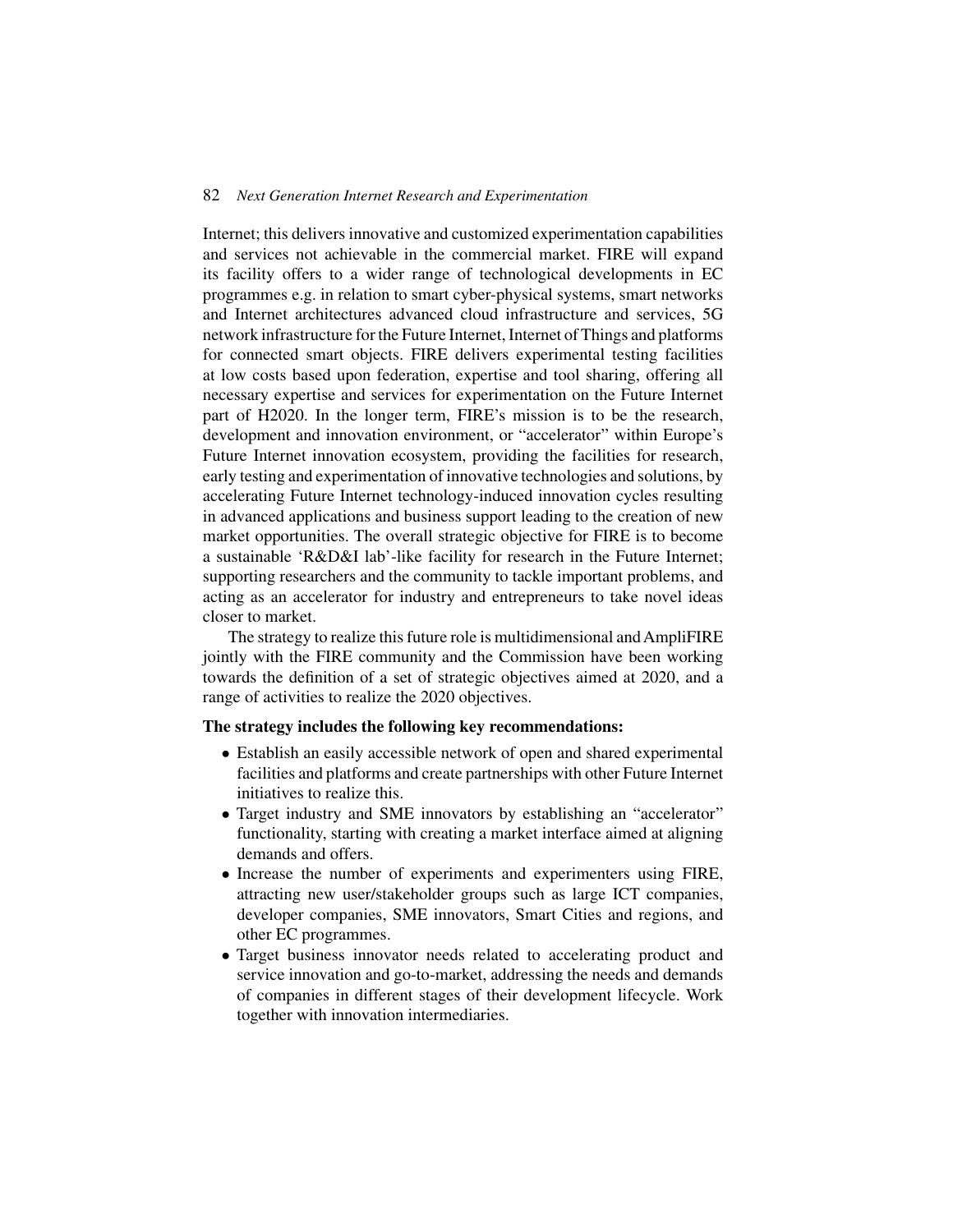## **References to AmpliFIRE Reports and White Papers**

- [1] AmpliFIRE D1.1: FIRE Vision and Scenarios 2020. Final report, May 2015.
- [2] AmpliFIRE D1.2: FIRE Future Structure and Evolution. Interim report, June 2014.
- [3] AmpliFIRE D1.3: FIRE Ecosystem Progress Report. FIRE Roadmap towards 2020. Final report, June 2015.
- [4] AmpliFIRE D2.1: FIRE Portfolio Capability Analysis. Final report, June 2015.
- [5] AmpliFIRE D2.2: Overview of Experimenter Requirements. Final report, February 2015.
- [6] AmpliFIRE D3.1: FIRE Collaboration Models. Final report, April 2015.
- [7] AmpliFIRE D3.2: FIRE Service Offer Portfolio. Final report, March 2015.
- [8] AmpliFIRE White Paper: Experimental Methodology Challenges. June 2015.
- [9] AmpliFIRE White Paper: Potential of FIRE as Accelerator for New Areas of Technological Innovation. June, 2015.
- [10] AmpliFIRE White Paper: FIRE Value Proposition. September 2014.
- [11] AmpliFIRE D1.2: FIRE Future Structure and Evolution. Conclusions and Recommendations for FIRE's Future. Final report, February 2015.

This section makes reference to the AmpliFIRE Final Summary Report, December 2015, presents a synthesis of results of the AmpliFIRE Support Action, funded by the European Commission (Grant Agreement 318550). Editor: Hans Schaffers, AmpliFIRE coordinator, Aalto University School of Business, Centre for Knowledge and Innovation Research (CKIR), E-mail: hans.schaffers@aalto.fi

Contributors: Michael Boniface (IT Innovation), Stefan Bouckaert (iMinds), Monique Calisti (Martel), Diana Chronér (LTU), Paul Grace (IT Innovation), Jeaneth Johansson (LTU), Scott Kirkpatrick (HUJI), Timo Lahnalampi (Martel), Jacques Magen (InterInnov), Malin Malmström (LTU), Santiago Martiñez Garcia (Telefónica R&D), Bram Naudts (iMinds), Michael Nilsson (LTU), Jan van Ooteghem (iMinds), Martin Potts (Martel), Géraldine Quetin (InterInnov), Sathya Rao (Martel), Mikko Riepula (Aalto University), Annika Sällström (LTU), Hans Schaffers (Aalto University).